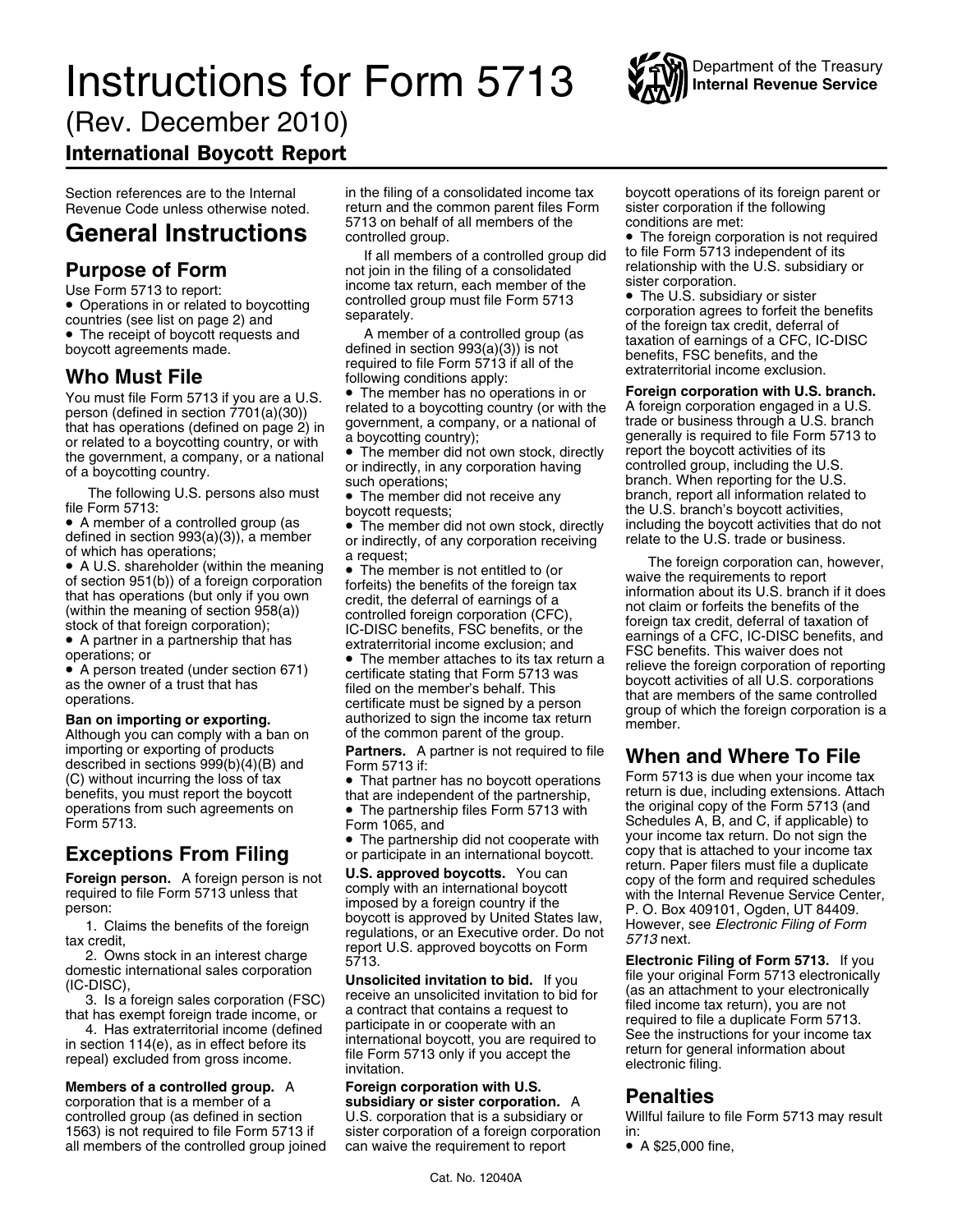- **•** Imprisonment for no more than 1 year, **Definitions**
- 

● Exemption of foreign trade income of a of which you know (or have reason to • Exemption of foreign trade income of a of which you know (or have reason to **Address of Service Center**<br>FSC (section 927(e)(2), as in effect a know) requires any person to cooperate **Address of Service Center** 

• Exclusion of extraterritorial income from boycott. However, see *Exceptions From* where your tax return was filed. If the gross income (section 941(a)(5), as in Filing on page 1. Filing on the section of the return was e-filed, enter "e-file".

international boycott factor (Schedule A) **Operations** Enter your adjusted gross income (from

Complete Schedule C if you are a not related to the activities above.<br>
partner. Partnerships do not complete **Operations in a boycotting cou** Schedule C. But partnerships must You are considered to have operations "in Litter on line 2d the major product code<br>complete parts of both Schedules A and a boycotting country" if you have an number for the major product complete parts of both Schedules A and a boycotting country" if you have an number for the major product or service<br>B. However, if all partners figure the loss operation that is carried out, in whole or in (as measured by B. However, if all partners figure the loss operation that is carried out, in whole or in (as measured by export gross receipts) of their tax benefits using the boycott part, in a boycotting country, either for or sold or of their tax benefits using the boycott part, in a boycotting country, either for or sold or provided by the IC-DISC (For<br>factor exclusively, or specifically with the government, a company, or a 1120-IC-DISC, Schedule N, l factor exclusively, or specifically with the government, a company, or a identifiable taxes and income attributable national of a boycotting country.

## **Boycotting Countries**

**Tax Benefits That May Be**<br> **Exerce** Any country that is on the list<br> **Lost**<br>
If you cooperate with or participate in an<br>
international boycott, you may lose a<br>
international boycott, you may lose a<br>
portion of the followi • The foreign tax credit (section 908(a)), Catar, Saudi Arabia, Syria, United Arab If you receive your mail in care of a • Deferral of taxation of earnings of a  $\degree$  Emirates, and the Republic of Yemen. Third party (such as an accountant or an • Deferral of taxation of IC-DISC income member of the controlled group of which "C/O" followed by the third party's name you are a member) have operations and and street address or P.O. box. (section 995(b)(1)(F)(ii)), before its repeal), and with or participate in an international Enter the address of the service center<br>Exclusion of extraterritorial income from boycott. However, see Exceptions From where your tax return was filed. If th

effect before its repeal).<br> **Schedules A, B, and C**<br>
Figure the loss of tax benefits on<br>
Schedules A and C or Schedules B and C<br>
(Form 5713). You must use the<br>
A and C or Schedules B and C<br>
Schedules A and C or Schedules B

to figure the reduction to foreign trade<br>income exclusion. To figure the extaternitorial<br>income exclusion. To figure the loss of all<br>income exclusion. To figure the loss of all<br>international transactions (or parts of trans

**Conditions in a boycotting country. Line 2d. IC-DISCs**<br>You are considered to have operations "in Enter on line 2d the major product code

identifiable taxes and income attributable<br>to boycott operations exclusively, then the<br>partnership's Total<br>partnership's Total<br>partnership's Total<br>partnership's Total<br>partnership's Total<br>partnership's Complete<br>parts of Sch

**Form 5471,** Information Return of U.S. operations "related to a boycotting business activities.<br>Persons With Respect To Certain Foreign cuntry" if you have an operation that is<br>Corporations. the government, a company, or **Form 1120-IC-DISC**, Interest Charge of a nonboycotting country if you know or The common tax year of a controlled<br>Domestic International Sales Corporation have reason to know that specific goods group is generally the tax **Form 1120-FSC,** U.S. Income Tax or for use by or for the benefit of the tax year of any member of the group as  $\overline{R}$  and  $\overline{R}$  or for use by or for the benefit of the tax year of any member of the group as  $\overline{R}$ Return of a Foreign Sales Corporation. government, a company, or a national of a boycotting country, or for use in **Form 8873,** Extraterritorial Income forwarding or transporting to a boycotting exclusion. Example 2 country. The designated corporation on line 4b.

## • Imprisonment for no more than 1 year, **Definitions**<br> **OREP:** Both. **Specific Instructions**

• Deferral of taxation of earnings of a Emirates, and the Republic of Yemen. Third party (such as an accountant or an CFC (section 952(a)(3)),<br>
• Any other country in which you (or a attorney), enter on the street address

Form 1116, Foreign Tax Credit either for or with the government, a<br>
(Individual, Estate, or Trust).<br>
Form 1118, Foreign Tax **Operations related to a boycotting** large partnership's ender the portion of<br>
Credit—Corporations

made by entering the name, tax year, and<br>employer identification number (EIN) of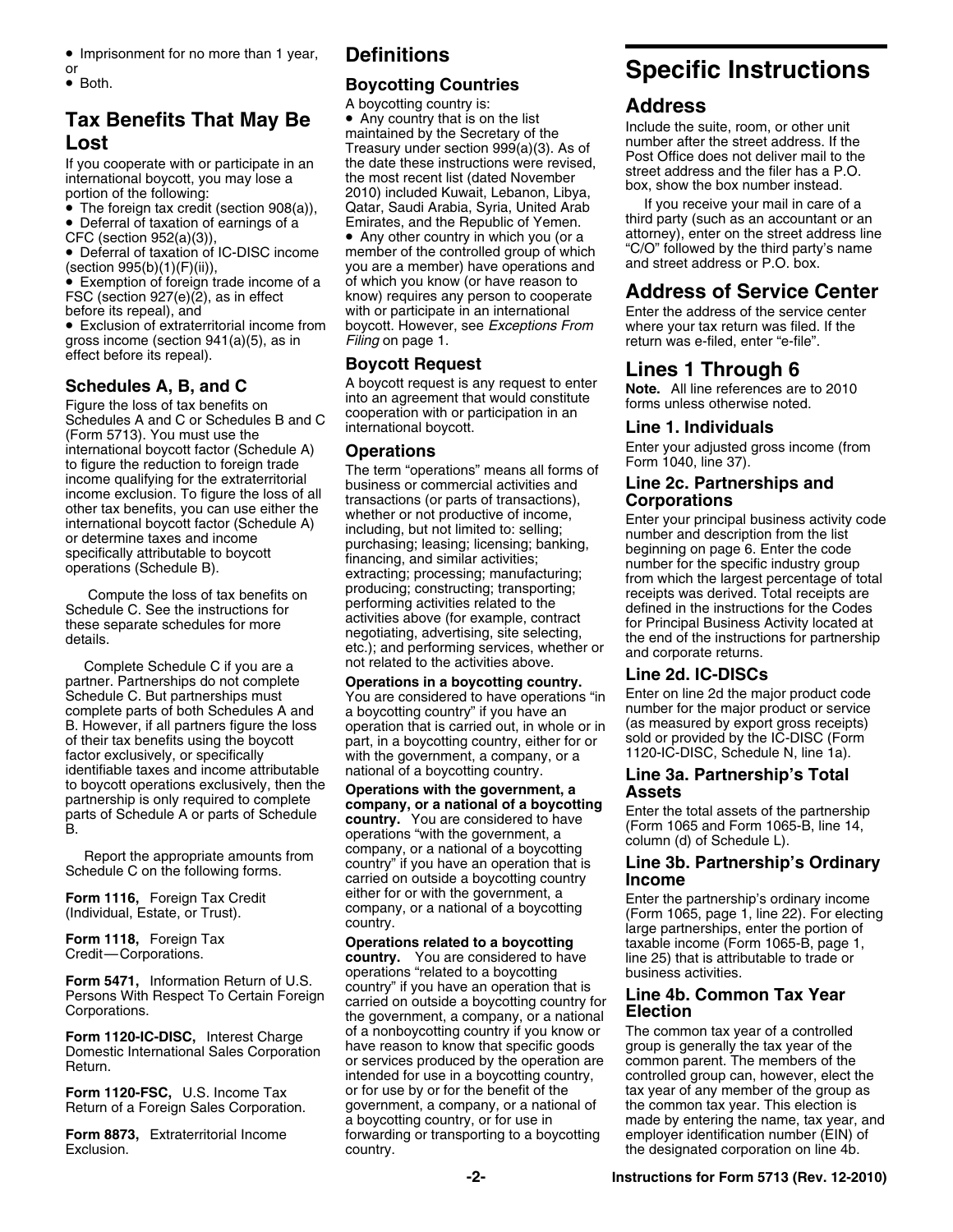All members of a controlled group total earnings from controlled foreign behalf you are reporting as a U.S. must consent, in writing, to the common corporations (as defined in section shareholder or as a partner, for the tax<br>tax year election. A common parent can 952(a)(3)(A)). tax year election. A common parent can  $952(a)(3)(A)$ . year of the foreign corporation or the consent to the common tax year election  $\cdot \cdot \cdot$  and  $\cdot \cdot \cdot$  are  $\cdot \cdot \cdot$  and  $\cdot \cdot \cdot$  and  $\cdot \cdot \cdot$  and  $\cdot \cdot \cdot$  and  $\cdot \cdot \cdot$  and consent to the common tax year election<br>on behalf of all members of the controlled<br>group that joined with the common parent<br>in filing a consolidated return. Foreign<br>compute the deferral as follows:<br>corporations that are m Controlled group shows that are intermed by the controlled group of the controlled group should not sign the<br>
consent if they are not required to file<br>
Form 5713. However, if a foreign<br>
corporation subsequently becomes li common tax year election previously<br>made by the group. A copy of the consent Enter on line 6c your pro rata share of the partnership that ends with or within such<br>must be attached to each member's Form section 995(b)(1)(F) must be attached to each member's Form section 995(b)(1)(F)(i) amount multiplied member's tax year that ends with or<br>5713 filed for the first tax year of such by 16/17 (16/17 times your pro rata share within the common ta 5713 filed for the first tax year of such by 16/17 (16/17 times your pro rata share within the common tax year<br>member to which the common tax year of Form 1120-IC-DISC, Schedule J, Part or within your tax year. member to which the common tax year of Form  $\alpha$  dection anglies If no common parent. election applies. If no common parent  $\mu$ , line 8).<br>
exists or no agreement is reached by the<br>
members of the controlled group, the<br>
common tax year of the group will be the<br>
tax year of the member of the controlled<br>
grou tax year election is a binding election and **Line 6e. Foreign trade income** The information is updated at the close of can be changed only with the approval of **qualifying for extraterritorial income** the common tax year, and is reported by the Secretary. **exclusion.** Enter on line 6e your foreign each member of the group for its tax year

**Follows.**<br>**Form 1120.** Schedule L, line 15, column basis.<br>basis.

**Form 1120-L.** Schedule L, Part I, line 6, **•** Any partnership in which you are a controlled group. Corporation A is the column (b).<br>common parent and no common tax v

(d). **Filers that are not members of a**<br>**Filers that are not members of a**<br>**Form 1120 E** Schoolule Line 17 **controlled group.** If you are not a Form 1120-FSC. Schedule L, line 15, member of a controlled group, report on some of the information reported will<br>
Form 1120-FSC. Schedule L, line 15, information and the boycott information the reporter's tax year.<br>
colum

• Any trust of which you are treated as

corporation, partnership, or trust, report July 1–June 30 tax year. Corporation<br>the hovcott activities for the tax year of Cowns 15% of Foreign Corporation X.

Line 6. Totals<br>
controlled group is treated as the owner years ending December 31, 2009. The controlled group is treated as the owner controlled group is treated as the owner years ending December 31, 2009. The<br>under section 671) for each member's tax answers on lines 8 through 13 on the **Line 6a. Foreign tax credit.** Enter on under section 671) for each member's tax line 6a the foreign tax credit before vear that ends with or within the common line 6a the foreign tax credit before year that ends with or within the common Form 5713 filed by Corporation D for its adjustment from Form 1116, line 27, or tax year that ends with or within your tax tax year ending June

**• The boycott information of each foreign corporation or partnership on whose** Enter on line 6b your pro rata share of corporation or partnership on whose year.

**Line 4c(1). Corporation's Total** trade income that otherwise qualifies for that ends with or after the common tax<br> **Assets** (Form 8873, line 49).<br>
Enter the amount of total assets as the same as the common tax year, then

**Form 1120-F.** Schedule L, line 17, **controlled group.** If you are not a If all tax years are different, then all or column (d)

**Form 1120-IC-DISC.** Schedule L, line 3, **•** Any foreign corporation in which you *Example.* Assume that Corporations column (b). <br>column (b). are a U.S. shareholder, A, B, C, and D are all members of a<br>**Form 1120-L.** Sche common parent and no common tax year Form 1120-PC. Schedule L, line 15, **Form 1120-PC.** Schedule L, line 15, **Form 1120-PC.** Schedule L, line 15, **Publicity Constant Constant Constant Constant Constant Constant Constant Constant Constant Constant Constant Con** column (d). the owner under section 671. C report on the basis of a calendar year. **Form 1120S.** Schedule L, line 15, When reporting on behalf of a foreign Corporation D reports on the basis of a<br>corporation partnership, or trust, report July 1-June 30 tax year. Corporation C Line 4c(2). Corporation's the boycott activities for the tax year of owns 15% of Foreign Corporation X.<br>Taxable Income the foreign corporation, partnership, or Corporation X reports on the basis of an trust that ends with Enter the amount of taxable income year.<br>
Set of the set operations in the operations in the set of the set of the set of the set of the set of the set of the set of the set of the set of the set of the set of the set of t before net operating loss (NOL) and<br>special deductions as follows.<br>**Form 1120.** Page 1, line 28.<br>**Form 1120-F.** Page 3, line 29.<br>**Form 1120-FSC.** Page 3, Schedule B, through 13 for your tax year must reflect:<br>line 18.<br>**For** Form 1120-IC-DISC. Page 1, line 5.<br>
Form 1120-IC-DISC. Page 1, line 5.<br>
Form 1120-IC-DISC. Page 1, line 5.<br>
Form 1120-IC-DISC. Page 1, line 24, plus line<br>
21.<br>
Proporation 671) for your tax year that ends<br>
2008-June 30, 20 Form 1120S. Page 1, line 21 (ordinary **a** The boycott information of each other business income).<br>business income).<br>**The boycott information of each other** that identical to those on Forms 5713 filed by<br>of any trust of whi adjustment from Form 1116, line 27, or tax year that ends with or within your tax tax year ending June 30, 2010, will not<br>Form 1118, Schedule B, Part III, line 4. year. verally vearered any of Corporation D's operations<br>**L** 

**Instructions for Form 5713 (Rev. 12-2010) -3-**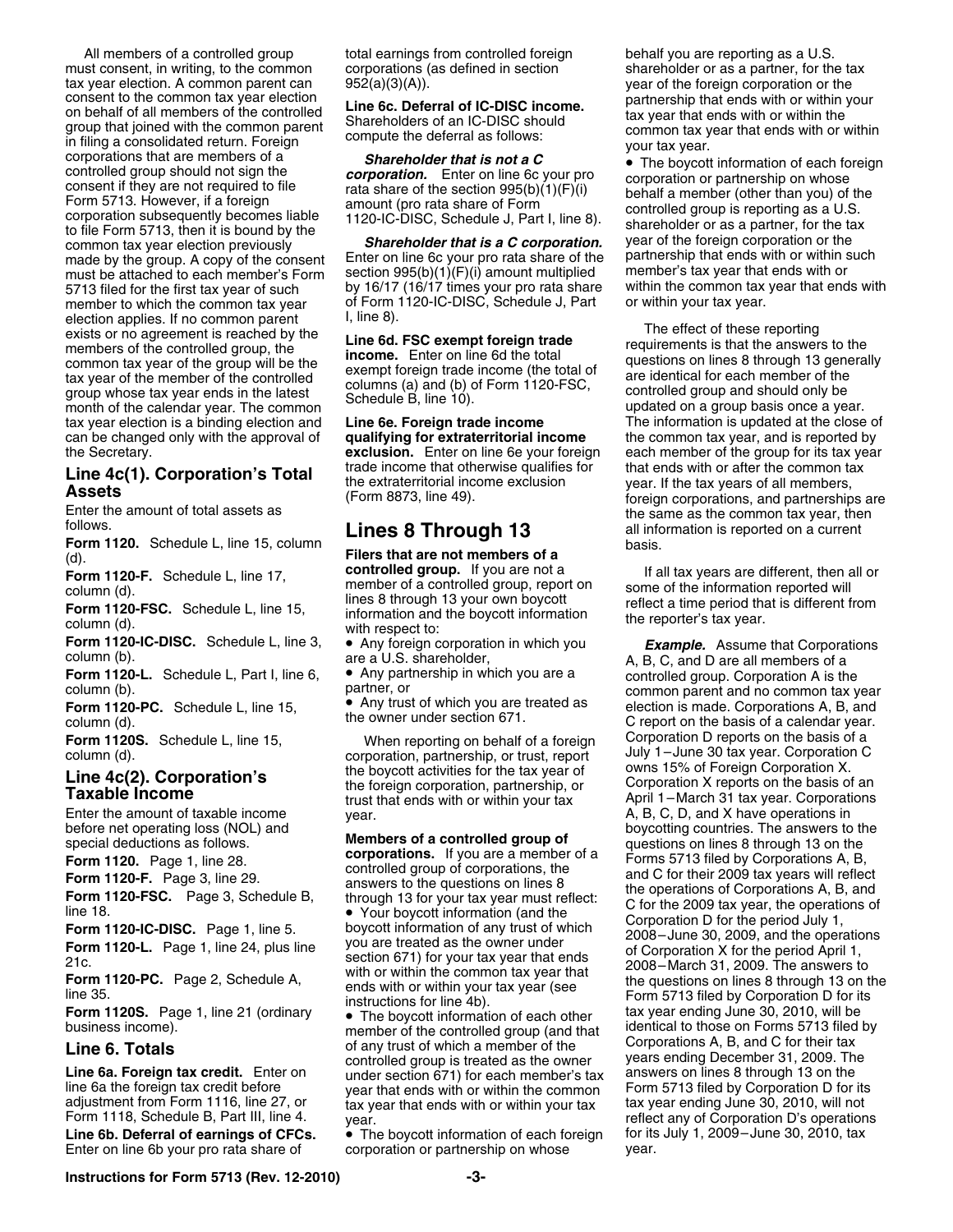Do not use separate lines for separate effective for the period covered by the (7) the code number listed in the following person in the following report, and the boycott clauses are following chart that indicates the type operations by the same person in the example report, and the boycott clauses are chart that indicates the type of<br>
same country exame person in the samilar, you can attach a sample boycott participation or cooperation requ

**Column (2).** Enter the identifying clause and a statement showing the Enter in column (9) the code number<br>number of each person having operations number and general nature of all other listed in the following chart that i of corporations, include the EIN of all cooperate with an international boycott<br>members of your controlled group that continues for the entire period that it is in **Code** Type of Cooperation<br>have operations in or related t controlled group is the U.S. shareholder **Part II. Requests for and** of a foreign corporation which has **Part II. Requests for and** operations in or related to the listed **Acts of Participation in o** operations in or related to the listed **Acts of Participation in or** countries (or with the governments, commes for which the governments,<br>companies, or nationals of those **Cooperation With an**<br>**Cooperational Roveoti** 

If the answer to the question on line 10 is person who has the agreement. Enter in "Yes," use the same procedure outlined in column (4) a brief description of the the instructions for line 8 for an principal business activ

same country.<br>Column (2). Enter the identifying entity on the clause and a statement showing the Enter in column (9) the code number

**Line 10. Boycotts of Countries** (3) the principal business activity code<br>**Line 10. Boycotts of Countries** mumber (see the list beginning on page 6) **Other Than Israel** of the person receiving the request or the

**Part I. Operations in or** international boycott other than the **Column (5).** IC-DISCs are required to **Propertions** boycott of Israel.

**Solution Solution School of State and Solution School of State and Solution School School School School School School School School School School School School School School School School School School School School Schoo** 

person having operations in that country. agreements were entered into or were **Columns (7) and (9).** Enter in column

| of corporations, include the EIN of all<br>members of your controlled group that<br>have operations in or related to the listed<br>countries. If you or a member of your                                                                                                                                                                                                   | cooperate with an international boycott<br>continues for the entire period that it is in<br>effect and must be reported each year<br>that it is in effect.                                                                                                                                                                                                  | Code<br><b>Number</b> | <b>Type of Cooperation</b><br>or Participation Requested<br>or Agreed to                                                                                                                                                                                                                                                               |
|----------------------------------------------------------------------------------------------------------------------------------------------------------------------------------------------------------------------------------------------------------------------------------------------------------------------------------------------------------------------------|-------------------------------------------------------------------------------------------------------------------------------------------------------------------------------------------------------------------------------------------------------------------------------------------------------------------------------------------------------------|-----------------------|----------------------------------------------------------------------------------------------------------------------------------------------------------------------------------------------------------------------------------------------------------------------------------------------------------------------------------------|
| controlled group is the U.S. shareholder<br>of a foreign corporation which has<br>operations in or related to the listed<br>countries (or with the governments,<br>companies, or nationals of those                                                                                                                                                                        | Part II. Requests for and<br><b>Acts of Participation in or</b><br><b>Cooperation With an</b>                                                                                                                                                                                                                                                               | 01                    | Refrain from doing business with<br>or in a country that is the object of<br>the boycott or with the<br>government, companies, or<br>nationals of that country.                                                                                                                                                                        |
| countries), enter your EIN or the EIN of<br>the member of your group who is the U.S.<br>shareholder. Then, in parentheses, enter<br>the name and EIN, if available, of the<br>foreign corporation having the operation<br>in or related to the listed countries.                                                                                                           | <b>International Boycott</b><br>Line 13a(1) and 13a(2)<br>Check "Yes" for any requests received or<br>agreements entered into or continuing in<br>effect during the period covered by the                                                                                                                                                                   | 02                    | Refrain from doing business with<br>any U.S. person engaged in trade<br>in a country that is the object of<br>the boycott or with the<br>government, companies, or<br>nationals of that country.                                                                                                                                       |
| <b>Columns (3) and (4).</b> Enter in column<br>(3) the principal business activity code<br>number (see the list beginning on page 6)<br>of the person that has the boycott<br>operation. Enter a brief description of the<br>principal business activity in column (4).<br>Column (5). IC-DISCs, enter the product<br>code from Form 1120-IC-DISC, Schedule<br>N, line 1a. | report for any international boycott not<br>excluded under U.S. approved boycotts<br>on page 1. Also see Unsolicited invitation<br>to bid on page 1. If no requests were<br>received and no agreements were<br>entered into or in effect, enter "No."<br>Line 13b<br>Use a separate line for each country,<br>person, and type of participation or          | 03                    | Refrain from doing business with<br>any company whose ownership or<br>management is made up, in<br>whole or in part, of individuals of a<br>particular nationality, race, or<br>religion, or to remove (or refrain<br>from selecting) corporate<br>directors who are individuals of a<br>particular nationality, race, or<br>religion. |
| <b>Line 9. Nonlisted Countries</b><br><b>Boycotting Israel</b><br>If the answer to the question on line 9 is<br>"Yes," use the same procedure outlined in                                                                                                                                                                                                                  | cooperation. Do not use separate lines for<br>similar types of participation or<br>cooperation by the same person in the<br>same country.                                                                                                                                                                                                                   | 04                    | Refrain from employing<br>individuals of a particular<br>nationality, race, or religion.                                                                                                                                                                                                                                               |
| the instructions for line 8 for any nonlisted<br>countries which you know or have reason<br>to know require participation in or<br>cooperation with the international boycott<br>of Israel.<br><b>Line 10. Boycotts of Countries</b><br>Other Than Israel<br>If the answer to the question on line 10 is                                                                   | Column (2). Enter the identifying<br>number of the person receiving the<br>request or having the agreement.<br><b>Columns (3) and (4).</b> Enter in column<br>(3) the principal business activity code<br>number (see the list beginning on page 6)<br>of the person receiving the request or the<br>person who has the agreement. Enter in<br>$\mathsf{L}$ | 05                    | As a condition of the sale of a<br>product to the government, a<br>company, or a national of a<br>country, to refrain from shipping<br>or insuring products on a carrier<br>owned, leased, or operated by a<br>person who does not participate<br>in or cooperate with an<br>international boycott.                                    |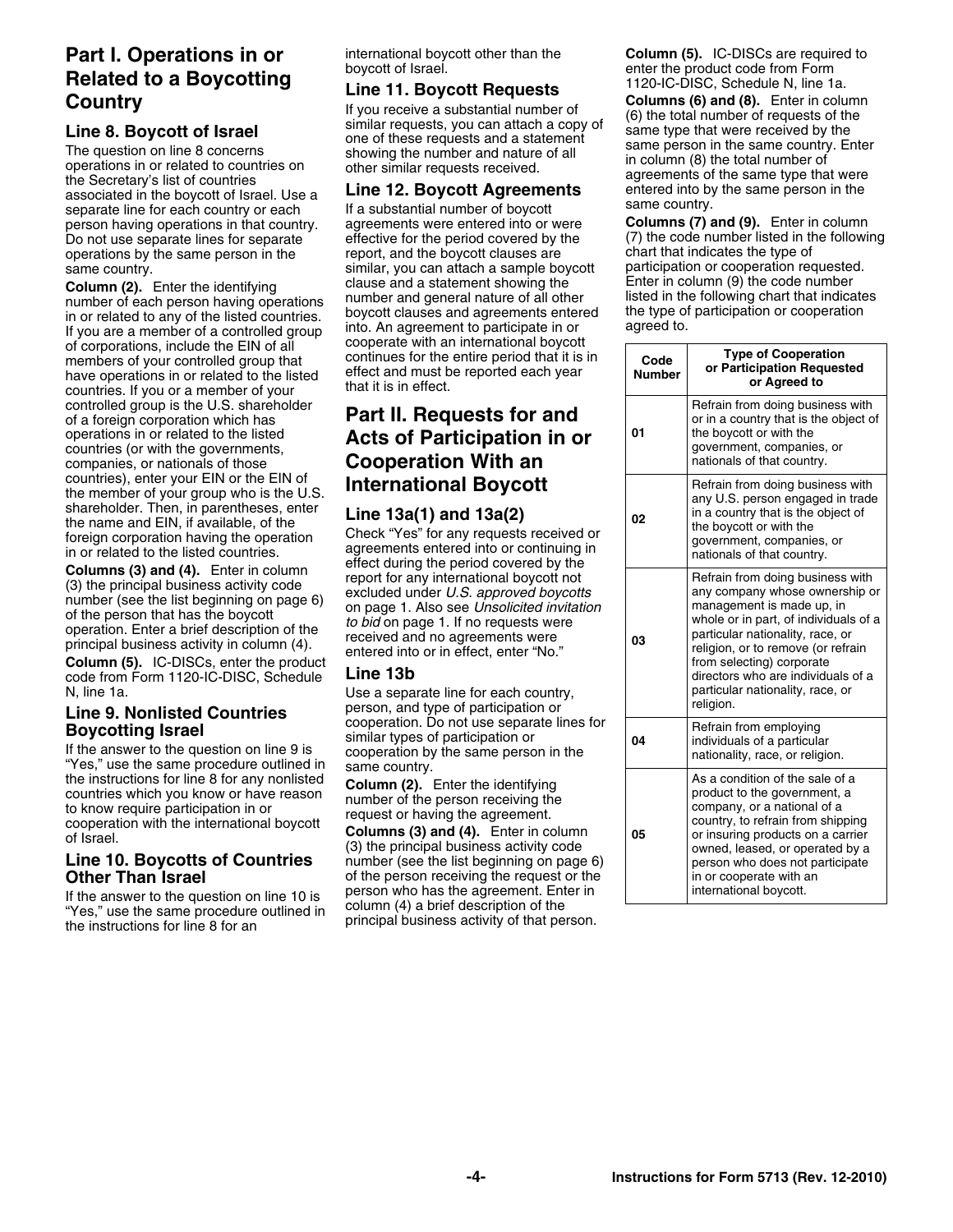**Paperwork Reduction Act Notice.** We ask for the information on this form to carry out the Internal Revenue laws of the United States. You are required to give us the information. We need it to ensure that you are complying with these laws and to allow us to figure and collect the right amount of tax.

You are not required to provide the information requested on a form that is subject to the Paperwork Reduction Act unless the form displays a valid OMB control number. Books or records relating to a form or its instructions must be retained as long as their contents may become material in the administration of any Internal Revenue law. Generally, tax returns and return information are confidential, as required by section 6103.

The time needed to complete and file this form will vary depending on individual circumstances. The estimated burden for individual taxpayers filing this form is approved under OMB control number 1545-0074 and is included in the estimates shown in the instructions for their individual income tax return. The estimated burden for all other taxpayers who file this form is shown below.

| Form          | Recordkeeping  | Learning about the<br>law or the form | Preparing and sending the form to<br>the IRS |
|---------------|----------------|---------------------------------------|----------------------------------------------|
| 5713          | 22 hr., 0 min. | 2 hr., 21 min.                        | 4 hr., 1 min.                                |
| Sch. A (5713) | 3 hr., 6 min.  | 12 min.                               | 15 min.                                      |
| Sch. B (5713) | 3 hr., 21 min. | 1 hr., 59 min.                        | 2 hr., 7 min.                                |
| Sch. C (5713) | 5 hr., 15 min. | 1 hr., 47 min.                        | 1 hr., 57 min.                               |

If you have comments concerning the accuracy of these time estimates or suggestions for making this form and related schedules simpler, we would be happy to hear from you. You can write to the Internal Revenue Service, Tax Products Coordinating Committee, SE:W:CAR:MP:T:T:SP, 1111 Constitution Ave. NW, IR-6526, Washington, DC 20224. **Do not** send the tax form to this office. Instead, see *When and Where To File* on page 1.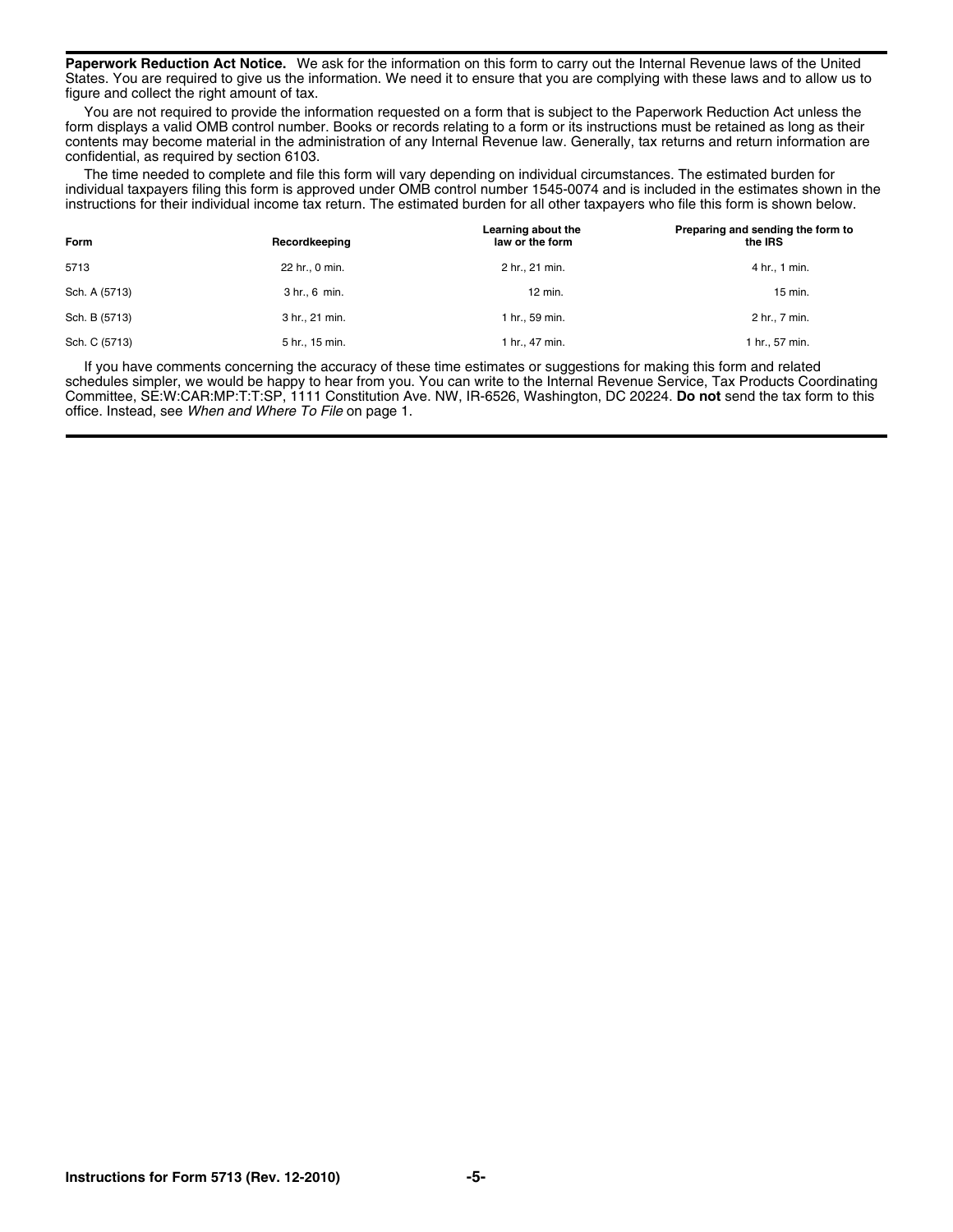This list of principal business activities and their Industry Classification System.<br>associated codes is designed to classify an

**Form 5713**<br> **Principal Business Activity Codes**<br> **Principal Business Activity Codes**<br> **Principal business activity Codes**<br> **Principal business activity Codes**<br> **Principal business activity Codes**<br> **Principal business acti** 

**Form 5713** enterprise by the type of activity in which it is Using the list below enter the code for the specific engaged to facilitate the administration of the industry group from which the largest percentage of literal

| 237990 Other Heavy & Civil<br><b>Printing and Related Support</b><br>333610<br>Engine, Turbine & Power<br><b>Agriculture, Forestry, Fishing</b><br><b>Activities</b><br><b>Engineering Construction</b><br>Transmission Equipment Mfg<br>and Hunting<br>Other General Purpose<br>323100 Printing & Related Support<br><b>Specialty Trade Contractors</b><br>333900<br><b>Crop Production</b><br>Activities<br>Machinery Mfg<br>238100 Foundation, Structure, &<br>111100 Oilseed & Grain Farming<br><b>Computer and Electronic Product</b><br><b>Petroleum and Coal Products</b><br><b>Building Exterior Contractors</b><br>111210 Vegetable & Melon Farming<br>Manufacturing<br>(including framing carpentry,<br>Manufacturing<br>(including potatoes & yams)<br>masonry, glass, roofing, &<br>324110 Petroleum Refineries<br>334110 Computer & Peripheral<br>Fruit & Tree Nut Farming<br>111300<br>siding)<br>(including integrated)<br><b>Equipment Mfg</b><br>111400<br>Greenhouse, Nursery, &<br>238210<br><b>Electrical Contractors</b><br>Asphalt Paving, Roofing, &<br><b>Communications Equipment</b><br>324120<br>334200<br><b>Floriculture Production</b><br>238220<br>Plumbing, Heating, &<br>Saturated Materials Mfg<br>Mfg<br><b>Other Crop Farming</b><br>111900<br>Air-Conditioning Contractors<br>Other Petroleum & Coal<br>324190<br>334310<br>Audio & Video Equipment<br>(including tobacco, cotton,<br>238290<br><b>Other Building Equipment</b><br>Products Mfg<br>Mfg<br>sugarcane, hay, peanut,<br>Contractors<br>Semiconductor & Other<br><b>Chemical Manufacturing</b><br>334410<br>sugar beet & all other crop<br><b>Building Finishing</b><br>238300<br>Electronic Component Mfg<br>325100 Basic Chemical Mfg<br>farming)<br>Contractors (including<br>Navigational, Measuring,<br>334500<br>325200<br>Resin, Synthetic Rubber, &<br><b>Animal Production</b><br>drywall, insulation, painting,<br>Electromedical, & Control<br>Artificial & Synthetic Fibers &<br>112111<br>Beef Cattle Ranching &<br>wallcovering, flooring, tile, &<br>Instruments Mfg<br><b>Filaments Mfg</b><br>Farming<br>finish carpentry)<br>Manufacturing & Reproducing<br>334610<br>Pesticide, Fertilizer, & Other<br>325300<br>112112 Cattle Feedlots<br>238900<br><b>Other Specialty Trade</b><br>Magnetic & Optical Media<br>Agricultural Chemical Mfg<br>Contractors (including site<br>112120<br>Dairy Cattle & Milk<br><b>Electrical Equipment, Appliance, and</b><br>Pharmaceutical & Medicine<br>325410<br>preparation)<br>Production<br><b>Component Manufacturing</b><br>Mfg<br>112210 Hog & Pig Farming<br>335100 Electric Lighting Equipment<br>325500<br>Paint, Coating, & Adhesive<br>Manufacturing<br>112300<br>Poultry & Egg Production<br>Mfg<br>Mfg<br><b>Food Manufacturing</b><br>112400<br>Sheep & Goat Farming<br>335200<br>Household Appliance Mfg<br>Soap, Cleaning Compound, &<br>325600<br>311110 Animal Food Mfg<br>112510<br>Aquaculture (including<br><b>Toilet Preparation Mfg</b><br>335310<br><b>Electrical Equipment Mfg</b><br>shellfish & finfish farms &<br>311200 Grain & Oilseed Milling<br>Other Electrical Equipment &<br>325900<br>Other Chemical Product &<br>335900<br>hatcheries)<br>311300 Sugar & Confectionery<br><b>Preparation Mfg</b><br>Component Mfg<br>112900 Other Animal Production<br><b>Product Mfg</b><br><b>Plastics and Rubber Products</b><br><b>Transportation Equipment</b><br>311400 Fruit & Vegetable Preserving<br><b>Forestry and Logging</b><br>Manufacturing<br>Manufacturing<br>& Specialty Food Mfg<br>113110 Timber Tract Operations<br>326100 Plastics Product Mfg<br>336100 Motor Vehicle Mfg<br>Dairy Product Mfg<br>311500<br>113210 Forest Nurseries & Gathering<br>326200 Rubber Product Mfg<br>336210<br>Motor Vehicle Body & Trailer<br>Animal Slaughtering and<br>of Forest Products<br>311610<br>Mfa<br><b>Nonmetallic Mineral Product</b><br>Processing<br>113310 Logging<br>336300<br>Motor Vehicle Parts Mfg<br>Manufacturing<br>Seafood Product Preparation<br>311710<br><b>Fishing, Hunting and Trapping</b><br>336410<br>Aerospace Product & Parts<br>327100 Clay Product & Refractory<br>& Packaging<br>Mfa<br>114110 Fishing<br>Mfg<br>Bakeries & Tortilla Mfg<br>311800<br>Railroad Rolling Stock Mfg<br>Glass & Glass Product Mfg<br>336510<br>114210 Hunting & Trapping<br>327210<br>311900<br>Other Food Mfg (including<br>Ship & Boat Building<br>327300<br>Cement & Concrete Product<br>336610<br><b>Support Activities for Agriculture</b><br>coffee, tea, flavorings &<br>Mfg<br>and Forestry<br>336990<br><b>Other Transportation</b><br>seasonings)<br><b>Equipment Mfg</b><br>Lime & Gypsum Product Mfg<br>327400<br><b>Support Activities for Crop</b><br>115110<br><b>Beverage and Tobacco Product</b><br>Production (including cotton)<br>327900<br><b>Furniture and Related Product</b><br><b>Other Nonmetallic Mineral</b><br>Manufacturing<br>ginning, soil preparation,<br>Manufacturing<br><b>Product Mfg</b><br>312110 Soft Drink & Ice Mfg<br>planting, & cultivating)<br>337000 Furniture & Related Product<br><b>Primary Metal Manufacturing</b><br>312120 Breweries<br>Support Activities for Animal<br>115210<br>Manufacturing<br>331110<br>Iron & Steel Mills & Ferroalloy<br>312130 Wineries<br>Production<br><b>Miscellaneous Manufacturing</b><br>Mfa<br><b>Distilleries</b><br>312140<br>115310<br><b>Support Activities For</b><br>Steel Product Mfg from<br>339110<br>Medical Equipment &<br>331200<br>Forestry<br>312200 Tobacco Manufacturing<br><b>Purchased Steel</b><br>Supplies Mfg<br><b>Textile Mills and Textile Product</b><br>Alumina & Aluminum<br><b>Other Miscellaneous</b><br>331310<br>339900<br>Mining<br>Mills<br>Production & Processing<br>Manufacturing<br>211110 Oil & Gas Extraction<br>313000 Textile Mills<br>Nonferrous Metal (except<br>331400<br>212110 Coal Mining<br>Aluminum) Production &<br><b>Wholesale Trade</b><br>314000 Textile Product Mills<br>Processing<br>212200<br>Metal Ore Mining<br><b>Apparel Manufacturing</b><br><b>Merchant Wholesalers, Durable</b><br>331500 Foundries<br>212310<br>Stone Mining & Quarrying<br>Goods<br>315100 Apparel Knitting Mills<br><b>Fabricated Metal Product</b><br>212320<br>Sand, Gravel, Clay, &<br>423100<br>Motor Vehicle & Motor<br>315210 Cut & Sew Apparel<br><b>Manufacturing</b><br>Ceramic & Refractory<br>Vehicle Parts & Supplies<br>Contractors<br>Minerals Mining & Quarrying<br>Forging & Stamping<br>332110<br>423200<br>Furniture & Home<br>Men's & Boys' Cut & Sew<br>315220<br><b>Other Nonmetallic Mineral</b><br>212390<br>Cutlery & Handtool Mfg<br>Furnishings<br>332210<br>Apparel Mfg<br>Mining & Quarrying<br>Architectural & Structural<br>423300<br>Lumber & Other Construction<br>332300<br>Women's & Girls' Cut & Sew<br>315230<br><b>Support Activities for Mining</b><br>Materials<br>213110<br>Metals Mfg<br>Apparel Mfg<br>Professional & Commercial<br>423400<br>332400<br>Boiler, Tank, & Shipping<br>Other Cut & Sew Apparel Mfg<br>315290<br><b>Utilities</b><br>Equipment & Supplies<br><b>Container Mfg</b><br>Apparel Accessories & Other<br>315990<br>Metal & Mineral (except<br>423500<br>Electric Power Generation,<br>221100<br>332510<br>Hardware Mfg<br>Apparel Mfg<br>Petroleum)<br>Transmission & Distribution<br>Spring & Wire Product Mfg<br>332610<br><b>Leather and Allied Product</b><br>Electrical & Electronic Goods<br>423600<br><b>Natural Gas Distribution</b><br>221210<br>Manufacturing<br>332700<br>Machine Shops; Turned<br>Hardware, & Plumbing &<br>423700<br>Water, Sewage & Other<br>Product; & Screw, Nut, & Bolt<br>221300<br>316110 Leather & Hide Tanning &<br>Heating Equipment &<br>Systems<br>Mfg<br>Finishing<br>Supplies<br>221500 Combination Gas & Electric<br>332810<br>Coating, Engraving, Heat<br>Footwear Mfg (including<br>316210<br>Machinery, Equipment, &<br>Treating, & Allied Activities<br>423800<br>rubber & plastics)<br>Supplies<br><b>Other Fabricated Metal</b><br><b>Construction</b><br>332900<br>Other Leather & Allied<br>316990<br>Sporting & Recreational<br><b>Product Mfg</b><br>423910<br><b>Product Mfg</b><br><b>Construction of Buildings</b><br>Goods & Supplies<br><b>Machinery Manufacturing</b><br><b>Wood Product Manufacturing</b><br>236110 Residential Building<br>Toy & Hobby Goods &<br>423920<br>Agriculture, Construction, &<br>333100<br>321110 Sawmills & Wood<br>Construction<br>Supplies<br>Mining Machinery Mfg<br>Preservation<br>Nonresidential Building<br>236200<br>423930<br>Recyclable Materials<br>333200<br>Industrial Machinery Mfg<br>Veneer, Plywood, &<br>321210<br>Construction<br>Jewelry, Watch, Precious<br>423940<br><b>Engineered Wood Product</b><br>333310<br><b>Commercial &amp; Service</b><br><b>Heavy and Civil Engineering</b><br>Stone, & Precious Metals<br>Mfg<br>Industry Machinery Mfg<br><b>Construction</b><br><b>Other Miscellaneous Durable</b><br>423990<br>321900 Other Wood Product Mfg<br>Ventilation, Heating,<br>333410<br>237100 Utility System Construction<br>Goods<br>Air-Conditioning, &<br><b>Paper Manufacturing</b><br>237210 Land Subdivision<br>Merchant Wholesalers, Nondurable<br><b>Commercial Refrigeration</b><br>Pulp, Paper, & Paperboard<br>322100<br>237310 Highway, Street, & Bridge | Code | Code  | Code                 | Code  |
|-------------------------------------------------------------------------------------------------------------------------------------------------------------------------------------------------------------------------------------------------------------------------------------------------------------------------------------------------------------------------------------------------------------------------------------------------------------------------------------------------------------------------------------------------------------------------------------------------------------------------------------------------------------------------------------------------------------------------------------------------------------------------------------------------------------------------------------------------------------------------------------------------------------------------------------------------------------------------------------------------------------------------------------------------------------------------------------------------------------------------------------------------------------------------------------------------------------------------------------------------------------------------------------------------------------------------------------------------------------------------------------------------------------------------------------------------------------------------------------------------------------------------------------------------------------------------------------------------------------------------------------------------------------------------------------------------------------------------------------------------------------------------------------------------------------------------------------------------------------------------------------------------------------------------------------------------------------------------------------------------------------------------------------------------------------------------------------------------------------------------------------------------------------------------------------------------------------------------------------------------------------------------------------------------------------------------------------------------------------------------------------------------------------------------------------------------------------------------------------------------------------------------------------------------------------------------------------------------------------------------------------------------------------------------------------------------------------------------------------------------------------------------------------------------------------------------------------------------------------------------------------------------------------------------------------------------------------------------------------------------------------------------------------------------------------------------------------------------------------------------------------------------------------------------------------------------------------------------------------------------------------------------------------------------------------------------------------------------------------------------------------------------------------------------------------------------------------------------------------------------------------------------------------------------------------------------------------------------------------------------------------------------------------------------------------------------------------------------------------------------------------------------------------------------------------------------------------------------------------------------------------------------------------------------------------------------------------------------------------------------------------------------------------------------------------------------------------------------------------------------------------------------------------------------------------------------------------------------------------------------------------------------------------------------------------------------------------------------------------------------------------------------------------------------------------------------------------------------------------------------------------------------------------------------------------------------------------------------------------------------------------------------------------------------------------------------------------------------------------------------------------------------------------------------------------------------------------------------------------------------------------------------------------------------------------------------------------------------------------------------------------------------------------------------------------------------------------------------------------------------------------------------------------------------------------------------------------------------------------------------------------------------------------------------------------------------------------------------------------------------------------------------------------------------------------------------------------------------------------------------------------------------------------------------------------------------------------------------------------------------------------------------------------------------------------------------------------------------------------------------------------------------------------------------------------------------------------------------------------------------------------------------------------------------------------------------------------------------------------------------------------------------------------------------------------------------------------------------------------------------------------------------------------------------------------------------------------------------------------------------------------------------------------------------------------------------------------------------------------------------------------------------------------------------------------------------------------------------------------------------------------------------------------------------------------------------------------------------------------------------------------------------------------------------------------------------------------------------------------------------------------------------------------------------------------------------------------------------------------------------------------------------------------------------------------------------------------------------------------------------------------------------------------------------------------------------------------------------------------------------------------------------------------------------------------------------------------------------------------------------------------------------------------------------------------------------------------------------------------------------------------------------------------------------------------------------------------------------------------------------------------------------------------------------------------------------------------------------------------------------------------------------------------------------------------------------------------------------------------------------------------------------------------------------------------------------------------------------------------------------------------------------------------------------------------------------------------------------------------------------------------------------------------------------------------------------------------------------------------------------------------------------------------------------------------------------------------------------------------------------------------------------------------------------------------------------------------------------------------------------------------------------------------------------------------------------------------------------------------------------------------------------------------------------------------------------------------------------------------------------------------------------------------------------------------------------------------------------------------------------------------------------------------------------------------------------------------------------------------------------------------------------------------------------------------------------------------------------------------------------------------------------------------------------------------------------------------------------------------------------------------------------------------------------------------------------------------------------------------------------------------------------------------------------------------------------------------------------------------------------------------------|------|-------|----------------------|-------|
|                                                                                                                                                                                                                                                                                                                                                                                                                                                                                                                                                                                                                                                                                                                                                                                                                                                                                                                                                                                                                                                                                                                                                                                                                                                                                                                                                                                                                                                                                                                                                                                                                                                                                                                                                                                                                                                                                                                                                                                                                                                                                                                                                                                                                                                                                                                                                                                                                                                                                                                                                                                                                                                                                                                                                                                                                                                                                                                                                                                                                                                                                                                                                                                                                                                                                                                                                                                                                                                                                                                                                                                                                                                                                                                                                                                                                                                                                                                                                                                                                                                                                                                                                                                                                                                                                                                                                                                                                                                                                                                                                                                                                                                                                                                                                                                                                                                                                                                                                                                                                                                                                                                                                                                                                                                                                                                                                                                                                                                                                                                                                                                                                                                                                                                                                                                                                                                                                                                                                                                                                                                                                                                                                                                                                                                                                                                                                                                                                                                                                                                                                                                                                                                                                                                                                                                                                                                                                                                                                                                                                                                                                                                                                                                                                                                                                                                                                                                                                                                                                                                                                                                                                                                                                                                                                                                                                                                                                                                                                                                                                                                                                                                                                                                                                                                                                                                                                                                                                                                                                                                                                                                                                                                                                                                                                                                                                                                                                                                                                                                                                                                                                                                                                                                                                                                                                                                                                                                           |      |       |                      |       |
|                                                                                                                                                                                                                                                                                                                                                                                                                                                                                                                                                                                                                                                                                                                                                                                                                                                                                                                                                                                                                                                                                                                                                                                                                                                                                                                                                                                                                                                                                                                                                                                                                                                                                                                                                                                                                                                                                                                                                                                                                                                                                                                                                                                                                                                                                                                                                                                                                                                                                                                                                                                                                                                                                                                                                                                                                                                                                                                                                                                                                                                                                                                                                                                                                                                                                                                                                                                                                                                                                                                                                                                                                                                                                                                                                                                                                                                                                                                                                                                                                                                                                                                                                                                                                                                                                                                                                                                                                                                                                                                                                                                                                                                                                                                                                                                                                                                                                                                                                                                                                                                                                                                                                                                                                                                                                                                                                                                                                                                                                                                                                                                                                                                                                                                                                                                                                                                                                                                                                                                                                                                                                                                                                                                                                                                                                                                                                                                                                                                                                                                                                                                                                                                                                                                                                                                                                                                                                                                                                                                                                                                                                                                                                                                                                                                                                                                                                                                                                                                                                                                                                                                                                                                                                                                                                                                                                                                                                                                                                                                                                                                                                                                                                                                                                                                                                                                                                                                                                                                                                                                                                                                                                                                                                                                                                                                                                                                                                                                                                                                                                                                                                                                                                                                                                                                                                                                                                                                           |      |       |                      |       |
|                                                                                                                                                                                                                                                                                                                                                                                                                                                                                                                                                                                                                                                                                                                                                                                                                                                                                                                                                                                                                                                                                                                                                                                                                                                                                                                                                                                                                                                                                                                                                                                                                                                                                                                                                                                                                                                                                                                                                                                                                                                                                                                                                                                                                                                                                                                                                                                                                                                                                                                                                                                                                                                                                                                                                                                                                                                                                                                                                                                                                                                                                                                                                                                                                                                                                                                                                                                                                                                                                                                                                                                                                                                                                                                                                                                                                                                                                                                                                                                                                                                                                                                                                                                                                                                                                                                                                                                                                                                                                                                                                                                                                                                                                                                                                                                                                                                                                                                                                                                                                                                                                                                                                                                                                                                                                                                                                                                                                                                                                                                                                                                                                                                                                                                                                                                                                                                                                                                                                                                                                                                                                                                                                                                                                                                                                                                                                                                                                                                                                                                                                                                                                                                                                                                                                                                                                                                                                                                                                                                                                                                                                                                                                                                                                                                                                                                                                                                                                                                                                                                                                                                                                                                                                                                                                                                                                                                                                                                                                                                                                                                                                                                                                                                                                                                                                                                                                                                                                                                                                                                                                                                                                                                                                                                                                                                                                                                                                                                                                                                                                                                                                                                                                                                                                                                                                                                                                                                           |      |       |                      |       |
|                                                                                                                                                                                                                                                                                                                                                                                                                                                                                                                                                                                                                                                                                                                                                                                                                                                                                                                                                                                                                                                                                                                                                                                                                                                                                                                                                                                                                                                                                                                                                                                                                                                                                                                                                                                                                                                                                                                                                                                                                                                                                                                                                                                                                                                                                                                                                                                                                                                                                                                                                                                                                                                                                                                                                                                                                                                                                                                                                                                                                                                                                                                                                                                                                                                                                                                                                                                                                                                                                                                                                                                                                                                                                                                                                                                                                                                                                                                                                                                                                                                                                                                                                                                                                                                                                                                                                                                                                                                                                                                                                                                                                                                                                                                                                                                                                                                                                                                                                                                                                                                                                                                                                                                                                                                                                                                                                                                                                                                                                                                                                                                                                                                                                                                                                                                                                                                                                                                                                                                                                                                                                                                                                                                                                                                                                                                                                                                                                                                                                                                                                                                                                                                                                                                                                                                                                                                                                                                                                                                                                                                                                                                                                                                                                                                                                                                                                                                                                                                                                                                                                                                                                                                                                                                                                                                                                                                                                                                                                                                                                                                                                                                                                                                                                                                                                                                                                                                                                                                                                                                                                                                                                                                                                                                                                                                                                                                                                                                                                                                                                                                                                                                                                                                                                                                                                                                                                                                           |      |       |                      |       |
|                                                                                                                                                                                                                                                                                                                                                                                                                                                                                                                                                                                                                                                                                                                                                                                                                                                                                                                                                                                                                                                                                                                                                                                                                                                                                                                                                                                                                                                                                                                                                                                                                                                                                                                                                                                                                                                                                                                                                                                                                                                                                                                                                                                                                                                                                                                                                                                                                                                                                                                                                                                                                                                                                                                                                                                                                                                                                                                                                                                                                                                                                                                                                                                                                                                                                                                                                                                                                                                                                                                                                                                                                                                                                                                                                                                                                                                                                                                                                                                                                                                                                                                                                                                                                                                                                                                                                                                                                                                                                                                                                                                                                                                                                                                                                                                                                                                                                                                                                                                                                                                                                                                                                                                                                                                                                                                                                                                                                                                                                                                                                                                                                                                                                                                                                                                                                                                                                                                                                                                                                                                                                                                                                                                                                                                                                                                                                                                                                                                                                                                                                                                                                                                                                                                                                                                                                                                                                                                                                                                                                                                                                                                                                                                                                                                                                                                                                                                                                                                                                                                                                                                                                                                                                                                                                                                                                                                                                                                                                                                                                                                                                                                                                                                                                                                                                                                                                                                                                                                                                                                                                                                                                                                                                                                                                                                                                                                                                                                                                                                                                                                                                                                                                                                                                                                                                                                                                                                           |      |       |                      |       |
|                                                                                                                                                                                                                                                                                                                                                                                                                                                                                                                                                                                                                                                                                                                                                                                                                                                                                                                                                                                                                                                                                                                                                                                                                                                                                                                                                                                                                                                                                                                                                                                                                                                                                                                                                                                                                                                                                                                                                                                                                                                                                                                                                                                                                                                                                                                                                                                                                                                                                                                                                                                                                                                                                                                                                                                                                                                                                                                                                                                                                                                                                                                                                                                                                                                                                                                                                                                                                                                                                                                                                                                                                                                                                                                                                                                                                                                                                                                                                                                                                                                                                                                                                                                                                                                                                                                                                                                                                                                                                                                                                                                                                                                                                                                                                                                                                                                                                                                                                                                                                                                                                                                                                                                                                                                                                                                                                                                                                                                                                                                                                                                                                                                                                                                                                                                                                                                                                                                                                                                                                                                                                                                                                                                                                                                                                                                                                                                                                                                                                                                                                                                                                                                                                                                                                                                                                                                                                                                                                                                                                                                                                                                                                                                                                                                                                                                                                                                                                                                                                                                                                                                                                                                                                                                                                                                                                                                                                                                                                                                                                                                                                                                                                                                                                                                                                                                                                                                                                                                                                                                                                                                                                                                                                                                                                                                                                                                                                                                                                                                                                                                                                                                                                                                                                                                                                                                                                                                           |      |       |                      |       |
|                                                                                                                                                                                                                                                                                                                                                                                                                                                                                                                                                                                                                                                                                                                                                                                                                                                                                                                                                                                                                                                                                                                                                                                                                                                                                                                                                                                                                                                                                                                                                                                                                                                                                                                                                                                                                                                                                                                                                                                                                                                                                                                                                                                                                                                                                                                                                                                                                                                                                                                                                                                                                                                                                                                                                                                                                                                                                                                                                                                                                                                                                                                                                                                                                                                                                                                                                                                                                                                                                                                                                                                                                                                                                                                                                                                                                                                                                                                                                                                                                                                                                                                                                                                                                                                                                                                                                                                                                                                                                                                                                                                                                                                                                                                                                                                                                                                                                                                                                                                                                                                                                                                                                                                                                                                                                                                                                                                                                                                                                                                                                                                                                                                                                                                                                                                                                                                                                                                                                                                                                                                                                                                                                                                                                                                                                                                                                                                                                                                                                                                                                                                                                                                                                                                                                                                                                                                                                                                                                                                                                                                                                                                                                                                                                                                                                                                                                                                                                                                                                                                                                                                                                                                                                                                                                                                                                                                                                                                                                                                                                                                                                                                                                                                                                                                                                                                                                                                                                                                                                                                                                                                                                                                                                                                                                                                                                                                                                                                                                                                                                                                                                                                                                                                                                                                                                                                                                                                           |      |       |                      |       |
|                                                                                                                                                                                                                                                                                                                                                                                                                                                                                                                                                                                                                                                                                                                                                                                                                                                                                                                                                                                                                                                                                                                                                                                                                                                                                                                                                                                                                                                                                                                                                                                                                                                                                                                                                                                                                                                                                                                                                                                                                                                                                                                                                                                                                                                                                                                                                                                                                                                                                                                                                                                                                                                                                                                                                                                                                                                                                                                                                                                                                                                                                                                                                                                                                                                                                                                                                                                                                                                                                                                                                                                                                                                                                                                                                                                                                                                                                                                                                                                                                                                                                                                                                                                                                                                                                                                                                                                                                                                                                                                                                                                                                                                                                                                                                                                                                                                                                                                                                                                                                                                                                                                                                                                                                                                                                                                                                                                                                                                                                                                                                                                                                                                                                                                                                                                                                                                                                                                                                                                                                                                                                                                                                                                                                                                                                                                                                                                                                                                                                                                                                                                                                                                                                                                                                                                                                                                                                                                                                                                                                                                                                                                                                                                                                                                                                                                                                                                                                                                                                                                                                                                                                                                                                                                                                                                                                                                                                                                                                                                                                                                                                                                                                                                                                                                                                                                                                                                                                                                                                                                                                                                                                                                                                                                                                                                                                                                                                                                                                                                                                                                                                                                                                                                                                                                                                                                                                                                           |      |       |                      |       |
|                                                                                                                                                                                                                                                                                                                                                                                                                                                                                                                                                                                                                                                                                                                                                                                                                                                                                                                                                                                                                                                                                                                                                                                                                                                                                                                                                                                                                                                                                                                                                                                                                                                                                                                                                                                                                                                                                                                                                                                                                                                                                                                                                                                                                                                                                                                                                                                                                                                                                                                                                                                                                                                                                                                                                                                                                                                                                                                                                                                                                                                                                                                                                                                                                                                                                                                                                                                                                                                                                                                                                                                                                                                                                                                                                                                                                                                                                                                                                                                                                                                                                                                                                                                                                                                                                                                                                                                                                                                                                                                                                                                                                                                                                                                                                                                                                                                                                                                                                                                                                                                                                                                                                                                                                                                                                                                                                                                                                                                                                                                                                                                                                                                                                                                                                                                                                                                                                                                                                                                                                                                                                                                                                                                                                                                                                                                                                                                                                                                                                                                                                                                                                                                                                                                                                                                                                                                                                                                                                                                                                                                                                                                                                                                                                                                                                                                                                                                                                                                                                                                                                                                                                                                                                                                                                                                                                                                                                                                                                                                                                                                                                                                                                                                                                                                                                                                                                                                                                                                                                                                                                                                                                                                                                                                                                                                                                                                                                                                                                                                                                                                                                                                                                                                                                                                                                                                                                                                           |      |       |                      |       |
|                                                                                                                                                                                                                                                                                                                                                                                                                                                                                                                                                                                                                                                                                                                                                                                                                                                                                                                                                                                                                                                                                                                                                                                                                                                                                                                                                                                                                                                                                                                                                                                                                                                                                                                                                                                                                                                                                                                                                                                                                                                                                                                                                                                                                                                                                                                                                                                                                                                                                                                                                                                                                                                                                                                                                                                                                                                                                                                                                                                                                                                                                                                                                                                                                                                                                                                                                                                                                                                                                                                                                                                                                                                                                                                                                                                                                                                                                                                                                                                                                                                                                                                                                                                                                                                                                                                                                                                                                                                                                                                                                                                                                                                                                                                                                                                                                                                                                                                                                                                                                                                                                                                                                                                                                                                                                                                                                                                                                                                                                                                                                                                                                                                                                                                                                                                                                                                                                                                                                                                                                                                                                                                                                                                                                                                                                                                                                                                                                                                                                                                                                                                                                                                                                                                                                                                                                                                                                                                                                                                                                                                                                                                                                                                                                                                                                                                                                                                                                                                                                                                                                                                                                                                                                                                                                                                                                                                                                                                                                                                                                                                                                                                                                                                                                                                                                                                                                                                                                                                                                                                                                                                                                                                                                                                                                                                                                                                                                                                                                                                                                                                                                                                                                                                                                                                                                                                                                                                           |      |       |                      |       |
|                                                                                                                                                                                                                                                                                                                                                                                                                                                                                                                                                                                                                                                                                                                                                                                                                                                                                                                                                                                                                                                                                                                                                                                                                                                                                                                                                                                                                                                                                                                                                                                                                                                                                                                                                                                                                                                                                                                                                                                                                                                                                                                                                                                                                                                                                                                                                                                                                                                                                                                                                                                                                                                                                                                                                                                                                                                                                                                                                                                                                                                                                                                                                                                                                                                                                                                                                                                                                                                                                                                                                                                                                                                                                                                                                                                                                                                                                                                                                                                                                                                                                                                                                                                                                                                                                                                                                                                                                                                                                                                                                                                                                                                                                                                                                                                                                                                                                                                                                                                                                                                                                                                                                                                                                                                                                                                                                                                                                                                                                                                                                                                                                                                                                                                                                                                                                                                                                                                                                                                                                                                                                                                                                                                                                                                                                                                                                                                                                                                                                                                                                                                                                                                                                                                                                                                                                                                                                                                                                                                                                                                                                                                                                                                                                                                                                                                                                                                                                                                                                                                                                                                                                                                                                                                                                                                                                                                                                                                                                                                                                                                                                                                                                                                                                                                                                                                                                                                                                                                                                                                                                                                                                                                                                                                                                                                                                                                                                                                                                                                                                                                                                                                                                                                                                                                                                                                                                                                           |      |       |                      |       |
|                                                                                                                                                                                                                                                                                                                                                                                                                                                                                                                                                                                                                                                                                                                                                                                                                                                                                                                                                                                                                                                                                                                                                                                                                                                                                                                                                                                                                                                                                                                                                                                                                                                                                                                                                                                                                                                                                                                                                                                                                                                                                                                                                                                                                                                                                                                                                                                                                                                                                                                                                                                                                                                                                                                                                                                                                                                                                                                                                                                                                                                                                                                                                                                                                                                                                                                                                                                                                                                                                                                                                                                                                                                                                                                                                                                                                                                                                                                                                                                                                                                                                                                                                                                                                                                                                                                                                                                                                                                                                                                                                                                                                                                                                                                                                                                                                                                                                                                                                                                                                                                                                                                                                                                                                                                                                                                                                                                                                                                                                                                                                                                                                                                                                                                                                                                                                                                                                                                                                                                                                                                                                                                                                                                                                                                                                                                                                                                                                                                                                                                                                                                                                                                                                                                                                                                                                                                                                                                                                                                                                                                                                                                                                                                                                                                                                                                                                                                                                                                                                                                                                                                                                                                                                                                                                                                                                                                                                                                                                                                                                                                                                                                                                                                                                                                                                                                                                                                                                                                                                                                                                                                                                                                                                                                                                                                                                                                                                                                                                                                                                                                                                                                                                                                                                                                                                                                                                                                           |      |       |                      |       |
|                                                                                                                                                                                                                                                                                                                                                                                                                                                                                                                                                                                                                                                                                                                                                                                                                                                                                                                                                                                                                                                                                                                                                                                                                                                                                                                                                                                                                                                                                                                                                                                                                                                                                                                                                                                                                                                                                                                                                                                                                                                                                                                                                                                                                                                                                                                                                                                                                                                                                                                                                                                                                                                                                                                                                                                                                                                                                                                                                                                                                                                                                                                                                                                                                                                                                                                                                                                                                                                                                                                                                                                                                                                                                                                                                                                                                                                                                                                                                                                                                                                                                                                                                                                                                                                                                                                                                                                                                                                                                                                                                                                                                                                                                                                                                                                                                                                                                                                                                                                                                                                                                                                                                                                                                                                                                                                                                                                                                                                                                                                                                                                                                                                                                                                                                                                                                                                                                                                                                                                                                                                                                                                                                                                                                                                                                                                                                                                                                                                                                                                                                                                                                                                                                                                                                                                                                                                                                                                                                                                                                                                                                                                                                                                                                                                                                                                                                                                                                                                                                                                                                                                                                                                                                                                                                                                                                                                                                                                                                                                                                                                                                                                                                                                                                                                                                                                                                                                                                                                                                                                                                                                                                                                                                                                                                                                                                                                                                                                                                                                                                                                                                                                                                                                                                                                                                                                                                                                           |      |       |                      |       |
|                                                                                                                                                                                                                                                                                                                                                                                                                                                                                                                                                                                                                                                                                                                                                                                                                                                                                                                                                                                                                                                                                                                                                                                                                                                                                                                                                                                                                                                                                                                                                                                                                                                                                                                                                                                                                                                                                                                                                                                                                                                                                                                                                                                                                                                                                                                                                                                                                                                                                                                                                                                                                                                                                                                                                                                                                                                                                                                                                                                                                                                                                                                                                                                                                                                                                                                                                                                                                                                                                                                                                                                                                                                                                                                                                                                                                                                                                                                                                                                                                                                                                                                                                                                                                                                                                                                                                                                                                                                                                                                                                                                                                                                                                                                                                                                                                                                                                                                                                                                                                                                                                                                                                                                                                                                                                                                                                                                                                                                                                                                                                                                                                                                                                                                                                                                                                                                                                                                                                                                                                                                                                                                                                                                                                                                                                                                                                                                                                                                                                                                                                                                                                                                                                                                                                                                                                                                                                                                                                                                                                                                                                                                                                                                                                                                                                                                                                                                                                                                                                                                                                                                                                                                                                                                                                                                                                                                                                                                                                                                                                                                                                                                                                                                                                                                                                                                                                                                                                                                                                                                                                                                                                                                                                                                                                                                                                                                                                                                                                                                                                                                                                                                                                                                                                                                                                                                                                                                           |      |       |                      |       |
|                                                                                                                                                                                                                                                                                                                                                                                                                                                                                                                                                                                                                                                                                                                                                                                                                                                                                                                                                                                                                                                                                                                                                                                                                                                                                                                                                                                                                                                                                                                                                                                                                                                                                                                                                                                                                                                                                                                                                                                                                                                                                                                                                                                                                                                                                                                                                                                                                                                                                                                                                                                                                                                                                                                                                                                                                                                                                                                                                                                                                                                                                                                                                                                                                                                                                                                                                                                                                                                                                                                                                                                                                                                                                                                                                                                                                                                                                                                                                                                                                                                                                                                                                                                                                                                                                                                                                                                                                                                                                                                                                                                                                                                                                                                                                                                                                                                                                                                                                                                                                                                                                                                                                                                                                                                                                                                                                                                                                                                                                                                                                                                                                                                                                                                                                                                                                                                                                                                                                                                                                                                                                                                                                                                                                                                                                                                                                                                                                                                                                                                                                                                                                                                                                                                                                                                                                                                                                                                                                                                                                                                                                                                                                                                                                                                                                                                                                                                                                                                                                                                                                                                                                                                                                                                                                                                                                                                                                                                                                                                                                                                                                                                                                                                                                                                                                                                                                                                                                                                                                                                                                                                                                                                                                                                                                                                                                                                                                                                                                                                                                                                                                                                                                                                                                                                                                                                                                                                           |      |       |                      |       |
|                                                                                                                                                                                                                                                                                                                                                                                                                                                                                                                                                                                                                                                                                                                                                                                                                                                                                                                                                                                                                                                                                                                                                                                                                                                                                                                                                                                                                                                                                                                                                                                                                                                                                                                                                                                                                                                                                                                                                                                                                                                                                                                                                                                                                                                                                                                                                                                                                                                                                                                                                                                                                                                                                                                                                                                                                                                                                                                                                                                                                                                                                                                                                                                                                                                                                                                                                                                                                                                                                                                                                                                                                                                                                                                                                                                                                                                                                                                                                                                                                                                                                                                                                                                                                                                                                                                                                                                                                                                                                                                                                                                                                                                                                                                                                                                                                                                                                                                                                                                                                                                                                                                                                                                                                                                                                                                                                                                                                                                                                                                                                                                                                                                                                                                                                                                                                                                                                                                                                                                                                                                                                                                                                                                                                                                                                                                                                                                                                                                                                                                                                                                                                                                                                                                                                                                                                                                                                                                                                                                                                                                                                                                                                                                                                                                                                                                                                                                                                                                                                                                                                                                                                                                                                                                                                                                                                                                                                                                                                                                                                                                                                                                                                                                                                                                                                                                                                                                                                                                                                                                                                                                                                                                                                                                                                                                                                                                                                                                                                                                                                                                                                                                                                                                                                                                                                                                                                                                           |      |       |                      |       |
|                                                                                                                                                                                                                                                                                                                                                                                                                                                                                                                                                                                                                                                                                                                                                                                                                                                                                                                                                                                                                                                                                                                                                                                                                                                                                                                                                                                                                                                                                                                                                                                                                                                                                                                                                                                                                                                                                                                                                                                                                                                                                                                                                                                                                                                                                                                                                                                                                                                                                                                                                                                                                                                                                                                                                                                                                                                                                                                                                                                                                                                                                                                                                                                                                                                                                                                                                                                                                                                                                                                                                                                                                                                                                                                                                                                                                                                                                                                                                                                                                                                                                                                                                                                                                                                                                                                                                                                                                                                                                                                                                                                                                                                                                                                                                                                                                                                                                                                                                                                                                                                                                                                                                                                                                                                                                                                                                                                                                                                                                                                                                                                                                                                                                                                                                                                                                                                                                                                                                                                                                                                                                                                                                                                                                                                                                                                                                                                                                                                                                                                                                                                                                                                                                                                                                                                                                                                                                                                                                                                                                                                                                                                                                                                                                                                                                                                                                                                                                                                                                                                                                                                                                                                                                                                                                                                                                                                                                                                                                                                                                                                                                                                                                                                                                                                                                                                                                                                                                                                                                                                                                                                                                                                                                                                                                                                                                                                                                                                                                                                                                                                                                                                                                                                                                                                                                                                                                                                           |      |       |                      |       |
|                                                                                                                                                                                                                                                                                                                                                                                                                                                                                                                                                                                                                                                                                                                                                                                                                                                                                                                                                                                                                                                                                                                                                                                                                                                                                                                                                                                                                                                                                                                                                                                                                                                                                                                                                                                                                                                                                                                                                                                                                                                                                                                                                                                                                                                                                                                                                                                                                                                                                                                                                                                                                                                                                                                                                                                                                                                                                                                                                                                                                                                                                                                                                                                                                                                                                                                                                                                                                                                                                                                                                                                                                                                                                                                                                                                                                                                                                                                                                                                                                                                                                                                                                                                                                                                                                                                                                                                                                                                                                                                                                                                                                                                                                                                                                                                                                                                                                                                                                                                                                                                                                                                                                                                                                                                                                                                                                                                                                                                                                                                                                                                                                                                                                                                                                                                                                                                                                                                                                                                                                                                                                                                                                                                                                                                                                                                                                                                                                                                                                                                                                                                                                                                                                                                                                                                                                                                                                                                                                                                                                                                                                                                                                                                                                                                                                                                                                                                                                                                                                                                                                                                                                                                                                                                                                                                                                                                                                                                                                                                                                                                                                                                                                                                                                                                                                                                                                                                                                                                                                                                                                                                                                                                                                                                                                                                                                                                                                                                                                                                                                                                                                                                                                                                                                                                                                                                                                                                           |      |       |                      |       |
|                                                                                                                                                                                                                                                                                                                                                                                                                                                                                                                                                                                                                                                                                                                                                                                                                                                                                                                                                                                                                                                                                                                                                                                                                                                                                                                                                                                                                                                                                                                                                                                                                                                                                                                                                                                                                                                                                                                                                                                                                                                                                                                                                                                                                                                                                                                                                                                                                                                                                                                                                                                                                                                                                                                                                                                                                                                                                                                                                                                                                                                                                                                                                                                                                                                                                                                                                                                                                                                                                                                                                                                                                                                                                                                                                                                                                                                                                                                                                                                                                                                                                                                                                                                                                                                                                                                                                                                                                                                                                                                                                                                                                                                                                                                                                                                                                                                                                                                                                                                                                                                                                                                                                                                                                                                                                                                                                                                                                                                                                                                                                                                                                                                                                                                                                                                                                                                                                                                                                                                                                                                                                                                                                                                                                                                                                                                                                                                                                                                                                                                                                                                                                                                                                                                                                                                                                                                                                                                                                                                                                                                                                                                                                                                                                                                                                                                                                                                                                                                                                                                                                                                                                                                                                                                                                                                                                                                                                                                                                                                                                                                                                                                                                                                                                                                                                                                                                                                                                                                                                                                                                                                                                                                                                                                                                                                                                                                                                                                                                                                                                                                                                                                                                                                                                                                                                                                                                                                           |      |       |                      |       |
|                                                                                                                                                                                                                                                                                                                                                                                                                                                                                                                                                                                                                                                                                                                                                                                                                                                                                                                                                                                                                                                                                                                                                                                                                                                                                                                                                                                                                                                                                                                                                                                                                                                                                                                                                                                                                                                                                                                                                                                                                                                                                                                                                                                                                                                                                                                                                                                                                                                                                                                                                                                                                                                                                                                                                                                                                                                                                                                                                                                                                                                                                                                                                                                                                                                                                                                                                                                                                                                                                                                                                                                                                                                                                                                                                                                                                                                                                                                                                                                                                                                                                                                                                                                                                                                                                                                                                                                                                                                                                                                                                                                                                                                                                                                                                                                                                                                                                                                                                                                                                                                                                                                                                                                                                                                                                                                                                                                                                                                                                                                                                                                                                                                                                                                                                                                                                                                                                                                                                                                                                                                                                                                                                                                                                                                                                                                                                                                                                                                                                                                                                                                                                                                                                                                                                                                                                                                                                                                                                                                                                                                                                                                                                                                                                                                                                                                                                                                                                                                                                                                                                                                                                                                                                                                                                                                                                                                                                                                                                                                                                                                                                                                                                                                                                                                                                                                                                                                                                                                                                                                                                                                                                                                                                                                                                                                                                                                                                                                                                                                                                                                                                                                                                                                                                                                                                                                                                                                           |      |       |                      |       |
|                                                                                                                                                                                                                                                                                                                                                                                                                                                                                                                                                                                                                                                                                                                                                                                                                                                                                                                                                                                                                                                                                                                                                                                                                                                                                                                                                                                                                                                                                                                                                                                                                                                                                                                                                                                                                                                                                                                                                                                                                                                                                                                                                                                                                                                                                                                                                                                                                                                                                                                                                                                                                                                                                                                                                                                                                                                                                                                                                                                                                                                                                                                                                                                                                                                                                                                                                                                                                                                                                                                                                                                                                                                                                                                                                                                                                                                                                                                                                                                                                                                                                                                                                                                                                                                                                                                                                                                                                                                                                                                                                                                                                                                                                                                                                                                                                                                                                                                                                                                                                                                                                                                                                                                                                                                                                                                                                                                                                                                                                                                                                                                                                                                                                                                                                                                                                                                                                                                                                                                                                                                                                                                                                                                                                                                                                                                                                                                                                                                                                                                                                                                                                                                                                                                                                                                                                                                                                                                                                                                                                                                                                                                                                                                                                                                                                                                                                                                                                                                                                                                                                                                                                                                                                                                                                                                                                                                                                                                                                                                                                                                                                                                                                                                                                                                                                                                                                                                                                                                                                                                                                                                                                                                                                                                                                                                                                                                                                                                                                                                                                                                                                                                                                                                                                                                                                                                                                                                           |      |       |                      |       |
|                                                                                                                                                                                                                                                                                                                                                                                                                                                                                                                                                                                                                                                                                                                                                                                                                                                                                                                                                                                                                                                                                                                                                                                                                                                                                                                                                                                                                                                                                                                                                                                                                                                                                                                                                                                                                                                                                                                                                                                                                                                                                                                                                                                                                                                                                                                                                                                                                                                                                                                                                                                                                                                                                                                                                                                                                                                                                                                                                                                                                                                                                                                                                                                                                                                                                                                                                                                                                                                                                                                                                                                                                                                                                                                                                                                                                                                                                                                                                                                                                                                                                                                                                                                                                                                                                                                                                                                                                                                                                                                                                                                                                                                                                                                                                                                                                                                                                                                                                                                                                                                                                                                                                                                                                                                                                                                                                                                                                                                                                                                                                                                                                                                                                                                                                                                                                                                                                                                                                                                                                                                                                                                                                                                                                                                                                                                                                                                                                                                                                                                                                                                                                                                                                                                                                                                                                                                                                                                                                                                                                                                                                                                                                                                                                                                                                                                                                                                                                                                                                                                                                                                                                                                                                                                                                                                                                                                                                                                                                                                                                                                                                                                                                                                                                                                                                                                                                                                                                                                                                                                                                                                                                                                                                                                                                                                                                                                                                                                                                                                                                                                                                                                                                                                                                                                                                                                                                                                           |      |       |                      |       |
|                                                                                                                                                                                                                                                                                                                                                                                                                                                                                                                                                                                                                                                                                                                                                                                                                                                                                                                                                                                                                                                                                                                                                                                                                                                                                                                                                                                                                                                                                                                                                                                                                                                                                                                                                                                                                                                                                                                                                                                                                                                                                                                                                                                                                                                                                                                                                                                                                                                                                                                                                                                                                                                                                                                                                                                                                                                                                                                                                                                                                                                                                                                                                                                                                                                                                                                                                                                                                                                                                                                                                                                                                                                                                                                                                                                                                                                                                                                                                                                                                                                                                                                                                                                                                                                                                                                                                                                                                                                                                                                                                                                                                                                                                                                                                                                                                                                                                                                                                                                                                                                                                                                                                                                                                                                                                                                                                                                                                                                                                                                                                                                                                                                                                                                                                                                                                                                                                                                                                                                                                                                                                                                                                                                                                                                                                                                                                                                                                                                                                                                                                                                                                                                                                                                                                                                                                                                                                                                                                                                                                                                                                                                                                                                                                                                                                                                                                                                                                                                                                                                                                                                                                                                                                                                                                                                                                                                                                                                                                                                                                                                                                                                                                                                                                                                                                                                                                                                                                                                                                                                                                                                                                                                                                                                                                                                                                                                                                                                                                                                                                                                                                                                                                                                                                                                                                                                                                                                           |      |       |                      |       |
|                                                                                                                                                                                                                                                                                                                                                                                                                                                                                                                                                                                                                                                                                                                                                                                                                                                                                                                                                                                                                                                                                                                                                                                                                                                                                                                                                                                                                                                                                                                                                                                                                                                                                                                                                                                                                                                                                                                                                                                                                                                                                                                                                                                                                                                                                                                                                                                                                                                                                                                                                                                                                                                                                                                                                                                                                                                                                                                                                                                                                                                                                                                                                                                                                                                                                                                                                                                                                                                                                                                                                                                                                                                                                                                                                                                                                                                                                                                                                                                                                                                                                                                                                                                                                                                                                                                                                                                                                                                                                                                                                                                                                                                                                                                                                                                                                                                                                                                                                                                                                                                                                                                                                                                                                                                                                                                                                                                                                                                                                                                                                                                                                                                                                                                                                                                                                                                                                                                                                                                                                                                                                                                                                                                                                                                                                                                                                                                                                                                                                                                                                                                                                                                                                                                                                                                                                                                                                                                                                                                                                                                                                                                                                                                                                                                                                                                                                                                                                                                                                                                                                                                                                                                                                                                                                                                                                                                                                                                                                                                                                                                                                                                                                                                                                                                                                                                                                                                                                                                                                                                                                                                                                                                                                                                                                                                                                                                                                                                                                                                                                                                                                                                                                                                                                                                                                                                                                                                           |      |       |                      |       |
|                                                                                                                                                                                                                                                                                                                                                                                                                                                                                                                                                                                                                                                                                                                                                                                                                                                                                                                                                                                                                                                                                                                                                                                                                                                                                                                                                                                                                                                                                                                                                                                                                                                                                                                                                                                                                                                                                                                                                                                                                                                                                                                                                                                                                                                                                                                                                                                                                                                                                                                                                                                                                                                                                                                                                                                                                                                                                                                                                                                                                                                                                                                                                                                                                                                                                                                                                                                                                                                                                                                                                                                                                                                                                                                                                                                                                                                                                                                                                                                                                                                                                                                                                                                                                                                                                                                                                                                                                                                                                                                                                                                                                                                                                                                                                                                                                                                                                                                                                                                                                                                                                                                                                                                                                                                                                                                                                                                                                                                                                                                                                                                                                                                                                                                                                                                                                                                                                                                                                                                                                                                                                                                                                                                                                                                                                                                                                                                                                                                                                                                                                                                                                                                                                                                                                                                                                                                                                                                                                                                                                                                                                                                                                                                                                                                                                                                                                                                                                                                                                                                                                                                                                                                                                                                                                                                                                                                                                                                                                                                                                                                                                                                                                                                                                                                                                                                                                                                                                                                                                                                                                                                                                                                                                                                                                                                                                                                                                                                                                                                                                                                                                                                                                                                                                                                                                                                                                                                           |      |       |                      |       |
|                                                                                                                                                                                                                                                                                                                                                                                                                                                                                                                                                                                                                                                                                                                                                                                                                                                                                                                                                                                                                                                                                                                                                                                                                                                                                                                                                                                                                                                                                                                                                                                                                                                                                                                                                                                                                                                                                                                                                                                                                                                                                                                                                                                                                                                                                                                                                                                                                                                                                                                                                                                                                                                                                                                                                                                                                                                                                                                                                                                                                                                                                                                                                                                                                                                                                                                                                                                                                                                                                                                                                                                                                                                                                                                                                                                                                                                                                                                                                                                                                                                                                                                                                                                                                                                                                                                                                                                                                                                                                                                                                                                                                                                                                                                                                                                                                                                                                                                                                                                                                                                                                                                                                                                                                                                                                                                                                                                                                                                                                                                                                                                                                                                                                                                                                                                                                                                                                                                                                                                                                                                                                                                                                                                                                                                                                                                                                                                                                                                                                                                                                                                                                                                                                                                                                                                                                                                                                                                                                                                                                                                                                                                                                                                                                                                                                                                                                                                                                                                                                                                                                                                                                                                                                                                                                                                                                                                                                                                                                                                                                                                                                                                                                                                                                                                                                                                                                                                                                                                                                                                                                                                                                                                                                                                                                                                                                                                                                                                                                                                                                                                                                                                                                                                                                                                                                                                                                                                           |      |       |                      |       |
|                                                                                                                                                                                                                                                                                                                                                                                                                                                                                                                                                                                                                                                                                                                                                                                                                                                                                                                                                                                                                                                                                                                                                                                                                                                                                                                                                                                                                                                                                                                                                                                                                                                                                                                                                                                                                                                                                                                                                                                                                                                                                                                                                                                                                                                                                                                                                                                                                                                                                                                                                                                                                                                                                                                                                                                                                                                                                                                                                                                                                                                                                                                                                                                                                                                                                                                                                                                                                                                                                                                                                                                                                                                                                                                                                                                                                                                                                                                                                                                                                                                                                                                                                                                                                                                                                                                                                                                                                                                                                                                                                                                                                                                                                                                                                                                                                                                                                                                                                                                                                                                                                                                                                                                                                                                                                                                                                                                                                                                                                                                                                                                                                                                                                                                                                                                                                                                                                                                                                                                                                                                                                                                                                                                                                                                                                                                                                                                                                                                                                                                                                                                                                                                                                                                                                                                                                                                                                                                                                                                                                                                                                                                                                                                                                                                                                                                                                                                                                                                                                                                                                                                                                                                                                                                                                                                                                                                                                                                                                                                                                                                                                                                                                                                                                                                                                                                                                                                                                                                                                                                                                                                                                                                                                                                                                                                                                                                                                                                                                                                                                                                                                                                                                                                                                                                                                                                                                                                           |      |       |                      |       |
|                                                                                                                                                                                                                                                                                                                                                                                                                                                                                                                                                                                                                                                                                                                                                                                                                                                                                                                                                                                                                                                                                                                                                                                                                                                                                                                                                                                                                                                                                                                                                                                                                                                                                                                                                                                                                                                                                                                                                                                                                                                                                                                                                                                                                                                                                                                                                                                                                                                                                                                                                                                                                                                                                                                                                                                                                                                                                                                                                                                                                                                                                                                                                                                                                                                                                                                                                                                                                                                                                                                                                                                                                                                                                                                                                                                                                                                                                                                                                                                                                                                                                                                                                                                                                                                                                                                                                                                                                                                                                                                                                                                                                                                                                                                                                                                                                                                                                                                                                                                                                                                                                                                                                                                                                                                                                                                                                                                                                                                                                                                                                                                                                                                                                                                                                                                                                                                                                                                                                                                                                                                                                                                                                                                                                                                                                                                                                                                                                                                                                                                                                                                                                                                                                                                                                                                                                                                                                                                                                                                                                                                                                                                                                                                                                                                                                                                                                                                                                                                                                                                                                                                                                                                                                                                                                                                                                                                                                                                                                                                                                                                                                                                                                                                                                                                                                                                                                                                                                                                                                                                                                                                                                                                                                                                                                                                                                                                                                                                                                                                                                                                                                                                                                                                                                                                                                                                                                                                           |      |       |                      |       |
|                                                                                                                                                                                                                                                                                                                                                                                                                                                                                                                                                                                                                                                                                                                                                                                                                                                                                                                                                                                                                                                                                                                                                                                                                                                                                                                                                                                                                                                                                                                                                                                                                                                                                                                                                                                                                                                                                                                                                                                                                                                                                                                                                                                                                                                                                                                                                                                                                                                                                                                                                                                                                                                                                                                                                                                                                                                                                                                                                                                                                                                                                                                                                                                                                                                                                                                                                                                                                                                                                                                                                                                                                                                                                                                                                                                                                                                                                                                                                                                                                                                                                                                                                                                                                                                                                                                                                                                                                                                                                                                                                                                                                                                                                                                                                                                                                                                                                                                                                                                                                                                                                                                                                                                                                                                                                                                                                                                                                                                                                                                                                                                                                                                                                                                                                                                                                                                                                                                                                                                                                                                                                                                                                                                                                                                                                                                                                                                                                                                                                                                                                                                                                                                                                                                                                                                                                                                                                                                                                                                                                                                                                                                                                                                                                                                                                                                                                                                                                                                                                                                                                                                                                                                                                                                                                                                                                                                                                                                                                                                                                                                                                                                                                                                                                                                                                                                                                                                                                                                                                                                                                                                                                                                                                                                                                                                                                                                                                                                                                                                                                                                                                                                                                                                                                                                                                                                                                                                           |      |       |                      |       |
|                                                                                                                                                                                                                                                                                                                                                                                                                                                                                                                                                                                                                                                                                                                                                                                                                                                                                                                                                                                                                                                                                                                                                                                                                                                                                                                                                                                                                                                                                                                                                                                                                                                                                                                                                                                                                                                                                                                                                                                                                                                                                                                                                                                                                                                                                                                                                                                                                                                                                                                                                                                                                                                                                                                                                                                                                                                                                                                                                                                                                                                                                                                                                                                                                                                                                                                                                                                                                                                                                                                                                                                                                                                                                                                                                                                                                                                                                                                                                                                                                                                                                                                                                                                                                                                                                                                                                                                                                                                                                                                                                                                                                                                                                                                                                                                                                                                                                                                                                                                                                                                                                                                                                                                                                                                                                                                                                                                                                                                                                                                                                                                                                                                                                                                                                                                                                                                                                                                                                                                                                                                                                                                                                                                                                                                                                                                                                                                                                                                                                                                                                                                                                                                                                                                                                                                                                                                                                                                                                                                                                                                                                                                                                                                                                                                                                                                                                                                                                                                                                                                                                                                                                                                                                                                                                                                                                                                                                                                                                                                                                                                                                                                                                                                                                                                                                                                                                                                                                                                                                                                                                                                                                                                                                                                                                                                                                                                                                                                                                                                                                                                                                                                                                                                                                                                                                                                                                                                           |      |       |                      |       |
|                                                                                                                                                                                                                                                                                                                                                                                                                                                                                                                                                                                                                                                                                                                                                                                                                                                                                                                                                                                                                                                                                                                                                                                                                                                                                                                                                                                                                                                                                                                                                                                                                                                                                                                                                                                                                                                                                                                                                                                                                                                                                                                                                                                                                                                                                                                                                                                                                                                                                                                                                                                                                                                                                                                                                                                                                                                                                                                                                                                                                                                                                                                                                                                                                                                                                                                                                                                                                                                                                                                                                                                                                                                                                                                                                                                                                                                                                                                                                                                                                                                                                                                                                                                                                                                                                                                                                                                                                                                                                                                                                                                                                                                                                                                                                                                                                                                                                                                                                                                                                                                                                                                                                                                                                                                                                                                                                                                                                                                                                                                                                                                                                                                                                                                                                                                                                                                                                                                                                                                                                                                                                                                                                                                                                                                                                                                                                                                                                                                                                                                                                                                                                                                                                                                                                                                                                                                                                                                                                                                                                                                                                                                                                                                                                                                                                                                                                                                                                                                                                                                                                                                                                                                                                                                                                                                                                                                                                                                                                                                                                                                                                                                                                                                                                                                                                                                                                                                                                                                                                                                                                                                                                                                                                                                                                                                                                                                                                                                                                                                                                                                                                                                                                                                                                                                                                                                                                                                           |      |       |                      |       |
|                                                                                                                                                                                                                                                                                                                                                                                                                                                                                                                                                                                                                                                                                                                                                                                                                                                                                                                                                                                                                                                                                                                                                                                                                                                                                                                                                                                                                                                                                                                                                                                                                                                                                                                                                                                                                                                                                                                                                                                                                                                                                                                                                                                                                                                                                                                                                                                                                                                                                                                                                                                                                                                                                                                                                                                                                                                                                                                                                                                                                                                                                                                                                                                                                                                                                                                                                                                                                                                                                                                                                                                                                                                                                                                                                                                                                                                                                                                                                                                                                                                                                                                                                                                                                                                                                                                                                                                                                                                                                                                                                                                                                                                                                                                                                                                                                                                                                                                                                                                                                                                                                                                                                                                                                                                                                                                                                                                                                                                                                                                                                                                                                                                                                                                                                                                                                                                                                                                                                                                                                                                                                                                                                                                                                                                                                                                                                                                                                                                                                                                                                                                                                                                                                                                                                                                                                                                                                                                                                                                                                                                                                                                                                                                                                                                                                                                                                                                                                                                                                                                                                                                                                                                                                                                                                                                                                                                                                                                                                                                                                                                                                                                                                                                                                                                                                                                                                                                                                                                                                                                                                                                                                                                                                                                                                                                                                                                                                                                                                                                                                                                                                                                                                                                                                                                                                                                                                                                           |      |       |                      |       |
|                                                                                                                                                                                                                                                                                                                                                                                                                                                                                                                                                                                                                                                                                                                                                                                                                                                                                                                                                                                                                                                                                                                                                                                                                                                                                                                                                                                                                                                                                                                                                                                                                                                                                                                                                                                                                                                                                                                                                                                                                                                                                                                                                                                                                                                                                                                                                                                                                                                                                                                                                                                                                                                                                                                                                                                                                                                                                                                                                                                                                                                                                                                                                                                                                                                                                                                                                                                                                                                                                                                                                                                                                                                                                                                                                                                                                                                                                                                                                                                                                                                                                                                                                                                                                                                                                                                                                                                                                                                                                                                                                                                                                                                                                                                                                                                                                                                                                                                                                                                                                                                                                                                                                                                                                                                                                                                                                                                                                                                                                                                                                                                                                                                                                                                                                                                                                                                                                                                                                                                                                                                                                                                                                                                                                                                                                                                                                                                                                                                                                                                                                                                                                                                                                                                                                                                                                                                                                                                                                                                                                                                                                                                                                                                                                                                                                                                                                                                                                                                                                                                                                                                                                                                                                                                                                                                                                                                                                                                                                                                                                                                                                                                                                                                                                                                                                                                                                                                                                                                                                                                                                                                                                                                                                                                                                                                                                                                                                                                                                                                                                                                                                                                                                                                                                                                                                                                                                                                           |      |       |                      |       |
|                                                                                                                                                                                                                                                                                                                                                                                                                                                                                                                                                                                                                                                                                                                                                                                                                                                                                                                                                                                                                                                                                                                                                                                                                                                                                                                                                                                                                                                                                                                                                                                                                                                                                                                                                                                                                                                                                                                                                                                                                                                                                                                                                                                                                                                                                                                                                                                                                                                                                                                                                                                                                                                                                                                                                                                                                                                                                                                                                                                                                                                                                                                                                                                                                                                                                                                                                                                                                                                                                                                                                                                                                                                                                                                                                                                                                                                                                                                                                                                                                                                                                                                                                                                                                                                                                                                                                                                                                                                                                                                                                                                                                                                                                                                                                                                                                                                                                                                                                                                                                                                                                                                                                                                                                                                                                                                                                                                                                                                                                                                                                                                                                                                                                                                                                                                                                                                                                                                                                                                                                                                                                                                                                                                                                                                                                                                                                                                                                                                                                                                                                                                                                                                                                                                                                                                                                                                                                                                                                                                                                                                                                                                                                                                                                                                                                                                                                                                                                                                                                                                                                                                                                                                                                                                                                                                                                                                                                                                                                                                                                                                                                                                                                                                                                                                                                                                                                                                                                                                                                                                                                                                                                                                                                                                                                                                                                                                                                                                                                                                                                                                                                                                                                                                                                                                                                                                                                                                           |      |       |                      |       |
|                                                                                                                                                                                                                                                                                                                                                                                                                                                                                                                                                                                                                                                                                                                                                                                                                                                                                                                                                                                                                                                                                                                                                                                                                                                                                                                                                                                                                                                                                                                                                                                                                                                                                                                                                                                                                                                                                                                                                                                                                                                                                                                                                                                                                                                                                                                                                                                                                                                                                                                                                                                                                                                                                                                                                                                                                                                                                                                                                                                                                                                                                                                                                                                                                                                                                                                                                                                                                                                                                                                                                                                                                                                                                                                                                                                                                                                                                                                                                                                                                                                                                                                                                                                                                                                                                                                                                                                                                                                                                                                                                                                                                                                                                                                                                                                                                                                                                                                                                                                                                                                                                                                                                                                                                                                                                                                                                                                                                                                                                                                                                                                                                                                                                                                                                                                                                                                                                                                                                                                                                                                                                                                                                                                                                                                                                                                                                                                                                                                                                                                                                                                                                                                                                                                                                                                                                                                                                                                                                                                                                                                                                                                                                                                                                                                                                                                                                                                                                                                                                                                                                                                                                                                                                                                                                                                                                                                                                                                                                                                                                                                                                                                                                                                                                                                                                                                                                                                                                                                                                                                                                                                                                                                                                                                                                                                                                                                                                                                                                                                                                                                                                                                                                                                                                                                                                                                                                                                           |      |       |                      |       |
|                                                                                                                                                                                                                                                                                                                                                                                                                                                                                                                                                                                                                                                                                                                                                                                                                                                                                                                                                                                                                                                                                                                                                                                                                                                                                                                                                                                                                                                                                                                                                                                                                                                                                                                                                                                                                                                                                                                                                                                                                                                                                                                                                                                                                                                                                                                                                                                                                                                                                                                                                                                                                                                                                                                                                                                                                                                                                                                                                                                                                                                                                                                                                                                                                                                                                                                                                                                                                                                                                                                                                                                                                                                                                                                                                                                                                                                                                                                                                                                                                                                                                                                                                                                                                                                                                                                                                                                                                                                                                                                                                                                                                                                                                                                                                                                                                                                                                                                                                                                                                                                                                                                                                                                                                                                                                                                                                                                                                                                                                                                                                                                                                                                                                                                                                                                                                                                                                                                                                                                                                                                                                                                                                                                                                                                                                                                                                                                                                                                                                                                                                                                                                                                                                                                                                                                                                                                                                                                                                                                                                                                                                                                                                                                                                                                                                                                                                                                                                                                                                                                                                                                                                                                                                                                                                                                                                                                                                                                                                                                                                                                                                                                                                                                                                                                                                                                                                                                                                                                                                                                                                                                                                                                                                                                                                                                                                                                                                                                                                                                                                                                                                                                                                                                                                                                                                                                                                                                           |      |       |                      |       |
|                                                                                                                                                                                                                                                                                                                                                                                                                                                                                                                                                                                                                                                                                                                                                                                                                                                                                                                                                                                                                                                                                                                                                                                                                                                                                                                                                                                                                                                                                                                                                                                                                                                                                                                                                                                                                                                                                                                                                                                                                                                                                                                                                                                                                                                                                                                                                                                                                                                                                                                                                                                                                                                                                                                                                                                                                                                                                                                                                                                                                                                                                                                                                                                                                                                                                                                                                                                                                                                                                                                                                                                                                                                                                                                                                                                                                                                                                                                                                                                                                                                                                                                                                                                                                                                                                                                                                                                                                                                                                                                                                                                                                                                                                                                                                                                                                                                                                                                                                                                                                                                                                                                                                                                                                                                                                                                                                                                                                                                                                                                                                                                                                                                                                                                                                                                                                                                                                                                                                                                                                                                                                                                                                                                                                                                                                                                                                                                                                                                                                                                                                                                                                                                                                                                                                                                                                                                                                                                                                                                                                                                                                                                                                                                                                                                                                                                                                                                                                                                                                                                                                                                                                                                                                                                                                                                                                                                                                                                                                                                                                                                                                                                                                                                                                                                                                                                                                                                                                                                                                                                                                                                                                                                                                                                                                                                                                                                                                                                                                                                                                                                                                                                                                                                                                                                                                                                                                                                           |      |       |                      |       |
|                                                                                                                                                                                                                                                                                                                                                                                                                                                                                                                                                                                                                                                                                                                                                                                                                                                                                                                                                                                                                                                                                                                                                                                                                                                                                                                                                                                                                                                                                                                                                                                                                                                                                                                                                                                                                                                                                                                                                                                                                                                                                                                                                                                                                                                                                                                                                                                                                                                                                                                                                                                                                                                                                                                                                                                                                                                                                                                                                                                                                                                                                                                                                                                                                                                                                                                                                                                                                                                                                                                                                                                                                                                                                                                                                                                                                                                                                                                                                                                                                                                                                                                                                                                                                                                                                                                                                                                                                                                                                                                                                                                                                                                                                                                                                                                                                                                                                                                                                                                                                                                                                                                                                                                                                                                                                                                                                                                                                                                                                                                                                                                                                                                                                                                                                                                                                                                                                                                                                                                                                                                                                                                                                                                                                                                                                                                                                                                                                                                                                                                                                                                                                                                                                                                                                                                                                                                                                                                                                                                                                                                                                                                                                                                                                                                                                                                                                                                                                                                                                                                                                                                                                                                                                                                                                                                                                                                                                                                                                                                                                                                                                                                                                                                                                                                                                                                                                                                                                                                                                                                                                                                                                                                                                                                                                                                                                                                                                                                                                                                                                                                                                                                                                                                                                                                                                                                                                                                           |      |       |                      |       |
|                                                                                                                                                                                                                                                                                                                                                                                                                                                                                                                                                                                                                                                                                                                                                                                                                                                                                                                                                                                                                                                                                                                                                                                                                                                                                                                                                                                                                                                                                                                                                                                                                                                                                                                                                                                                                                                                                                                                                                                                                                                                                                                                                                                                                                                                                                                                                                                                                                                                                                                                                                                                                                                                                                                                                                                                                                                                                                                                                                                                                                                                                                                                                                                                                                                                                                                                                                                                                                                                                                                                                                                                                                                                                                                                                                                                                                                                                                                                                                                                                                                                                                                                                                                                                                                                                                                                                                                                                                                                                                                                                                                                                                                                                                                                                                                                                                                                                                                                                                                                                                                                                                                                                                                                                                                                                                                                                                                                                                                                                                                                                                                                                                                                                                                                                                                                                                                                                                                                                                                                                                                                                                                                                                                                                                                                                                                                                                                                                                                                                                                                                                                                                                                                                                                                                                                                                                                                                                                                                                                                                                                                                                                                                                                                                                                                                                                                                                                                                                                                                                                                                                                                                                                                                                                                                                                                                                                                                                                                                                                                                                                                                                                                                                                                                                                                                                                                                                                                                                                                                                                                                                                                                                                                                                                                                                                                                                                                                                                                                                                                                                                                                                                                                                                                                                                                                                                                                                                           |      |       |                      |       |
|                                                                                                                                                                                                                                                                                                                                                                                                                                                                                                                                                                                                                                                                                                                                                                                                                                                                                                                                                                                                                                                                                                                                                                                                                                                                                                                                                                                                                                                                                                                                                                                                                                                                                                                                                                                                                                                                                                                                                                                                                                                                                                                                                                                                                                                                                                                                                                                                                                                                                                                                                                                                                                                                                                                                                                                                                                                                                                                                                                                                                                                                                                                                                                                                                                                                                                                                                                                                                                                                                                                                                                                                                                                                                                                                                                                                                                                                                                                                                                                                                                                                                                                                                                                                                                                                                                                                                                                                                                                                                                                                                                                                                                                                                                                                                                                                                                                                                                                                                                                                                                                                                                                                                                                                                                                                                                                                                                                                                                                                                                                                                                                                                                                                                                                                                                                                                                                                                                                                                                                                                                                                                                                                                                                                                                                                                                                                                                                                                                                                                                                                                                                                                                                                                                                                                                                                                                                                                                                                                                                                                                                                                                                                                                                                                                                                                                                                                                                                                                                                                                                                                                                                                                                                                                                                                                                                                                                                                                                                                                                                                                                                                                                                                                                                                                                                                                                                                                                                                                                                                                                                                                                                                                                                                                                                                                                                                                                                                                                                                                                                                                                                                                                                                                                                                                                                                                                                                                                           |      |       |                      |       |
|                                                                                                                                                                                                                                                                                                                                                                                                                                                                                                                                                                                                                                                                                                                                                                                                                                                                                                                                                                                                                                                                                                                                                                                                                                                                                                                                                                                                                                                                                                                                                                                                                                                                                                                                                                                                                                                                                                                                                                                                                                                                                                                                                                                                                                                                                                                                                                                                                                                                                                                                                                                                                                                                                                                                                                                                                                                                                                                                                                                                                                                                                                                                                                                                                                                                                                                                                                                                                                                                                                                                                                                                                                                                                                                                                                                                                                                                                                                                                                                                                                                                                                                                                                                                                                                                                                                                                                                                                                                                                                                                                                                                                                                                                                                                                                                                                                                                                                                                                                                                                                                                                                                                                                                                                                                                                                                                                                                                                                                                                                                                                                                                                                                                                                                                                                                                                                                                                                                                                                                                                                                                                                                                                                                                                                                                                                                                                                                                                                                                                                                                                                                                                                                                                                                                                                                                                                                                                                                                                                                                                                                                                                                                                                                                                                                                                                                                                                                                                                                                                                                                                                                                                                                                                                                                                                                                                                                                                                                                                                                                                                                                                                                                                                                                                                                                                                                                                                                                                                                                                                                                                                                                                                                                                                                                                                                                                                                                                                                                                                                                                                                                                                                                                                                                                                                                                                                                                                                           |      |       |                      |       |
|                                                                                                                                                                                                                                                                                                                                                                                                                                                                                                                                                                                                                                                                                                                                                                                                                                                                                                                                                                                                                                                                                                                                                                                                                                                                                                                                                                                                                                                                                                                                                                                                                                                                                                                                                                                                                                                                                                                                                                                                                                                                                                                                                                                                                                                                                                                                                                                                                                                                                                                                                                                                                                                                                                                                                                                                                                                                                                                                                                                                                                                                                                                                                                                                                                                                                                                                                                                                                                                                                                                                                                                                                                                                                                                                                                                                                                                                                                                                                                                                                                                                                                                                                                                                                                                                                                                                                                                                                                                                                                                                                                                                                                                                                                                                                                                                                                                                                                                                                                                                                                                                                                                                                                                                                                                                                                                                                                                                                                                                                                                                                                                                                                                                                                                                                                                                                                                                                                                                                                                                                                                                                                                                                                                                                                                                                                                                                                                                                                                                                                                                                                                                                                                                                                                                                                                                                                                                                                                                                                                                                                                                                                                                                                                                                                                                                                                                                                                                                                                                                                                                                                                                                                                                                                                                                                                                                                                                                                                                                                                                                                                                                                                                                                                                                                                                                                                                                                                                                                                                                                                                                                                                                                                                                                                                                                                                                                                                                                                                                                                                                                                                                                                                                                                                                                                                                                                                                                                           |      |       |                      |       |
|                                                                                                                                                                                                                                                                                                                                                                                                                                                                                                                                                                                                                                                                                                                                                                                                                                                                                                                                                                                                                                                                                                                                                                                                                                                                                                                                                                                                                                                                                                                                                                                                                                                                                                                                                                                                                                                                                                                                                                                                                                                                                                                                                                                                                                                                                                                                                                                                                                                                                                                                                                                                                                                                                                                                                                                                                                                                                                                                                                                                                                                                                                                                                                                                                                                                                                                                                                                                                                                                                                                                                                                                                                                                                                                                                                                                                                                                                                                                                                                                                                                                                                                                                                                                                                                                                                                                                                                                                                                                                                                                                                                                                                                                                                                                                                                                                                                                                                                                                                                                                                                                                                                                                                                                                                                                                                                                                                                                                                                                                                                                                                                                                                                                                                                                                                                                                                                                                                                                                                                                                                                                                                                                                                                                                                                                                                                                                                                                                                                                                                                                                                                                                                                                                                                                                                                                                                                                                                                                                                                                                                                                                                                                                                                                                                                                                                                                                                                                                                                                                                                                                                                                                                                                                                                                                                                                                                                                                                                                                                                                                                                                                                                                                                                                                                                                                                                                                                                                                                                                                                                                                                                                                                                                                                                                                                                                                                                                                                                                                                                                                                                                                                                                                                                                                                                                                                                                                                                           |      |       |                      |       |
|                                                                                                                                                                                                                                                                                                                                                                                                                                                                                                                                                                                                                                                                                                                                                                                                                                                                                                                                                                                                                                                                                                                                                                                                                                                                                                                                                                                                                                                                                                                                                                                                                                                                                                                                                                                                                                                                                                                                                                                                                                                                                                                                                                                                                                                                                                                                                                                                                                                                                                                                                                                                                                                                                                                                                                                                                                                                                                                                                                                                                                                                                                                                                                                                                                                                                                                                                                                                                                                                                                                                                                                                                                                                                                                                                                                                                                                                                                                                                                                                                                                                                                                                                                                                                                                                                                                                                                                                                                                                                                                                                                                                                                                                                                                                                                                                                                                                                                                                                                                                                                                                                                                                                                                                                                                                                                                                                                                                                                                                                                                                                                                                                                                                                                                                                                                                                                                                                                                                                                                                                                                                                                                                                                                                                                                                                                                                                                                                                                                                                                                                                                                                                                                                                                                                                                                                                                                                                                                                                                                                                                                                                                                                                                                                                                                                                                                                                                                                                                                                                                                                                                                                                                                                                                                                                                                                                                                                                                                                                                                                                                                                                                                                                                                                                                                                                                                                                                                                                                                                                                                                                                                                                                                                                                                                                                                                                                                                                                                                                                                                                                                                                                                                                                                                                                                                                                                                                                                           |      |       |                      |       |
|                                                                                                                                                                                                                                                                                                                                                                                                                                                                                                                                                                                                                                                                                                                                                                                                                                                                                                                                                                                                                                                                                                                                                                                                                                                                                                                                                                                                                                                                                                                                                                                                                                                                                                                                                                                                                                                                                                                                                                                                                                                                                                                                                                                                                                                                                                                                                                                                                                                                                                                                                                                                                                                                                                                                                                                                                                                                                                                                                                                                                                                                                                                                                                                                                                                                                                                                                                                                                                                                                                                                                                                                                                                                                                                                                                                                                                                                                                                                                                                                                                                                                                                                                                                                                                                                                                                                                                                                                                                                                                                                                                                                                                                                                                                                                                                                                                                                                                                                                                                                                                                                                                                                                                                                                                                                                                                                                                                                                                                                                                                                                                                                                                                                                                                                                                                                                                                                                                                                                                                                                                                                                                                                                                                                                                                                                                                                                                                                                                                                                                                                                                                                                                                                                                                                                                                                                                                                                                                                                                                                                                                                                                                                                                                                                                                                                                                                                                                                                                                                                                                                                                                                                                                                                                                                                                                                                                                                                                                                                                                                                                                                                                                                                                                                                                                                                                                                                                                                                                                                                                                                                                                                                                                                                                                                                                                                                                                                                                                                                                                                                                                                                                                                                                                                                                                                                                                                                                                           |      |       |                      |       |
|                                                                                                                                                                                                                                                                                                                                                                                                                                                                                                                                                                                                                                                                                                                                                                                                                                                                                                                                                                                                                                                                                                                                                                                                                                                                                                                                                                                                                                                                                                                                                                                                                                                                                                                                                                                                                                                                                                                                                                                                                                                                                                                                                                                                                                                                                                                                                                                                                                                                                                                                                                                                                                                                                                                                                                                                                                                                                                                                                                                                                                                                                                                                                                                                                                                                                                                                                                                                                                                                                                                                                                                                                                                                                                                                                                                                                                                                                                                                                                                                                                                                                                                                                                                                                                                                                                                                                                                                                                                                                                                                                                                                                                                                                                                                                                                                                                                                                                                                                                                                                                                                                                                                                                                                                                                                                                                                                                                                                                                                                                                                                                                                                                                                                                                                                                                                                                                                                                                                                                                                                                                                                                                                                                                                                                                                                                                                                                                                                                                                                                                                                                                                                                                                                                                                                                                                                                                                                                                                                                                                                                                                                                                                                                                                                                                                                                                                                                                                                                                                                                                                                                                                                                                                                                                                                                                                                                                                                                                                                                                                                                                                                                                                                                                                                                                                                                                                                                                                                                                                                                                                                                                                                                                                                                                                                                                                                                                                                                                                                                                                                                                                                                                                                                                                                                                                                                                                                                                           |      |       |                      |       |
|                                                                                                                                                                                                                                                                                                                                                                                                                                                                                                                                                                                                                                                                                                                                                                                                                                                                                                                                                                                                                                                                                                                                                                                                                                                                                                                                                                                                                                                                                                                                                                                                                                                                                                                                                                                                                                                                                                                                                                                                                                                                                                                                                                                                                                                                                                                                                                                                                                                                                                                                                                                                                                                                                                                                                                                                                                                                                                                                                                                                                                                                                                                                                                                                                                                                                                                                                                                                                                                                                                                                                                                                                                                                                                                                                                                                                                                                                                                                                                                                                                                                                                                                                                                                                                                                                                                                                                                                                                                                                                                                                                                                                                                                                                                                                                                                                                                                                                                                                                                                                                                                                                                                                                                                                                                                                                                                                                                                                                                                                                                                                                                                                                                                                                                                                                                                                                                                                                                                                                                                                                                                                                                                                                                                                                                                                                                                                                                                                                                                                                                                                                                                                                                                                                                                                                                                                                                                                                                                                                                                                                                                                                                                                                                                                                                                                                                                                                                                                                                                                                                                                                                                                                                                                                                                                                                                                                                                                                                                                                                                                                                                                                                                                                                                                                                                                                                                                                                                                                                                                                                                                                                                                                                                                                                                                                                                                                                                                                                                                                                                                                                                                                                                                                                                                                                                                                                                                                                           |      |       |                      |       |
|                                                                                                                                                                                                                                                                                                                                                                                                                                                                                                                                                                                                                                                                                                                                                                                                                                                                                                                                                                                                                                                                                                                                                                                                                                                                                                                                                                                                                                                                                                                                                                                                                                                                                                                                                                                                                                                                                                                                                                                                                                                                                                                                                                                                                                                                                                                                                                                                                                                                                                                                                                                                                                                                                                                                                                                                                                                                                                                                                                                                                                                                                                                                                                                                                                                                                                                                                                                                                                                                                                                                                                                                                                                                                                                                                                                                                                                                                                                                                                                                                                                                                                                                                                                                                                                                                                                                                                                                                                                                                                                                                                                                                                                                                                                                                                                                                                                                                                                                                                                                                                                                                                                                                                                                                                                                                                                                                                                                                                                                                                                                                                                                                                                                                                                                                                                                                                                                                                                                                                                                                                                                                                                                                                                                                                                                                                                                                                                                                                                                                                                                                                                                                                                                                                                                                                                                                                                                                                                                                                                                                                                                                                                                                                                                                                                                                                                                                                                                                                                                                                                                                                                                                                                                                                                                                                                                                                                                                                                                                                                                                                                                                                                                                                                                                                                                                                                                                                                                                                                                                                                                                                                                                                                                                                                                                                                                                                                                                                                                                                                                                                                                                                                                                                                                                                                                                                                                                                                           |      |       |                      |       |
|                                                                                                                                                                                                                                                                                                                                                                                                                                                                                                                                                                                                                                                                                                                                                                                                                                                                                                                                                                                                                                                                                                                                                                                                                                                                                                                                                                                                                                                                                                                                                                                                                                                                                                                                                                                                                                                                                                                                                                                                                                                                                                                                                                                                                                                                                                                                                                                                                                                                                                                                                                                                                                                                                                                                                                                                                                                                                                                                                                                                                                                                                                                                                                                                                                                                                                                                                                                                                                                                                                                                                                                                                                                                                                                                                                                                                                                                                                                                                                                                                                                                                                                                                                                                                                                                                                                                                                                                                                                                                                                                                                                                                                                                                                                                                                                                                                                                                                                                                                                                                                                                                                                                                                                                                                                                                                                                                                                                                                                                                                                                                                                                                                                                                                                                                                                                                                                                                                                                                                                                                                                                                                                                                                                                                                                                                                                                                                                                                                                                                                                                                                                                                                                                                                                                                                                                                                                                                                                                                                                                                                                                                                                                                                                                                                                                                                                                                                                                                                                                                                                                                                                                                                                                                                                                                                                                                                                                                                                                                                                                                                                                                                                                                                                                                                                                                                                                                                                                                                                                                                                                                                                                                                                                                                                                                                                                                                                                                                                                                                                                                                                                                                                                                                                                                                                                                                                                                                                           |      |       |                      |       |
|                                                                                                                                                                                                                                                                                                                                                                                                                                                                                                                                                                                                                                                                                                                                                                                                                                                                                                                                                                                                                                                                                                                                                                                                                                                                                                                                                                                                                                                                                                                                                                                                                                                                                                                                                                                                                                                                                                                                                                                                                                                                                                                                                                                                                                                                                                                                                                                                                                                                                                                                                                                                                                                                                                                                                                                                                                                                                                                                                                                                                                                                                                                                                                                                                                                                                                                                                                                                                                                                                                                                                                                                                                                                                                                                                                                                                                                                                                                                                                                                                                                                                                                                                                                                                                                                                                                                                                                                                                                                                                                                                                                                                                                                                                                                                                                                                                                                                                                                                                                                                                                                                                                                                                                                                                                                                                                                                                                                                                                                                                                                                                                                                                                                                                                                                                                                                                                                                                                                                                                                                                                                                                                                                                                                                                                                                                                                                                                                                                                                                                                                                                                                                                                                                                                                                                                                                                                                                                                                                                                                                                                                                                                                                                                                                                                                                                                                                                                                                                                                                                                                                                                                                                                                                                                                                                                                                                                                                                                                                                                                                                                                                                                                                                                                                                                                                                                                                                                                                                                                                                                                                                                                                                                                                                                                                                                                                                                                                                                                                                                                                                                                                                                                                                                                                                                                                                                                                                                           |      |       |                      |       |
|                                                                                                                                                                                                                                                                                                                                                                                                                                                                                                                                                                                                                                                                                                                                                                                                                                                                                                                                                                                                                                                                                                                                                                                                                                                                                                                                                                                                                                                                                                                                                                                                                                                                                                                                                                                                                                                                                                                                                                                                                                                                                                                                                                                                                                                                                                                                                                                                                                                                                                                                                                                                                                                                                                                                                                                                                                                                                                                                                                                                                                                                                                                                                                                                                                                                                                                                                                                                                                                                                                                                                                                                                                                                                                                                                                                                                                                                                                                                                                                                                                                                                                                                                                                                                                                                                                                                                                                                                                                                                                                                                                                                                                                                                                                                                                                                                                                                                                                                                                                                                                                                                                                                                                                                                                                                                                                                                                                                                                                                                                                                                                                                                                                                                                                                                                                                                                                                                                                                                                                                                                                                                                                                                                                                                                                                                                                                                                                                                                                                                                                                                                                                                                                                                                                                                                                                                                                                                                                                                                                                                                                                                                                                                                                                                                                                                                                                                                                                                                                                                                                                                                                                                                                                                                                                                                                                                                                                                                                                                                                                                                                                                                                                                                                                                                                                                                                                                                                                                                                                                                                                                                                                                                                                                                                                                                                                                                                                                                                                                                                                                                                                                                                                                                                                                                                                                                                                                                                           |      |       |                      |       |
|                                                                                                                                                                                                                                                                                                                                                                                                                                                                                                                                                                                                                                                                                                                                                                                                                                                                                                                                                                                                                                                                                                                                                                                                                                                                                                                                                                                                                                                                                                                                                                                                                                                                                                                                                                                                                                                                                                                                                                                                                                                                                                                                                                                                                                                                                                                                                                                                                                                                                                                                                                                                                                                                                                                                                                                                                                                                                                                                                                                                                                                                                                                                                                                                                                                                                                                                                                                                                                                                                                                                                                                                                                                                                                                                                                                                                                                                                                                                                                                                                                                                                                                                                                                                                                                                                                                                                                                                                                                                                                                                                                                                                                                                                                                                                                                                                                                                                                                                                                                                                                                                                                                                                                                                                                                                                                                                                                                                                                                                                                                                                                                                                                                                                                                                                                                                                                                                                                                                                                                                                                                                                                                                                                                                                                                                                                                                                                                                                                                                                                                                                                                                                                                                                                                                                                                                                                                                                                                                                                                                                                                                                                                                                                                                                                                                                                                                                                                                                                                                                                                                                                                                                                                                                                                                                                                                                                                                                                                                                                                                                                                                                                                                                                                                                                                                                                                                                                                                                                                                                                                                                                                                                                                                                                                                                                                                                                                                                                                                                                                                                                                                                                                                                                                                                                                                                                                                                                                           |      |       |                      |       |
|                                                                                                                                                                                                                                                                                                                                                                                                                                                                                                                                                                                                                                                                                                                                                                                                                                                                                                                                                                                                                                                                                                                                                                                                                                                                                                                                                                                                                                                                                                                                                                                                                                                                                                                                                                                                                                                                                                                                                                                                                                                                                                                                                                                                                                                                                                                                                                                                                                                                                                                                                                                                                                                                                                                                                                                                                                                                                                                                                                                                                                                                                                                                                                                                                                                                                                                                                                                                                                                                                                                                                                                                                                                                                                                                                                                                                                                                                                                                                                                                                                                                                                                                                                                                                                                                                                                                                                                                                                                                                                                                                                                                                                                                                                                                                                                                                                                                                                                                                                                                                                                                                                                                                                                                                                                                                                                                                                                                                                                                                                                                                                                                                                                                                                                                                                                                                                                                                                                                                                                                                                                                                                                                                                                                                                                                                                                                                                                                                                                                                                                                                                                                                                                                                                                                                                                                                                                                                                                                                                                                                                                                                                                                                                                                                                                                                                                                                                                                                                                                                                                                                                                                                                                                                                                                                                                                                                                                                                                                                                                                                                                                                                                                                                                                                                                                                                                                                                                                                                                                                                                                                                                                                                                                                                                                                                                                                                                                                                                                                                                                                                                                                                                                                                                                                                                                                                                                                                                           |      |       |                      |       |
|                                                                                                                                                                                                                                                                                                                                                                                                                                                                                                                                                                                                                                                                                                                                                                                                                                                                                                                                                                                                                                                                                                                                                                                                                                                                                                                                                                                                                                                                                                                                                                                                                                                                                                                                                                                                                                                                                                                                                                                                                                                                                                                                                                                                                                                                                                                                                                                                                                                                                                                                                                                                                                                                                                                                                                                                                                                                                                                                                                                                                                                                                                                                                                                                                                                                                                                                                                                                                                                                                                                                                                                                                                                                                                                                                                                                                                                                                                                                                                                                                                                                                                                                                                                                                                                                                                                                                                                                                                                                                                                                                                                                                                                                                                                                                                                                                                                                                                                                                                                                                                                                                                                                                                                                                                                                                                                                                                                                                                                                                                                                                                                                                                                                                                                                                                                                                                                                                                                                                                                                                                                                                                                                                                                                                                                                                                                                                                                                                                                                                                                                                                                                                                                                                                                                                                                                                                                                                                                                                                                                                                                                                                                                                                                                                                                                                                                                                                                                                                                                                                                                                                                                                                                                                                                                                                                                                                                                                                                                                                                                                                                                                                                                                                                                                                                                                                                                                                                                                                                                                                                                                                                                                                                                                                                                                                                                                                                                                                                                                                                                                                                                                                                                                                                                                                                                                                                                                                                           |      |       |                      |       |
|                                                                                                                                                                                                                                                                                                                                                                                                                                                                                                                                                                                                                                                                                                                                                                                                                                                                                                                                                                                                                                                                                                                                                                                                                                                                                                                                                                                                                                                                                                                                                                                                                                                                                                                                                                                                                                                                                                                                                                                                                                                                                                                                                                                                                                                                                                                                                                                                                                                                                                                                                                                                                                                                                                                                                                                                                                                                                                                                                                                                                                                                                                                                                                                                                                                                                                                                                                                                                                                                                                                                                                                                                                                                                                                                                                                                                                                                                                                                                                                                                                                                                                                                                                                                                                                                                                                                                                                                                                                                                                                                                                                                                                                                                                                                                                                                                                                                                                                                                                                                                                                                                                                                                                                                                                                                                                                                                                                                                                                                                                                                                                                                                                                                                                                                                                                                                                                                                                                                                                                                                                                                                                                                                                                                                                                                                                                                                                                                                                                                                                                                                                                                                                                                                                                                                                                                                                                                                                                                                                                                                                                                                                                                                                                                                                                                                                                                                                                                                                                                                                                                                                                                                                                                                                                                                                                                                                                                                                                                                                                                                                                                                                                                                                                                                                                                                                                                                                                                                                                                                                                                                                                                                                                                                                                                                                                                                                                                                                                                                                                                                                                                                                                                                                                                                                                                                                                                                                                           |      |       |                      |       |
|                                                                                                                                                                                                                                                                                                                                                                                                                                                                                                                                                                                                                                                                                                                                                                                                                                                                                                                                                                                                                                                                                                                                                                                                                                                                                                                                                                                                                                                                                                                                                                                                                                                                                                                                                                                                                                                                                                                                                                                                                                                                                                                                                                                                                                                                                                                                                                                                                                                                                                                                                                                                                                                                                                                                                                                                                                                                                                                                                                                                                                                                                                                                                                                                                                                                                                                                                                                                                                                                                                                                                                                                                                                                                                                                                                                                                                                                                                                                                                                                                                                                                                                                                                                                                                                                                                                                                                                                                                                                                                                                                                                                                                                                                                                                                                                                                                                                                                                                                                                                                                                                                                                                                                                                                                                                                                                                                                                                                                                                                                                                                                                                                                                                                                                                                                                                                                                                                                                                                                                                                                                                                                                                                                                                                                                                                                                                                                                                                                                                                                                                                                                                                                                                                                                                                                                                                                                                                                                                                                                                                                                                                                                                                                                                                                                                                                                                                                                                                                                                                                                                                                                                                                                                                                                                                                                                                                                                                                                                                                                                                                                                                                                                                                                                                                                                                                                                                                                                                                                                                                                                                                                                                                                                                                                                                                                                                                                                                                                                                                                                                                                                                                                                                                                                                                                                                                                                                                                           |      |       |                      |       |
|                                                                                                                                                                                                                                                                                                                                                                                                                                                                                                                                                                                                                                                                                                                                                                                                                                                                                                                                                                                                                                                                                                                                                                                                                                                                                                                                                                                                                                                                                                                                                                                                                                                                                                                                                                                                                                                                                                                                                                                                                                                                                                                                                                                                                                                                                                                                                                                                                                                                                                                                                                                                                                                                                                                                                                                                                                                                                                                                                                                                                                                                                                                                                                                                                                                                                                                                                                                                                                                                                                                                                                                                                                                                                                                                                                                                                                                                                                                                                                                                                                                                                                                                                                                                                                                                                                                                                                                                                                                                                                                                                                                                                                                                                                                                                                                                                                                                                                                                                                                                                                                                                                                                                                                                                                                                                                                                                                                                                                                                                                                                                                                                                                                                                                                                                                                                                                                                                                                                                                                                                                                                                                                                                                                                                                                                                                                                                                                                                                                                                                                                                                                                                                                                                                                                                                                                                                                                                                                                                                                                                                                                                                                                                                                                                                                                                                                                                                                                                                                                                                                                                                                                                                                                                                                                                                                                                                                                                                                                                                                                                                                                                                                                                                                                                                                                                                                                                                                                                                                                                                                                                                                                                                                                                                                                                                                                                                                                                                                                                                                                                                                                                                                                                                                                                                                                                                                                                                                           |      |       |                      |       |
|                                                                                                                                                                                                                                                                                                                                                                                                                                                                                                                                                                                                                                                                                                                                                                                                                                                                                                                                                                                                                                                                                                                                                                                                                                                                                                                                                                                                                                                                                                                                                                                                                                                                                                                                                                                                                                                                                                                                                                                                                                                                                                                                                                                                                                                                                                                                                                                                                                                                                                                                                                                                                                                                                                                                                                                                                                                                                                                                                                                                                                                                                                                                                                                                                                                                                                                                                                                                                                                                                                                                                                                                                                                                                                                                                                                                                                                                                                                                                                                                                                                                                                                                                                                                                                                                                                                                                                                                                                                                                                                                                                                                                                                                                                                                                                                                                                                                                                                                                                                                                                                                                                                                                                                                                                                                                                                                                                                                                                                                                                                                                                                                                                                                                                                                                                                                                                                                                                                                                                                                                                                                                                                                                                                                                                                                                                                                                                                                                                                                                                                                                                                                                                                                                                                                                                                                                                                                                                                                                                                                                                                                                                                                                                                                                                                                                                                                                                                                                                                                                                                                                                                                                                                                                                                                                                                                                                                                                                                                                                                                                                                                                                                                                                                                                                                                                                                                                                                                                                                                                                                                                                                                                                                                                                                                                                                                                                                                                                                                                                                                                                                                                                                                                                                                                                                                                                                                                                                           |      |       |                      |       |
|                                                                                                                                                                                                                                                                                                                                                                                                                                                                                                                                                                                                                                                                                                                                                                                                                                                                                                                                                                                                                                                                                                                                                                                                                                                                                                                                                                                                                                                                                                                                                                                                                                                                                                                                                                                                                                                                                                                                                                                                                                                                                                                                                                                                                                                                                                                                                                                                                                                                                                                                                                                                                                                                                                                                                                                                                                                                                                                                                                                                                                                                                                                                                                                                                                                                                                                                                                                                                                                                                                                                                                                                                                                                                                                                                                                                                                                                                                                                                                                                                                                                                                                                                                                                                                                                                                                                                                                                                                                                                                                                                                                                                                                                                                                                                                                                                                                                                                                                                                                                                                                                                                                                                                                                                                                                                                                                                                                                                                                                                                                                                                                                                                                                                                                                                                                                                                                                                                                                                                                                                                                                                                                                                                                                                                                                                                                                                                                                                                                                                                                                                                                                                                                                                                                                                                                                                                                                                                                                                                                                                                                                                                                                                                                                                                                                                                                                                                                                                                                                                                                                                                                                                                                                                                                                                                                                                                                                                                                                                                                                                                                                                                                                                                                                                                                                                                                                                                                                                                                                                                                                                                                                                                                                                                                                                                                                                                                                                                                                                                                                                                                                                                                                                                                                                                                                                                                                                                                           |      |       |                      |       |
| Construction                                                                                                                                                                                                                                                                                                                                                                                                                                                                                                                                                                                                                                                                                                                                                                                                                                                                                                                                                                                                                                                                                                                                                                                                                                                                                                                                                                                                                                                                                                                                                                                                                                                                                                                                                                                                                                                                                                                                                                                                                                                                                                                                                                                                                                                                                                                                                                                                                                                                                                                                                                                                                                                                                                                                                                                                                                                                                                                                                                                                                                                                                                                                                                                                                                                                                                                                                                                                                                                                                                                                                                                                                                                                                                                                                                                                                                                                                                                                                                                                                                                                                                                                                                                                                                                                                                                                                                                                                                                                                                                                                                                                                                                                                                                                                                                                                                                                                                                                                                                                                                                                                                                                                                                                                                                                                                                                                                                                                                                                                                                                                                                                                                                                                                                                                                                                                                                                                                                                                                                                                                                                                                                                                                                                                                                                                                                                                                                                                                                                                                                                                                                                                                                                                                                                                                                                                                                                                                                                                                                                                                                                                                                                                                                                                                                                                                                                                                                                                                                                                                                                                                                                                                                                                                                                                                                                                                                                                                                                                                                                                                                                                                                                                                                                                                                                                                                                                                                                                                                                                                                                                                                                                                                                                                                                                                                                                                                                                                                                                                                                                                                                                                                                                                                                                                                                                                                                                                              |      | Mills | <b>Equipment Mfg</b> | Goods |

|                        | Agriculture, Forestry, Fishing                                     |               | 237990 Other Heavy & Civil<br><b>Engineering Construction</b>                                     | Activities    | <b>Printing and Related Support</b>                       | 333610           | Engine, Turbine & Power<br><b>Transmission Equipment Mfg</b>         |
|------------------------|--------------------------------------------------------------------|---------------|---------------------------------------------------------------------------------------------------|---------------|-----------------------------------------------------------|------------------|----------------------------------------------------------------------|
| and Hunting            |                                                                    |               |                                                                                                   |               | 323100 Printing & Related Support                         | 333900           | <b>Other General Purpose</b>                                         |
| <b>Crop Production</b> |                                                                    |               | <b>Specialty Trade Contractors</b>                                                                |               | Activities                                                |                  | <b>Machinery Mfg</b>                                                 |
|                        | 111100 Oilseed & Grain Farming<br>111210 Vegetable & Melon Farming | 238100        | Foundation, Structure, &<br><b>Building Exterior Contractors</b><br>(including framing carpentry, | Manufacturing | <b>Petroleum and Coal Products</b>                        | Manufacturing    | <b>Computer and Electronic Product</b>                               |
| 111300                 | (including potatoes & yams)<br>Fruit & Tree Nut Farming            |               | masonry, glass, roofing, &<br>siding)                                                             |               | 324110 Petroleum Refineries                               |                  | 334110 Computer & Peripheral                                         |
| 111400                 | Greenhouse, Nursery, &<br><b>Floriculture Production</b>           | 238210        | <b>Electrical Contractors</b>                                                                     | 324120        | (including integrated)<br>Asphalt Paving, Roofing, &      | 334200           | <b>Equipment Mfg</b><br><b>Communications Equipment</b>              |
| 111900                 | Other Crop Farming<br>(including tobacco, cotton,                  | 238220        | Plumbing, Heating, &<br>Air-Conditioning Contractors                                              | 324190        | Saturated Materials Mfg<br>Other Petroleum & Coal         | 334310           | Mfg<br>Audio & Video Equipment                                       |
|                        | sugarcane, hay, peanut,<br>sugar beet & all other crop             | 238290        | <b>Other Building Equipment</b><br>Contractors                                                    |               | <b>Products Mfg</b><br><b>Chemical Manufacturing</b>      | 334410           | Mfg<br>Semiconductor & Other                                         |
|                        | farming)                                                           | 238300        | <b>Building Finishing</b>                                                                         | 325100        | <b>Basic Chemical Mfg</b>                                 |                  | Electronic Component Mfg                                             |
|                        | <b>Animal Production</b>                                           |               | Contractors (including<br>drywall, insulation, painting,                                          | 325200        | Resin, Synthetic Rubber, &                                | 334500           | Navigational, Measuring,                                             |
| 112111                 | Beef Cattle Ranching &<br>Farming                                  |               | wallcovering, flooring, tile, &<br>finish carpentry)                                              |               | Artificial & Synthetic Fibers &<br><b>Filaments Mfg</b>   |                  | Electromedical, & Control<br><b>Instruments Mfg</b>                  |
|                        | 112112 Cattle Feedlots                                             | 238900        | <b>Other Specialty Trade</b>                                                                      | 325300        | Pesticide, Fertilizer, & Other                            | 334610           | Manufacturing & Reproducing<br>Magnetic & Optical Media              |
| 112120                 | Dairy Cattle & Milk                                                |               | Contractors (including site                                                                       | 325410        | Agricultural Chemical Mfg<br>Pharmaceutical & Medicine    |                  | Electrical Equipment, Appliance, and                                 |
|                        | Production<br>112210 Hog & Pig Farming                             |               | preparation)                                                                                      |               | Mfg                                                       | 335100           | <b>Component Manufacturing</b><br><b>Electric Lighting Equipment</b> |
| 112300                 | Poultry & Egg Production                                           |               | <b>Manufacturing</b>                                                                              | 325500        | Paint, Coating, & Adhesive<br>Mfg                         |                  | Mfg                                                                  |
| 112400                 | Sheep & Goat Farming                                               |               | <b>Food Manufacturing</b><br>311110 Animal Food Mfg                                               | 325600        | Soap, Cleaning Compound, &                                | 335200           | Household Appliance Mfg                                              |
| 112510                 | Aquaculture (including<br>shellfish & finfish farms &              |               | 311200 Grain & Oilseed Milling                                                                    | 325900        | <b>Toilet Preparation Mfg</b><br>Other Chemical Product & | 335310<br>335900 | <b>Electrical Equipment Mfg</b><br>Other Electrical Equipment &      |
|                        | hatcheries)                                                        | 311300        | Sugar & Confectionery                                                                             |               | <b>Preparation Mfg</b>                                    |                  | <b>Component Mfg</b>                                                 |
|                        | 112900 Other Animal Production                                     |               | <b>Product Mfg</b>                                                                                |               | <b>Plastics and Rubber Products</b>                       |                  | <b>Transportation Equipment</b>                                      |
|                        | Forestry and Logging                                               | 311400        | Fruit & Vegetable Preserving                                                                      | Manufacturing |                                                           | Manufacturing    |                                                                      |
|                        | 113110 Timber Tract Operations                                     |               | & Specialty Food Mfg                                                                              |               | 326100 Plastics Product Mfg                               |                  | 336100 Motor Vehicle Mfg                                             |
|                        | 113210 Forest Nurseries & Gathering                                | 311500        | Dairy Product Mfg                                                                                 |               | 326200 Rubber Product Mfg                                 | 336210           | Motor Vehicle Body & Trailer                                         |
|                        | of Forest Products                                                 | 311610        | Animal Slaughtering and<br>Processing                                                             |               | <b>Nonmetallic Mineral Product</b>                        |                  | Mfg                                                                  |
| 113310 Logging         |                                                                    | 311710        | Seafood Product Preparation                                                                       | Manufacturing |                                                           | 336300           | Motor Vehicle Parts Mfg                                              |
|                        | Fishing, Hunting and Trapping                                      |               | & Packaging                                                                                       |               | 327100 Clay Product & Refractory                          | 336410           | Aerospace Product & Parts<br>Mfg                                     |
| 114110 Fishing         |                                                                    | 311800        | Bakeries & Tortilla Mfg                                                                           | 327210        | Mfg<br>Glass & Glass Product Mfg                          | 336510           | Railroad Rolling Stock Mfg                                           |
|                        | 114210 Hunting & Trapping                                          | 311900        | Other Food Mfg (including                                                                         | 327300        | Cement & Concrete Product                                 | 336610           | Ship & Boat Building                                                 |
| and Forestry           | <b>Support Activities for Agriculture</b>                          |               | coffee, tea, flavorings &                                                                         |               | Mfg                                                       | 336990           | <b>Other Transportation</b>                                          |
| 115110                 | Support Activities for Crop                                        |               | seasonings)                                                                                       | 327400        | Lime & Gypsum Product Mfg                                 |                  | <b>Equipment Mfg</b>                                                 |
|                        | Production (including cotton                                       |               | <b>Beverage and Tobacco Product</b>                                                               | 327900        | <b>Other Nonmetallic Mineral</b>                          |                  | <b>Furniture and Related Product</b>                                 |
|                        | ginning, soil preparation,                                         | Manufacturing |                                                                                                   |               | <b>Product Mfg</b>                                        | Manufacturing    |                                                                      |
|                        | planting, & cultivating)                                           |               | 312110 Soft Drink & Ice Mfg                                                                       |               | <b>Primary Metal Manufacturing</b>                        |                  | 337000 Furniture & Related Product                                   |
| 115210                 | Support Activities for Animal                                      |               | 312120 Breweries                                                                                  | 331110        | Iron & Steel Mills & Ferroalloy                           |                  | Manufacturing                                                        |
|                        | Production                                                         |               | 312130 Wineries                                                                                   |               | Mfg                                                       |                  | <b>Miscellaneous Manufacturing</b>                                   |
| 115310                 | <b>Support Activities For</b>                                      | 312140        | <b>Distilleries</b>                                                                               | 331200        | Steel Product Mfg from                                    | 339110           | Medical Equipment &                                                  |
|                        | Forestry                                                           |               | 312200 Tobacco Manufacturing                                                                      |               | <b>Purchased Steel</b>                                    |                  | Supplies Mfg                                                         |
| Mining                 |                                                                    | Mills         | <b>Textile Mills and Textile Product</b>                                                          | 331310        | Alumina & Aluminum                                        | 339900           | <b>Other Miscellaneous</b>                                           |
| 211110                 | Oil & Gas Extraction                                               |               | 313000 Textile Mills                                                                              | 331400        | Production & Processing<br>Nonferrous Metal (except       |                  | Manufacturing                                                        |
| 212110                 | Coal Mining                                                        | 314000        | <b>Textile Product Mills</b>                                                                      |               | Aluminum) Production &                                    |                  | <b>Wholesale Trade</b>                                               |
| 212200                 | Metal Ore Mining                                                   |               | <b>Apparel Manufacturing</b>                                                                      |               | Processing                                                |                  | <b>Merchant Wholesalers, Durable</b>                                 |
| 212310                 | Stone Mining & Quarrying                                           | 315100        | <b>Apparel Knitting Mills</b>                                                                     |               | 331500 Foundries                                          | Goods            |                                                                      |
| 212320                 | Sand, Gravel, Clay, &                                              |               | 315210 Cut & Sew Apparel                                                                          |               | <b>Fabricated Metal Product</b>                           | 423100           | Motor Vehicle & Motor                                                |
|                        | Ceramic & Refractory                                               |               | Contractors                                                                                       | Manufacturing |                                                           |                  | Vehicle Parts & Supplies                                             |
|                        | Minerals Mining & Quarrying                                        |               | 315220 Men's & Boys' Cut & Sew                                                                    |               | 332110 Forging & Stamping                                 |                  | 423200 Furniture & Home                                              |
|                        | 212390 Other Nonmetallic Mineral                                   |               | Apparel Mfg                                                                                       |               | 332210 Cutlery & Handtool Mfg                             |                  | Furnishings                                                          |
|                        | Mining & Quarrying<br>213110 Support Activities for Mining         |               | 315230 Women's & Girls' Cut & Sew<br>Apparel Mfg                                                  |               | 332300 Architectural & Structural<br>Metals Mfg           | 423300           | Lumber & Other Construction<br><b>Materials</b>                      |
|                        |                                                                    |               | 315290 Other Cut & Sew Apparel Mfg                                                                | 332400        | Boiler, Tank, & Shipping                                  | 423400           | Professional & Commercial                                            |
| Utilities              |                                                                    | 315990        | Apparel Accessories & Other                                                                       |               | <b>Container Mfg</b>                                      |                  | Equipment & Supplies                                                 |
| 221100                 | Electric Power Generation,                                         |               | Apparel Mfg                                                                                       | 332510        | Hardware Mfg                                              | 423500           | Metal & Mineral (except<br>Petroleum)                                |
|                        | Transmission & Distribution                                        |               | <b>Leather and Allied Product</b>                                                                 | 332610        | Spring & Wire Product Mfg                                 | 423600           | Electrical & Electronic Goods                                        |
| 221210                 | <b>Natural Gas Distribution</b>                                    | Manufacturing |                                                                                                   | 332700        | Machine Shops; Turned<br>Product; & Screw, Nut, & Bolt    | 423700           | Hardware, & Plumbing &                                               |
| 221300                 | Water, Sewage & Other<br>Systems                                   |               | 316110 Leather & Hide Tanning &<br>Finishing                                                      |               | Mfg                                                       |                  | Heating Equipment &                                                  |
|                        | 221500 Combination Gas & Electric                                  | 316210        | Footwear Mfg (including                                                                           | 332810        | Coating, Engraving, Heat                                  |                  | Supplies                                                             |
|                        |                                                                    |               | rubber & plastics)                                                                                |               | Treating, & Allied Activities                             | 423800           | Machinery, Equipment, &                                              |
| Construction           |                                                                    | 316990        | Other Leather & Allied                                                                            | 332900        | <b>Other Fabricated Metal</b><br><b>Product Mfg</b>       | 423910           | Supplies<br>Sporting & Recreational                                  |
|                        | <b>Construction of Buildings</b>                                   |               | <b>Product Mfg</b>                                                                                |               |                                                           |                  | Goods & Supplies                                                     |
|                        | 236110 Residential Building                                        |               | <b>Wood Product Manufacturing</b>                                                                 |               | <b>Machinery Manufacturing</b>                            | 423920           | Toy & Hobby Goods &                                                  |
|                        | Construction                                                       | 321110        | Sawmills & Wood                                                                                   | 333100        | Agriculture, Construction, &<br>Mining Machinery Mfg      |                  | Supplies                                                             |
| 236200                 | Nonresidential Building                                            |               | Preservation<br>Veneer, Plywood, &                                                                | 333200        | Industrial Machinery Mfg                                  | 423930           | Recyclable Materials                                                 |
|                        | Construction                                                       | 321210        | <b>Engineered Wood Product</b>                                                                    | 333310        | <b>Commercial &amp; Service</b>                           | 423940           | Jewelry, Watch, Precious                                             |
| Construction           | <b>Heavy and Civil Engineering</b>                                 |               | Mfg                                                                                               |               | Industry Machinery Mfg                                    |                  | Stone, & Precious Metals                                             |
| 237100                 | Utility System Construction                                        |               | 321900 Other Wood Product Mfg                                                                     | 333410        | Ventilation, Heating,                                     | 423990           | <b>Other Miscellaneous Durable</b>                                   |
|                        | 237210 Land Subdivision                                            |               | <b>Paper Manufacturing</b>                                                                        |               | Air-Conditioning, &                                       |                  | Goods                                                                |
|                        | Highway, Street, & Bridge                                          | 322100        | Pulp, Paper, & Paperboard                                                                         |               | <b>Commercial Refrigeration</b>                           |                  | Merchant Wholesalers, Nondurable                                     |
| 237310                 | Construction                                                       |               | Mills                                                                                             |               | <b>Equipment Mfg</b>                                      | Goods            |                                                                      |

|                  | 237990 Other Heavy & Civil<br><b>Engineering Construction</b>                               | <b>Activities</b> | <b>Printing and Related Support</b>                                            |                  | 333610 Engine, Turbine & Power<br><b>Transmission Equipment Mfg</b>      |
|------------------|---------------------------------------------------------------------------------------------|-------------------|--------------------------------------------------------------------------------|------------------|--------------------------------------------------------------------------|
|                  | <b>Specialty Trade Contractors</b>                                                          |                   | 323100 Printing & Related Support                                              | 333900           | <b>Other General Purpose</b>                                             |
|                  | 238100 Foundation, Structure, &<br><b>Building Exterior Contractors</b>                     |                   | Activities<br><b>Petroleum and Coal Products</b>                               |                  | Machinery Mfg<br><b>Computer and Electronic Product</b>                  |
|                  | (including framing carpentry,                                                               | Manufacturing     |                                                                                | Manufacturing    |                                                                          |
|                  | masonry, glass, roofing, &<br>siding)                                                       |                   | 324110 Petroleum Refineries<br>(including integrated)                          |                  | 334110 Computer & Peripheral<br><b>Equipment Mfg</b>                     |
| 238210<br>238220 | <b>Electrical Contractors</b>                                                               | 324120            | Asphalt Paving, Roofing, &                                                     | 334200           | <b>Communications Equipment</b>                                          |
|                  | Plumbing, Heating, &<br>Air-Conditioning Contractors                                        | 324190            | Saturated Materials Mfg<br>Other Petroleum & Coal                              | 334310           | Mfg<br>Audio & Video Equipment                                           |
| 238290           | <b>Other Building Equipment</b><br>Contractors                                              |                   | Products Mfg<br><b>Chemical Manufacturing</b>                                  | 334410           | Mfg<br>Semiconductor & Other                                             |
| 238300           | <b>Building Finishing</b>                                                                   |                   | 325100 Basic Chemical Mfg                                                      |                  | Electronic Component Mfg                                                 |
|                  | Contractors (including<br>drywall, insulation, painting,<br>wallcovering, flooring, tile, & | 325200            | Resin, Synthetic Rubber, &<br>Artificial & Synthetic Fibers &<br>Filaments Mfg | 334500           | Navigational, Measuring,<br>Electromedical, & Control<br>Instruments Mfg |
| 238900           | finish carpentry)<br><b>Other Specialty Trade</b>                                           | 325300            | Pesticide, Fertilizer, & Other<br>Agricultural Chemical Mfg                    | 334610           | Manufacturing & Reproducin<br>Magnetic & Optical Media                   |
|                  | Contractors (including site<br>preparation)                                                 | 325410            | Pharmaceutical & Medicine<br>Mfg                                               |                  | Electrical Equipment, Appliance, an<br><b>Component Manufacturing</b>    |
|                  | Manufacturing                                                                               | 325500            | Paint, Coating, & Adhesive                                                     |                  | 335100 Electric Lighting Equipment<br>Mfg                                |
|                  | <b>Food Manufacturing</b>                                                                   | 325600            | Mfa<br>Soap, Cleaning Compound, &                                              | 335200           | Household Appliance Mfg                                                  |
|                  | 311110 Animal Food Mfg                                                                      |                   | <b>Toilet Preparation Mfg</b>                                                  | 335310           | <b>Electrical Equipment Mfg</b>                                          |
|                  | 311200 Grain & Oilseed Milling                                                              | 325900            | Other Chemical Product &                                                       | 335900           | Other Electrical Equipment &                                             |
|                  | 311300 Sugar & Confectionery<br><b>Product Mfg</b>                                          |                   | <b>Preparation Mfg</b>                                                         |                  | Component Mfg                                                            |
|                  | 311400 Fruit & Vegetable Preserving                                                         | Manufacturing     | <b>Plastics and Rubber Products</b>                                            | Manufacturing    | <b>Transportation Equipment</b>                                          |
|                  | & Specialty Food Mfg                                                                        |                   | 326100 Plastics Product Mfg                                                    | 336100           | Motor Vehicle Mfg                                                        |
| 311500           | Dairy Product Mfg                                                                           |                   | 326200 Rubber Product Mfg                                                      | 336210           | Motor Vehicle Body & Trailer                                             |
| 311610           | Animal Slaughtering and                                                                     |                   | <b>Nonmetallic Mineral Product</b>                                             |                  | Mfg                                                                      |
|                  | Processing                                                                                  | Manufacturing     |                                                                                | 336300           | Motor Vehicle Parts Mfg                                                  |
|                  | 311710 Seafood Product Preparation<br>& Packaging                                           |                   | 327100 Clay Product & Refractory                                               | 336410           | Aerospace Product & Parts<br>Mfg                                         |
| 311800           | Bakeries & Tortilla Mfg                                                                     | 327210            | Mfg<br>Glass & Glass Product Mfg                                               | 336510           | Railroad Rolling Stock Mfg                                               |
| 311900           | Other Food Mfg (including                                                                   | 327300            | Cement & Concrete Product                                                      | 336610           | Ship & Boat Building                                                     |
|                  | coffee, tea, flavorings &                                                                   |                   | Mfa                                                                            | 336990           | <b>Other Transportation</b>                                              |
|                  | seasonings)<br><b>Beverage and Tobacco Product</b>                                          | 327400            | Lime & Gypsum Product Mfg                                                      |                  | <b>Equipment Mfg</b>                                                     |
| Manufacturing    |                                                                                             | 327900            | <b>Other Nonmetallic Mineral</b><br><b>Product Mfg</b>                         | Manufacturing    | <b>Furniture and Related Product</b>                                     |
|                  | 312110 Soft Drink & Ice Mfg                                                                 |                   | <b>Primary Metal Manufacturing</b>                                             |                  | 337000 Furniture & Related Product                                       |
|                  | 312120 Breweries                                                                            |                   | 331110 Iron & Steel Mills & Ferroalloy                                         |                  | Manufacturing                                                            |
|                  | 312130 Wineries                                                                             |                   | Mfg                                                                            |                  | <b>Miscellaneous Manufacturing</b>                                       |
| 312140           | Distilleries<br>312200 Tobacco Manufacturing                                                | 331200            | Steel Product Mfg from                                                         | 339110           | Medical Equipment &                                                      |
|                  | <b>Textile Mills and Textile Product</b>                                                    | 331310            | <b>Purchased Steel</b><br>Alumina & Aluminum                                   | 339900           | Supplies Mfg<br>Other Miscellaneous                                      |
| Mills            |                                                                                             |                   | Production & Processing                                                        |                  | Manufacturing                                                            |
| 313000           | Textile Mills                                                                               | 331400            | Nonferrous Metal (except                                                       |                  |                                                                          |
| 314000           | <b>Textile Product Mills</b>                                                                |                   | Aluminum) Production &<br>Processing                                           |                  | <b>Wholesale Trade</b>                                                   |
|                  | <b>Apparel Manufacturing</b><br>315100 Apparel Knitting Mills                               |                   | 331500 Foundries                                                               | Goods            | <b>Merchant Wholesalers, Durable</b>                                     |
|                  | 315210 Cut & Sew Apparel                                                                    |                   | <b>Fabricated Metal Product</b>                                                |                  |                                                                          |
|                  | Contractors                                                                                 |                   |                                                                                |                  |                                                                          |
|                  |                                                                                             |                   | Manufacturing                                                                  | 423100           | Motor Vehicle & Motor<br>Vehicle Parts & Supplies                        |
|                  | 315220 Men's & Boys' Cut & Sew                                                              |                   | 332110 Forging & Stamping                                                      |                  | 423200 Furniture & Home<br>Furnishings                                   |
|                  | Apparel Mtg<br>315230 Women's & Girls' Cut & Sew                                            |                   | 332210 Cutlery & Handtool Mfg<br>332300 Architectural & Structural             | 423300           | Lumber & Other Construction                                              |
|                  | Apparel Mfg                                                                                 |                   | Metals Mfg                                                                     | 423400           | <b>Materials</b>                                                         |
| 315290           | Other Cut & Sew Apparel Mfg<br>315990 Apparel Accessories & Other                           | 332400            | Boiler, Tank, & Shipping<br><b>Container Mfg</b>                               |                  | Professional & Commercial<br>Equipment & Supplies                        |
|                  | Apparel Mfg                                                                                 | 332510            | Hardware Mfg                                                                   | 423500           | Metal & Mineral (except                                                  |
|                  | <b>Leather and Allied Product</b>                                                           | 332610            | Spring & Wire Product Mfg                                                      |                  | Petroleum)                                                               |
| Manufacturing    |                                                                                             | 332700            | Machine Shops; Turned                                                          | 423600           | Electrical & Electronic Goods                                            |
|                  | 316110 Leather & Hide Tanning &<br>Finishing                                                |                   | Product; & Screw, Nut, & Bolt<br>Mfg                                           | 423700           | Hardware, & Plumbing &<br>Heating Equipment &                            |
| 316210           | Footwear Mfg (including<br>rubber & plastics)                                               | 332810            | Coating, Engraving, Heat<br>Treating, & Allied Activities                      | 423800           | Supplies<br>Machinery, Equipment, &                                      |
| 316990           | Other Leather & Allied<br><b>Product Mfg</b>                                                | 332900            | <b>Other Fabricated Metal</b><br>Product Mfg                                   | 423910           | Supplies<br>Sporting & Recreational                                      |
|                  | <b>Wood Product Manufacturing</b>                                                           |                   | <b>Machinery Manufacturing</b>                                                 |                  | Goods & Supplies                                                         |
|                  | 321110 Sawmills & Wood                                                                      | 333100            | Agriculture, Construction, &<br>Mining Machinery Mfg                           | 423920           | Toy & Hobby Goods &<br>Supplies                                          |
| 321210           | Preservation<br>Veneer, Plywood, &                                                          | 333200            | Industrial Machinery Mfg                                                       | 423930           | Recyclable Materials                                                     |
|                  | <b>Engineered Wood Product</b>                                                              | 333310            | <b>Commercial &amp; Service</b>                                                | 423940           | Jewelry, Watch, Precious                                                 |
|                  | Mfg                                                                                         |                   | Industry Machinery Mfg                                                         |                  | Stone, & Precious Metals                                                 |
|                  | 321900 Other Wood Product Mfg                                                               | 333410            | Ventilation, Heating,                                                          | 423990           | Other Miscellaneous Durable<br>Goods                                     |
| 322100           | <b>Paper Manufacturing</b>                                                                  |                   | Air-Conditioning, &<br>Commercial Refrigeration                                |                  | Merchant Wholesalers, Nondurable                                         |
|                  | Pulp, Paper, & Paperboard<br>Mills                                                          |                   | <b>Equipment Mfg</b>                                                           | Goods            |                                                                          |
| 322200           | Converted Paper Product Mfg                                                                 | 333510            | Metalworking Machinery Mfg                                                     | 424100<br>424210 | Paper & Paper Products<br>Drugs & Druggists' Sundries                    |

| Code             |                                                                            |
|------------------|----------------------------------------------------------------------------|
| 333610           | Engine, Turbine & Power<br>Transmission Equipment Mfg                      |
| 333900           | <b>Other General Purpose</b><br>Machinery Mfg                              |
|                  | <b>Computer and Electronic Product</b>                                     |
| Manufacturing    |                                                                            |
| 334110           | Computer & Peripheral<br><b>Equipment Mfg</b>                              |
| 334200           | <b>Communications Equipment</b><br>Mfg                                     |
| 334310           | Audio & Video Equipment<br>Mfg                                             |
| 334410           | Semiconductor & Other<br><b>Electronic Component Mfg</b>                   |
| 334500           | Navigational, Measuring,<br>Electromedical, & Control                      |
| 334610           | Instruments Mfg<br>Manufacturing & Reproducing<br>Magnetic & Optical Media |
|                  | Electrical Equipment, Appliance, and                                       |
|                  | <b>Component Manufacturing</b>                                             |
| 335100           | <b>Electric Lighting Equipment</b><br>Mfg                                  |
| 335200<br>335310 | Household Appliance Mfg<br><b>Electrical Equipment Mfg</b>                 |
| 335900           | Other Electrical Equipment &<br>Component Mfg                              |
|                  | <b>Fransportation Equipment</b>                                            |
| Manufacturing    |                                                                            |
| 336100           | Motor Vehicle Mfg                                                          |
| 336210           | Motor Vehicle Body & Trailer<br>Mfg                                        |
| 336300           | Motor Vehicle Parts Mfg                                                    |
| 336410           | Aerospace Product & Parts<br>Mfg                                           |
| 336510           | Railroad Rolling Stock Mfg                                                 |
| 336610           | Ship & Boat Building                                                       |
| 336990           | Other Transportation<br>Equipment Mfg                                      |
|                  | <b>Furniture and Related Product</b>                                       |
| Manufacturing    |                                                                            |
| 337000           | <b>Furniture &amp; Related Product</b><br>Manufacturing                    |
|                  | Miscellaneous Manufacturing                                                |
| 339110           | Medical Equipment &<br>Supplies Mfg                                        |
| 339900           | <b>Other Miscellaneous</b><br>Manufacturing                                |
|                  |                                                                            |
|                  | Wholesale Trade                                                            |
| Goods            | Merchant Wholesalers, Durable                                              |
| 123100           | Motor Vehicle & Motor                                                      |
| 123200           | <b>Vehicle Parts &amp; Supplies</b><br>Furniture & Home                    |
| 123300           | Furnishings<br>Lumber & Other Construction                                 |
| 423400           | Materials<br>Professional & Commercial                                     |
|                  | Equipment & Supplies                                                       |
| 123500           | Metal & Mineral (except<br>Petroleum)                                      |
| 123600<br>123700 | Electrical & Electronic Goods<br>Hardware, & Plumbing &                    |
|                  | Heating Equipment &<br>Supplies                                            |
| 123800           | Machinery, Equipment, &                                                    |
| 123910           | Supplies<br>Sporting & Recreational                                        |
| 123920           | Goods & Supplies<br>Toy & Hobby Goods &                                    |
| 123930           | Supplies<br>Recyclable Materials                                           |
| 123940           | Jewelry, Watch, Precious<br>Stone, & Precious Metals                       |
| 123990           | <b>Other Miscellaneous Durable</b><br>Goods                                |
|                  | <b>Merchant Wholesalers, Nondurable</b>                                    |
| Goods<br>424100  | Paper & Paper Products                                                     |
|                  |                                                                            |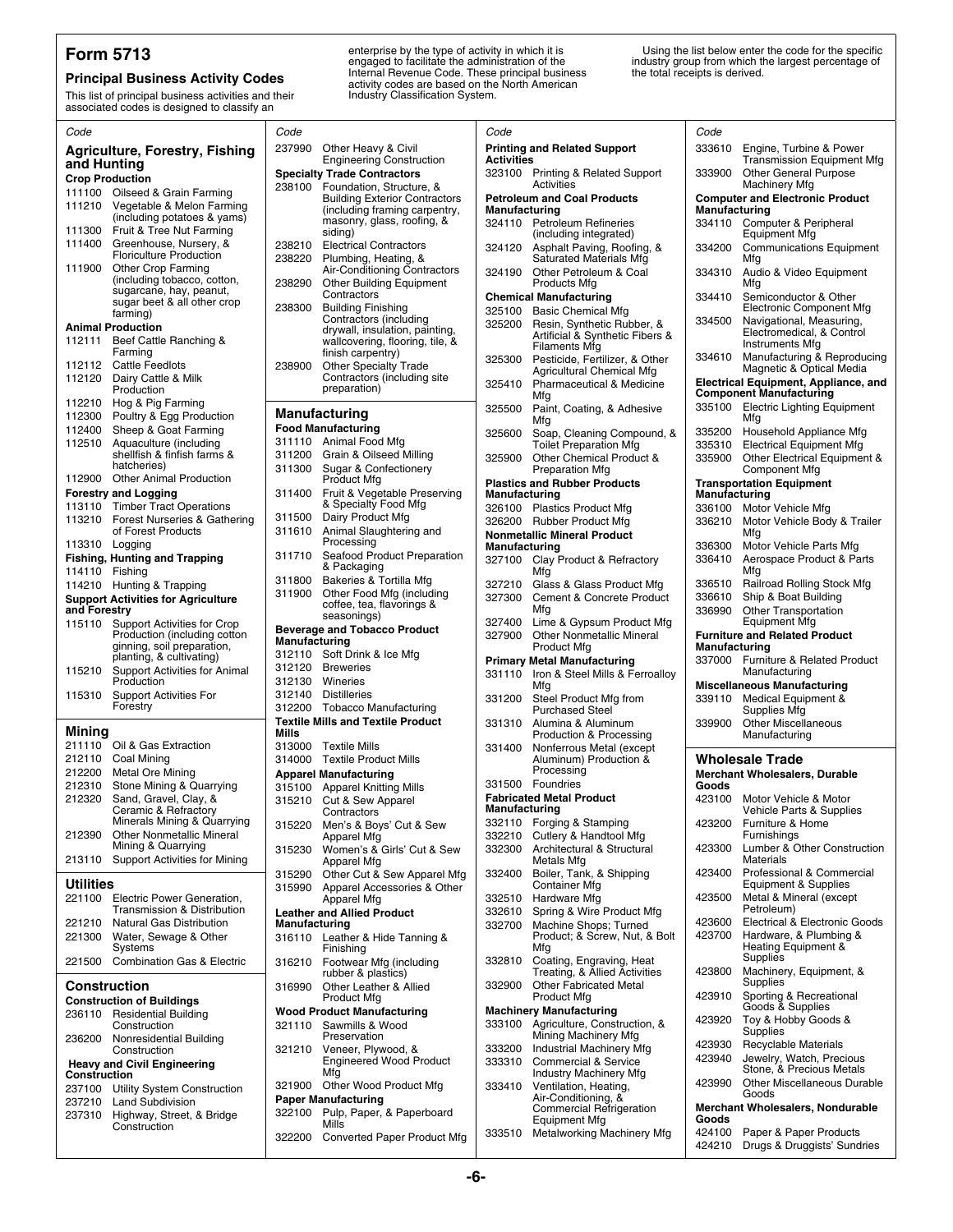### **Form 5713** *(continued)*

| Code                |                                                                              | Code                                                                       | Code                                                                                 | Code                                                                              |
|---------------------|------------------------------------------------------------------------------|----------------------------------------------------------------------------|--------------------------------------------------------------------------------------|-----------------------------------------------------------------------------------|
| 424300              | Apparel, Piece Goods, &<br>Notions                                           | <b>Clothing and Clothing Accessories</b><br><b>Stores</b>                  | <b>Pipeline Transportation</b><br>486000 Pipeline Transportation                     | <b>Activities Related to Credit</b><br>Intermediation                             |
| 424400              | Grocery & Related Products                                                   | 448110 Men's Clothing Stores                                               | <b>Scenic &amp; Sightseeing Transportation</b>                                       | 522300<br><b>Activities Related to Credit</b>                                     |
| 424500              | <b>Farm Product Raw Materials</b>                                            | Women's Clothing Stores<br>448120                                          | 487000 Scenic & Sightseeing                                                          | Intermediation (including loan<br>brokers, check clearing, &                      |
| 424600<br>424700    | <b>Chemical &amp; Allied Products</b><br>Petroleum & Petroleum               | Children's & Infants' Clothing<br>448130<br><b>Stores</b>                  | Transportation                                                                       | money transmitting)                                                               |
|                     | Products                                                                     | <b>Family Clothing Stores</b><br>448140                                    | <b>Support Activities for Transportation</b><br>488100<br>Support Activities for Air | <b>Securities, Commodity Contracts,</b>                                           |
| 424800              | Beer, Wine, & Distilled                                                      | <b>Clothing Accessories Stores</b><br>448150                               | Transportation                                                                       | and Other Financial Investments and<br><b>Related Activities</b>                  |
|                     | Alcoholic Beverages                                                          | <b>Other Clothing Stores</b><br>448190                                     | Support Activities for Rail<br>488210                                                | 523110 Investment Banking &                                                       |
| 424910              | <b>Farm Supplies</b>                                                         | 448210<br><b>Shoe Stores</b>                                               | Transportation                                                                       | <b>Securities Dealing</b>                                                         |
| 424920              | Book, Periodical, &<br>Newspapers                                            | 448310<br><b>Jewelry Stores</b>                                            | 488300<br><b>Support Activities for Water</b><br>Transportation                      | Securities Brokerage<br>523120                                                    |
| 424930              | Flower, Nursery Stock, &                                                     | 448320<br>Luggage & Leather Goods<br>Stores                                | Motor Vehicle Towing<br>488410                                                       | <b>Commodity Contracts</b><br>523130<br>Dealing                                   |
|                     | <b>Florists' Supplies</b>                                                    | Sporting Goods, Hobby, Book, and                                           | Other Support Activities for<br>488490                                               | 523140<br><b>Commodity Contracts</b>                                              |
| 424940<br>424950    | Tobacco & Tobacco Products<br>Paint, Varnish, & Supplies                     | <b>Music Stores</b>                                                        | Road Transportation                                                                  | <b>Brokerage</b>                                                                  |
| 424990              | <b>Other Miscellaneous</b>                                                   | 451110 Sporting Goods Stores<br>451120 Hobby, Toy, & Game Stores           | <b>Freight Transportation</b><br>488510<br>Arrangement                               | Securities & Commodity<br>523210<br>Exchanges                                     |
|                     | Nondurable Goods                                                             | Sewing, Needlework, & Piece<br>451130                                      | Other Support Activities for<br>488990                                               | Other Financial Investment<br>523900                                              |
|                     | <b>Wholesale Electronic Markets and</b><br><b>Agents and Brokers</b>         | Goods Stores                                                               | Transportation                                                                       | Activities (including portfolio                                                   |
|                     | 425110 Business to Business                                                  | Musical Instrument &<br>451140<br><b>Supplies Stores</b>                   | <b>Couriers and Messengers</b><br>492110 Couriers                                    | management & investment<br>advice)                                                |
|                     | <b>Electronic Markets</b>                                                    | <b>Book Stores</b><br>451211                                               | 492210<br>Local Messengers & Local                                                   | <b>Insurance Carriers and Related</b>                                             |
| 425120              | Wholesale Trade Agents &                                                     | <b>News Dealers &amp; Newsstands</b><br>451212                             | Delivery                                                                             | Activities                                                                        |
|                     | <b>Brokers</b>                                                               | Prerecorded Tape, Compact<br>451220                                        | <b>Warehousing and Storage</b>                                                       | 524140<br>Direct Life, Health, & Medical<br>Insurance & Reinsurance               |
| <b>Retail Trade</b> |                                                                              | Disc, & Record Stores<br><b>General Merchandise Stores</b>                 | Warehousing & Storage<br>493100<br>(except lessors of                                | Carriers                                                                          |
|                     | <b>Motor Vehicle and Parts Dealers</b>                                       | 452110<br><b>Department Stores</b>                                         | miniwarehouses &                                                                     | 524150<br>Direct Insurance &                                                      |
|                     | 441110 New Car Dealers                                                       | 452900<br><b>Other General Merchandise</b>                                 | self-storage units)                                                                  | Reinsurance (except Life,<br>Health & Medical) Carriers                           |
|                     | 441120 Used Car Dealers                                                      | <b>Stores</b>                                                              | <b>Information</b>                                                                   | 524210<br>Insurance Agencies &                                                    |
| 441221              | 441210 Recreational Vehicle Dealers<br><b>Motorcycle Dealers</b>             | <b>Miscellaneous Store Retailers</b>                                       | <b>Publishing Industries (except</b>                                                 | <b>Brokerages</b>                                                                 |
|                     | 441222 Boat Dealers                                                          | 453110 Florists<br>453210<br>Office Supplies & Stationery                  | Internet)                                                                            | Other Insurance Related<br>524290<br>Activities (including                        |
| 441229              | All Other Motor Vehicle                                                      | Stores                                                                     | 511110 Newspaper Publishers<br>511120 Periodical Publishers                          | third-party administration of                                                     |
|                     | Dealers<br>441300 Automotive Parts,                                          | 453220<br>Gift, Novelty, & Souvenir                                        | 511130 Book Publishers                                                               | insurance and pension funds)                                                      |
|                     | Accessories, & Tire Stores                                                   | <b>Stores</b><br>453310<br>Used Merchandise Stores                         | 511140<br>Directory & Mailing List                                                   | <b>Funds, Trusts, and Other Financial</b><br><b>Vehicles</b>                      |
|                     | <b>Furniture and Home Furnishings</b>                                        | 453910<br>Pet & Pet Supplies Stores                                        | Publishers                                                                           | 525100 Insurance & Employee                                                       |
| Stores              |                                                                              | 453920<br><b>Art Dealers</b>                                               | 511190 Other Publishers<br>511210 Software Publishers                                | <b>Benefit Funds</b>                                                              |
| 442210              | 442110 Furniture Stores<br><b>Floor Covering Stores</b>                      | 453930<br>Manufactured (Mobile) Home                                       | <b>Motion Picture and Sound</b>                                                      | 525910<br>Open-End Investment Funds<br>(Form 1120-RIC)                            |
| 442291              | <b>Window Treatment Stores</b>                                               | Dealers<br>453990<br>All Other Miscellaneous Store                         | <b>Recording Industries</b>                                                          | Trusts, Estates, & Agency<br>525920                                               |
| 442299              | All Other Home Furnishings                                                   | Retailers (including tobacco,                                              | 512100 Motion Picture & Video                                                        | Accounts                                                                          |
|                     | Stores                                                                       | candle, & trophy shops)                                                    | Industries (except video<br>rental)                                                  | 525990<br><b>Other Financial Vehicles</b><br>(including closed-end                |
|                     | <b>Electronics and Appliance Stores</b><br>443111 Household Appliance Stores | <b>Nonstore Retailers</b><br>454110 Electronic Shopping &                  | 512200 Sound Recording Industries                                                    | investment funds) including                                                       |
|                     | 443112 Radio, Television, & Other                                            | Mail-Order Houses                                                          | <b>Broadcasting (except Internet)</b>                                                | mortgage REITs                                                                    |
|                     | <b>Electronics Stores</b>                                                    | <b>Vending Machine Operators</b><br>454210                                 | 515100<br>Radio & Television                                                         | "Offices of Bank Holding Companies"<br>and "Offices of Other Holding              |
|                     | 443120 Computer & Software Stores                                            | 454311<br><b>Heating Oil Dealers</b>                                       | Broadcasting<br>Cable & Other Subscription<br>515210                                 | Companies" are located under                                                      |
| 443130              | Camera & Photographic<br><b>Supplies Stores</b>                              | 454312 Liquefied Petroleum Gas<br>(Bottled Gas) Dealers                    | Programming                                                                          | <b>Management of Companies (Holding</b><br><b>Companies)</b> on page 8.           |
|                     | <b>Building Material and Garden</b>                                          | 454319<br><b>Other Fuel Dealers</b>                                        | Telecommunications                                                                   |                                                                                   |
|                     | <b>Equipment and Supplies Dealers</b>                                        | 454390<br><b>Other Direct Selling</b>                                      | Telecommunications<br>517000<br>(including paging, cellular,                         | <b>Real Estate and Rental and</b>                                                 |
|                     | 444110 Home Centers<br>444120 Paint & Wallpaper Stores                       | Establishments (including<br>door-to-door retailing, frozen                | satellite, cable & other                                                             | Leasing                                                                           |
| 444130              | <b>Hardware Stores</b>                                                       | food plan providers, party                                                 | program distribution,<br>resellers, & other                                          | <b>Real Estate</b>                                                                |
| 444190              | <b>Other Building Material</b>                                               | plan merchandisers, &<br>coffee-break service                              | telecommunications) and                                                              | 531110 Lessors of Residential<br><b>Buildings &amp; Dwellings</b>                 |
|                     | Dealers                                                                      | providers)                                                                 | internet service providers                                                           | (including equity REITs)                                                          |
| 444200              | Lawn & Garden Equipment &<br><b>Supplies Stores</b>                          |                                                                            | <b>Data Processing Services</b><br>518210 Data Processing, Hosting, &                | <b>Cooperative Housing</b><br>531114<br>(including equity REITs)                  |
|                     | <b>Food and Beverage Stores</b>                                              | <b>Transportation and</b><br>Warehousing                                   | <b>Related Services</b>                                                              | Lessors of Nonresidential<br>531120                                               |
| 445110              | Supermarkets and Other                                                       | Air, Rail, and Water Transportation                                        | <b>Other Information Services</b>                                                    | <b>Buildings (except</b>                                                          |
|                     | Grocery (except<br>Convenience) Stores                                       | 481000 Air Transportation                                                  | <b>Other Information Services</b><br>519100<br>(including news syndicates &          | Miniwarehouses) (including<br>equity REITs)                                       |
| 445120              | <b>Convenience Stores</b>                                                    | 482110 Rail Transportation                                                 | libraries), internet publishing                                                      | Lessors of Miniwarehouses &<br>531130                                             |
| 445210              | <b>Meat Markets</b>                                                          | 483000 Water Transportation                                                | and broadcasting                                                                     | Self-Storage Units (including                                                     |
|                     | 445220 Fish & Seafood Markets                                                | <b>Truck Transportation</b><br>484110 General Freight Trucking,            | <b>Finance and Insurance</b>                                                         | equity REITs)<br>Lessors of Other Real Estate<br>531190                           |
| 445230<br>445291    | Fruit & Vegetable Markets<br><b>Baked Goods Stores</b>                       | Local                                                                      | <b>Depository Credit Intermediation</b>                                              | Property (including equity                                                        |
| 445292              | Confectionery & Nut Stores                                                   | General Freight Trucking,<br>484120                                        | 522110 Commercial Banking                                                            | REIT <sub>s</sub> )                                                               |
| 445299              | All Other Specialty Food                                                     | Long-distance                                                              | 522120<br>Savings Institutions                                                       | Offices of Real Estate Agents<br>531210<br>& Brokers                              |
|                     | Stores<br>445310 Beer, Wine, & Liquor Stores                                 | 484200 Specialized Freight Trucking<br><b>Transit and Ground Passenger</b> | 522130<br><b>Credit Unions</b><br>522190                                             | <b>Real Estate Property</b><br>531310                                             |
|                     | <b>Health and Personal Care Stores</b>                                       | Transportation                                                             | <b>Other Depository Credit</b><br>Intermediation                                     | Managers                                                                          |
|                     | 446110 Pharmacies & Drug Stores                                              | 485110 Urban Transit Systems                                               | <b>Nondepository Credit Intermediation</b>                                           | Offices of Real Estate<br>531320<br>Appraisers                                    |
|                     | 446120 Cosmetics, Beauty Supplies,                                           | 485210 Interurban & Rural Bus<br>Transportation                            | 522210 Credit Card Issuing                                                           | Other Activities Related to<br>531390                                             |
|                     | & Perfume Stores                                                             | <b>Taxi Service</b><br>485310                                              | 522220 Sales Financing                                                               | <b>Real Estate</b>                                                                |
| 446190              | 446130 Optical Goods Stores<br>Other Health & Personal                       | 485320<br>Limousine Service                                                | 522291<br><b>Consumer Lending</b><br>522292<br>Real Estate Credit (including         | <b>Rental and Leasing Services</b><br><b>Automotive Equipment Renta</b><br>532100 |
|                     | Care Stores                                                                  | School & Employee Bus<br>485410                                            | mortgage bankers &                                                                   | & Leasing                                                                         |
|                     | <b>Gasoline Stations</b>                                                     | Transportation<br><b>Charter Bus Industry</b><br>485510                    | originators)                                                                         | 532210 Consumer Electronics &                                                     |
| 447100              | <b>Gasoline Stations (including</b><br>convenience stores with gas)          | 485990<br>Other Transit & Ground                                           | 522293<br>International Trade Financing<br>522294<br>Secondary Market Financing      | <b>Appliances Rental</b><br>Formal Wear & Costume<br>532220                       |
|                     |                                                                              | <b>Doccongor Transportation</b>                                            |                                                                                      |                                                                                   |

| uuu              |                                                                  |                       |                                                                |                    |                                                               |                    |                                                                          |
|------------------|------------------------------------------------------------------|-----------------------|----------------------------------------------------------------|--------------------|---------------------------------------------------------------|--------------------|--------------------------------------------------------------------------|
|                  | 424300 Apparel, Piece Goods, &                                   | <b>Stores</b>         | <b>Clothing and Clothing Accessories</b>                       |                    | <b>Pipeline Transportation</b>                                | Intermediation     | <b>Activities Related to Credit</b>                                      |
| 424400           | Notions<br>Grocery & Related Products                            |                       | 448110 Men's Clothing Stores                                   |                    | 486000 Pipeline Transportation                                | 522300             | <b>Activities Related to Credit</b>                                      |
| 424500           | <b>Farm Product Raw Materials</b>                                | 448120                | Women's Clothing Stores                                        |                    | <b>Scenic &amp; Sightseeing Transportation</b>                |                    | Intermediation (including loan                                           |
| 424600           | <b>Chemical &amp; Allied Products</b>                            | 448130                | Children's & Infants' Clothing                                 |                    | 487000 Scenic & Sightseeing<br>Transportation                 |                    | brokers, check clearing, &                                               |
| 424700           | Petroleum & Petroleum                                            |                       | Stores                                                         |                    | <b>Support Activities for Transportation</b>                  |                    | money transmitting)                                                      |
|                  | Products                                                         |                       | 448140 Family Clothing Stores                                  | 488100             | Support Activities for Air                                    |                    | <b>Securities, Commodity Contracts,</b>                                  |
| 424800           | Beer, Wine, & Distilled                                          |                       | 448150 Clothing Accessories Stores                             |                    | Transportation                                                |                    | and Other Financial Investments and<br><b>Related Activities</b>         |
|                  | Alcoholic Beverages                                              |                       | 448190 Other Clothing Stores                                   | 488210             | Support Activities for Rail                                   |                    | 523110 Investment Banking &                                              |
| 424910           | <b>Farm Supplies</b>                                             |                       | 448210 Shoe Stores                                             |                    | Transportation                                                |                    | <b>Securities Dealing</b>                                                |
| 424920           | Book, Periodical, &                                              | 448310                | <b>Jewelry Stores</b>                                          | 488300             | Support Activities for Water                                  | 523120             | Securities Brokerage                                                     |
| 424930           | Newspapers<br>Flower, Nursery Stock, &                           | 448320                | Luggage & Leather Goods                                        |                    | Transportation                                                | 523130             | <b>Commodity Contracts</b>                                               |
|                  | Florists' Supplies                                               |                       | <b>Stores</b>                                                  | 488410<br>488490   | Motor Vehicle Towing<br>Other Support Activities for          |                    | Dealing                                                                  |
| 424940           | Tobacco & Tobacco Products                                       | <b>Music Stores</b>   | Sporting Goods, Hobby, Book, and                               |                    | Road Transportation                                           | 523140             | <b>Commodity Contracts</b>                                               |
| 424950           | Paint, Varnish, & Supplies                                       |                       | 451110 Sporting Goods Stores                                   | 488510             | <b>Freight Transportation</b>                                 | 523210             | <b>Brokerage</b><br>Securities & Commodity                               |
| 424990           | <b>Other Miscellaneous</b>                                       |                       | 451120 Hobby, Toy, & Game Stores                               |                    | Arrangement                                                   |                    | Exchanges                                                                |
|                  | Nondurable Goods                                                 |                       | 451130 Sewing, Needlework, & Piece                             | 488990             | Other Support Activities for                                  | 523900             | <b>Other Financial Investment</b>                                        |
|                  | Wholesale Electronic Markets and                                 |                       | <b>Goods Stores</b>                                            |                    | Transportation                                                |                    | Activities (including portfolio                                          |
|                  | <b>Agents and Brokers</b><br>425110 Business to Business         | 451140                | Musical Instrument &                                           |                    | <b>Couriers and Messengers</b><br>Couriers                    |                    | management & investment<br>advice)                                       |
|                  | <b>Electronic Markets</b>                                        |                       | <b>Supplies Stores</b>                                         | 492110<br>492210   | Local Messengers & Local                                      |                    | <b>Insurance Carriers and Related</b>                                    |
| 425120           | Wholesale Trade Agents &                                         |                       | 451211 Book Stores<br>451212 News Dealers & Newsstands         |                    | Delivery                                                      | <b>Activities</b>  |                                                                          |
|                  | <b>Brokers</b>                                                   | 451220                | Prerecorded Tape, Compact                                      |                    | <b>Warehousing and Storage</b>                                | 524140             | Direct Life, Health, & Medical                                           |
|                  |                                                                  |                       | Disc, & Record Stores                                          | 493100             | Warehousing & Storage                                         |                    | Insurance & Reinsurance                                                  |
| Retail Trade     |                                                                  |                       | <b>General Merchandise Stores</b>                              |                    | (except lessors of                                            |                    | Carriers                                                                 |
|                  | <b>Motor Vehicle and Parts Dealers</b>                           | 452110                | <b>Department Stores</b>                                       |                    | miniwarehouses &                                              | 524150             | Direct Insurance &<br>Reinsurance (except Life,                          |
|                  | 441110 New Car Dealers                                           | 452900                | Other General Merchandise                                      |                    | self-storage units)                                           |                    | Health & Medical) Carriers                                               |
|                  | 441120 Used Car Dealers                                          |                       | <b>Stores</b>                                                  | <b>Information</b> |                                                               | 524210             | <b>Insurance Agencies &amp;</b>                                          |
| 441210<br>441221 | <b>Recreational Vehicle Dealers</b><br><b>Motorcycle Dealers</b> |                       | <b>Miscellaneous Store Retailers</b>                           |                    | <b>Publishing Industries (except</b>                          |                    | <b>Brokerages</b>                                                        |
| 441222           | <b>Boat Dealers</b>                                              | 453110                | Florists                                                       | Internet)          |                                                               | 524290             | Other Insurance Related                                                  |
|                  | 441229 All Other Motor Vehicle                                   |                       | 453210 Office Supplies & Stationery<br><b>Stores</b>           |                    | 511110 Newspaper Publishers                                   |                    | Activities (including<br>third-party administration of                   |
|                  | Dealers                                                          | 453220                | Gift, Novelty, & Souvenir                                      |                    | 511120 Periodical Publishers                                  |                    | insurance and pension funds)                                             |
| 441300           | Automotive Parts,                                                |                       | <b>Stores</b>                                                  | 511130             | <b>Book Publishers</b>                                        |                    | <b>Funds, Trusts, and Other Financial</b>                                |
|                  | Accessories, & Tire Stores                                       |                       | 453310 Used Merchandise Stores                                 | 511140             | Directory & Mailing List                                      | <b>Vehicles</b>    |                                                                          |
|                  | <b>Furniture and Home Furnishings</b>                            |                       | 453910 Pet & Pet Supplies Stores                               | 511190             | Publishers<br><b>Other Publishers</b>                         |                    | 525100 Insurance & Employee                                              |
| Stores<br>442110 |                                                                  |                       | 453920 Art Dealers                                             |                    | 511210 Software Publishers                                    |                    | <b>Benefit Funds</b>                                                     |
| 442210           | <b>Furniture Stores</b><br><b>Floor Covering Stores</b>          | 453930                | Manufactured (Mobile) Home                                     |                    | <b>Motion Picture and Sound</b>                               | 525910             | Open-End Investment Funds<br>(Form 1120-RIC)                             |
| 442291           | <b>Window Treatment Stores</b>                                   |                       | Dealers                                                        |                    | <b>Recording Industries</b>                                   | 525920             | Trusts, Estates, & Agency                                                |
| 442299           | All Other Home Furnishings                                       | 453990                | All Other Miscellaneous Store<br>Retailers (including tobacco, | 512100             | Motion Picture & Video                                        |                    | Accounts                                                                 |
|                  | Stores                                                           |                       | candle, & trophy shops)                                        |                    | Industries (except video                                      | 525990             | <b>Other Financial Vehicles</b>                                          |
|                  | <b>Electronics and Appliance Stores</b>                          |                       | <b>Nonstore Retailers</b>                                      |                    | rental)                                                       |                    | (including closed-end                                                    |
|                  | 443111 Household Appliance Stores                                |                       | 454110 Electronic Shopping &                                   |                    | 512200 Sound Recording Industries                             |                    | investment funds) including<br>mortgage REITs                            |
|                  | 443112 Radio, Television, & Other                                |                       | Mail-Order Houses                                              | 515100             | <b>Broadcasting (except Internet)</b><br>Radio & Television   |                    | "Offices of Bank Holding Companies"                                      |
|                  | <b>Electronics Stores</b>                                        |                       | 454210 Vending Machine Operators                               |                    | Broadcasting                                                  |                    | and "Offices of Other Holding                                            |
| 443120           | Computer & Software Stores                                       | 454311                | <b>Heating Oil Dealers</b>                                     | 515210             | Cable & Other Subscription                                    |                    | Companies" are located under                                             |
| 443130           | Camera & Photographic<br><b>Supplies Stores</b>                  |                       | 454312 Liquefied Petroleum Gas<br>(Bottled Gas) Dealers        |                    | Programming                                                   |                    | <b>Management of Companies (Holding</b><br><b>Companies</b> ) on page 8. |
|                  | <b>Building Material and Garden</b>                              | 454319                | <b>Other Fuel Dealers</b>                                      |                    | Telecommunications                                            |                    |                                                                          |
|                  | <b>Equipment and Supplies Dealers</b>                            | 454390                | <b>Other Direct Selling</b>                                    | 517000             | Telecommunications                                            |                    | <b>Real Estate and Rental and</b>                                        |
|                  | 444110 Home Centers                                              |                       | Establishments (including                                      |                    | (including paging, cellular,<br>satellite, cable & other      | Leasing            |                                                                          |
|                  | 444120 Paint & Wallpaper Stores                                  |                       | door-to-door retailing, frozen                                 |                    | program distribution,                                         | <b>Real Estate</b> |                                                                          |
| 444130           | <b>Hardware Stores</b>                                           |                       | food plan providers, party<br>plan merchandisers, &            |                    | resellers, & other                                            | 531110             | <b>Lessors of Residential</b>                                            |
| 444190           | <b>Other Building Material</b>                                   |                       | coffee-break service                                           |                    | telecommunications) and                                       |                    | <b>Buildings &amp; Dwellings</b>                                         |
| 444200           | Dealers<br>Lawn & Garden Equipment &                             |                       | providers)                                                     |                    | internet service providers<br><b>Data Processing Services</b> |                    | (including equity REITs)                                                 |
|                  | <b>Supplies Stores</b>                                           |                       |                                                                | 518210             | Data Processing, Hosting, &                                   | 531114             | <b>Cooperative Housing</b><br>(including equity REITs)                   |
|                  | <b>Food and Beverage Stores</b>                                  |                       | <b>Transportation and</b><br>Warehousing                       |                    | <b>Related Services</b>                                       | 531120             | Lessors of Nonresidential                                                |
| 445110           | Supermarkets and Other                                           |                       | Air, Rail, and Water Transportation                            |                    | <b>Other Information Services</b>                             |                    | <b>Buildings (except</b>                                                 |
|                  | Grocery (except                                                  |                       | 481000 Air Transportation                                      | 519100             | <b>Other Information Services</b>                             |                    | Miniwarehouses) (including                                               |
|                  | Convenience) Stores<br><b>Convenience Stores</b>                 |                       | 482110 Rail Transportation                                     |                    | (including news syndicates &                                  |                    | equity REITs)                                                            |
| 445120<br>445210 | <b>Meat Markets</b>                                              |                       | 483000 Water Transportation                                    |                    | libraries), internet publishing<br>and broadcasting           | 531130             | Lessors of Miniwarehouses &<br>Self-Storage Units (including             |
| 445220           | Fish & Seafood Markets                                           |                       | <b>Truck Transportation</b>                                    |                    |                                                               |                    | equity REITs)                                                            |
| 445230           | Fruit & Vegetable Markets                                        |                       | 484110 General Freight Trucking,                               |                    | <b>Finance and Insurance</b>                                  | 531190             | Lessors of Other Real Estate                                             |
| 445291           | <b>Baked Goods Stores</b>                                        |                       | Local                                                          |                    | <b>Depository Credit Intermediation</b>                       |                    | Property (including equity                                               |
| 445292           | Confectionery & Nut Stores                                       | 484120                | General Freight Trucking,                                      |                    | 522110 Commercial Banking                                     |                    | REIT <sub>s</sub> )                                                      |
| 445299           | All Other Specialty Food                                         |                       | Long-distance                                                  | 522120             | Savings Institutions                                          | 531210             | Offices of Real Estate Agents<br>& Brokers                               |
|                  | <b>Stores</b>                                                    |                       | 484200 Specialized Freight Trucking                            | 522130             | <b>Credit Unions</b>                                          | 531310             | <b>Real Estate Property</b>                                              |
|                  | 445310 Beer, Wine, & Liquor Stores                               | <b>Transportation</b> | <b>Transit and Ground Passenger</b>                            | 522190             | <b>Other Depository Credit</b>                                |                    | Managers                                                                 |
|                  | <b>Health and Personal Care Stores</b>                           |                       | 485110 Urban Transit Systems                                   |                    | Intermediation                                                | 531320             | Offices of Real Estate                                                   |
| 446110           | Pharmacies & Drug Stores                                         |                       | 485210 Interurban & Rural Bus                                  |                    | <b>Nondepository Credit Intermediation</b>                    |                    | Appraisers                                                               |
| 446120           | Cosmetics, Beauty Supplies,                                      |                       | Transportation                                                 | 522210             | <b>Credit Card Issuing</b>                                    | 531390             | Other Activities Related to                                              |
| 446130           | & Perfume Stores<br><b>Optical Goods Stores</b>                  |                       | 485310 Taxi Service                                            | 522220<br>522291   | Sales Financing<br><b>Consumer Lending</b>                    |                    | <b>Real Estate</b>                                                       |
| 446190           | Other Health & Personal                                          | 485320                | <b>Limousine Service</b>                                       | 522292             | Real Estate Credit (including                                 |                    | <b>Rental and Leasing Services</b><br>532100 Automotive Equipment Renta  |
|                  | <b>Care Stores</b>                                               |                       | 485410 School & Employee Bus                                   |                    | mortgage bankers &                                            |                    | & Leasing                                                                |
|                  | <b>Gasoline Stations</b>                                         |                       | Transportation                                                 |                    | originators)                                                  | 532210             | Consumer Electronics &                                                   |
| 447100           | <b>Gasoline Stations (including</b>                              |                       | 485510 Charter Bus Industry                                    | 522293             | International Trade Financing                                 |                    | Appliances Rental                                                        |
|                  | convenience stores with gas)                                     | 485990                | Other Transit & Ground<br>Passenger Transportation             | 522294             | Secondary Market Financing                                    | 532220             | Formal Wear & Costume                                                    |
|                  |                                                                  |                       |                                                                | 522298             | All Other Nondepository                                       |                    | Rental                                                                   |

| 'ode              |                                                                   | Code               |                                                                      |
|-------------------|-------------------------------------------------------------------|--------------------|----------------------------------------------------------------------|
|                   |                                                                   |                    |                                                                      |
|                   | ipeline Transportation                                            | Intermediation     | <b>Activities Related to Credit</b>                                  |
| 86000             | Pipeline Transportation                                           | 522300             | <b>Activities Related to Credit</b>                                  |
|                   | cenic & Sightseeing Transportation                                |                    | Intermediation (including k                                          |
| 37000             | Scenic & Sightseeing                                              |                    | brokers, check clearing, &                                           |
|                   | Transportation                                                    |                    | money transmitting)                                                  |
|                   | upport Activities for Transportation                              |                    | <b>Securities, Commodity Contracts.</b>                              |
| 88100             | Support Activities for Air                                        |                    | and Other Financial Investments a                                    |
|                   | Transportation                                                    |                    | <b>Related Activities</b>                                            |
| 88210             | Support Activities for Rail                                       | 523110             | Investment Banking &                                                 |
|                   | Transportation                                                    |                    | <b>Securities Dealing</b>                                            |
| 88300             | <b>Support Activities for Water</b>                               | 523120             | Securities Brokerage                                                 |
|                   | Transportation                                                    | 523130             | <b>Commodity Contracts</b>                                           |
| 88410             | Motor Vehicle Towing                                              |                    | Dealing                                                              |
| 88490             | Other Support Activities for                                      | 523140             | <b>Commodity Contracts</b>                                           |
|                   | Road Transportation                                               |                    | Brokerage                                                            |
| 88510             | <b>Freight Transportation</b>                                     | 523210             | Securities & Commodity                                               |
|                   | Arrangement                                                       |                    | Exchanges                                                            |
| 38990             | Other Support Activities for                                      | 523900             | Other Financial Investmen                                            |
|                   | Transportation                                                    |                    | Activities (including portfol                                        |
|                   | ouriers and Messengers                                            |                    | management & investmen                                               |
| 92110             | Couriers                                                          |                    | advice)                                                              |
| 92210             | Local Messengers & Local                                          | <b>Activities</b>  | <b>Insurance Carriers and Related</b>                                |
|                   | Delivery                                                          |                    |                                                                      |
|                   | arehousing and Storage                                            | 524140             | Direct Life, Health, & Medi<br>Insurance & Reinsurance               |
| 93100             | Warehousing & Storage                                             |                    | Carriers                                                             |
|                   | (except lessors of                                                | 524150             | Direct Insurance &                                                   |
|                   | miniwarehouses &<br>self-storage units)                           |                    | Reinsurance (except Life,                                            |
|                   |                                                                   |                    | Health & Medical) Carriers                                           |
| າformation        |                                                                   | 524210             | Insurance Agencies &                                                 |
|                   |                                                                   |                    | <b>Brokerages</b>                                                    |
|                   | ublishing Industries (except                                      | 524290             | Other Insurance Related                                              |
| ıternet)<br>11110 |                                                                   |                    | Activities (including                                                |
|                   | Newspaper Publishers                                              |                    | third-party administration o                                         |
| 11120             | <b>Periodical Publishers</b>                                      |                    | insurance and pension fun                                            |
| 11130             | <b>Book Publishers</b>                                            |                    | <b>Funds, Trusts, and Other Financia</b>                             |
| 11140             | Directory & Mailing List                                          | <b>Vehicles</b>    |                                                                      |
|                   | Publishers                                                        | 525100             | Insurance & Employee                                                 |
| 11190             | <b>Other Publishers</b>                                           |                    | <b>Benefit Funds</b>                                                 |
| 11210             | Software Publishers                                               | 525910             | Open-End Investment Fun                                              |
|                   | lotion Picture and Sound                                          |                    | (Form 1120-RIC)                                                      |
|                   | ecording Industries                                               | 525920             | Trusts, Estates, & Agency                                            |
| 12100             | Motion Picture & Video                                            |                    | Accounts                                                             |
|                   | Industries (except video                                          | 525990             | Other Financial Vehicles                                             |
|                   | rental)                                                           |                    | (including closed-end                                                |
|                   |                                                                   |                    |                                                                      |
| 12200             | Sound Recording Industries                                        |                    | investment funds) includin                                           |
|                   | roadcasting (except Internet)                                     |                    | mortgage REITs                                                       |
| 15100             | Radio & Television                                                |                    | "Offices of Bank Holding Companies                                   |
|                   | Broadcasting                                                      |                    | and "Offices of Other Holding                                        |
| 15210             | Cable & Other Subscription                                        |                    | Companies" are located under                                         |
|                   | Programming                                                       |                    | <b>Management of Companies (Hold</b><br><b>Companies)</b> on page 8. |
|                   | elecommunications                                                 |                    |                                                                      |
| 17000             | Telecommunications                                                |                    | <b>Real Estate and Rental and</b>                                    |
|                   | (including paging, cellular,                                      |                    |                                                                      |
|                   | satellite, cable & other                                          | Leasing            |                                                                      |
|                   | program distribution,                                             | <b>Real Estate</b> |                                                                      |
|                   | resellers, & other<br>telecommunications) and                     | 531110             | Lessors of Residential                                               |
|                   | internet service providers                                        |                    | <b>Buildings &amp; Dwellings</b>                                     |
|                   | <b>Jata Processing Services</b>                                   |                    | (including equity REITs)                                             |
| 18210             | Data Processing, Hosting, &                                       | 531114             | Cooperative Housing                                                  |
|                   | <b>Related Services</b>                                           | 531120             | (including equity REITs)                                             |
|                   | ther Information Services                                         |                    | Lessors of Nonresidential<br>Buildings (except                       |
| 19100             |                                                                   |                    | Miniwarehouses) (includin                                            |
|                   | <b>Other Information Services</b><br>(including news syndicates & |                    | equity REITs)                                                        |
|                   | libraries), internet publishing                                   | 531130             | Lessors of Miniwarehouse                                             |
|                   | and broadcasting                                                  |                    | Self-Storage Units (includi                                          |
|                   |                                                                   |                    | equity REITs)                                                        |
|                   | inance and Insurance                                              | 531190             | Lessors of Other Real Esta                                           |
|                   | epository Credit Intermediation                                   |                    | Property (including equity                                           |
| 22110             | <b>Commercial Banking</b>                                         |                    | REITs)                                                               |
| 22120             |                                                                   | 531210             | Offices of Real Estate Age                                           |
|                   | Savings Institutions                                              |                    | & Brokers                                                            |
| 22130             | <b>Credit Unions</b>                                              | 531310             | <b>Real Estate Property</b>                                          |
| 22190             | <b>Other Depository Credit</b><br>Intermediation                  |                    | Managers                                                             |
|                   |                                                                   | 531320             | Offices of Real Estate                                               |
|                   | ondepository Credit Intermediation                                |                    | Appraisers                                                           |
| 22210             | <b>Credit Card Issuing</b>                                        | 531390             | Other Activities Related to                                          |
| 22220             | Sales Financing                                                   |                    | <b>Real Estate</b>                                                   |
| 22291             | Consumer Lending                                                  |                    | <b>Rental and Leasing Services</b>                                   |
| 22292             | Real Estate Credit (including                                     | 532100             | Automotive Equipment Re                                              |
|                   | mortgage bankers &                                                |                    | & Leasing                                                            |
|                   | originators)                                                      | 532210             | Consumer Electronics &                                               |
| 22293             | International Trade Financing                                     |                    | Appliances Rental                                                    |
| 22294             | Secondary Market Financing                                        | 532220             | Formal Wear & Costume<br>Rental                                      |
| 22298             | All Other Nondepository<br>Credit Intermediation                  | 532230             | Video Tape & Disc Rental                                             |

| Code               |                                                               |
|--------------------|---------------------------------------------------------------|
| ntermediation      | <b>Activities Related to Credit</b>                           |
| 22300              | <b>Activities Related to Credit</b>                           |
|                    | Intermediation (including loan                                |
|                    | brokers, check clearing, &                                    |
|                    | money transmitting)                                           |
|                    | Securities, Commodity Contracts,                              |
|                    | and Other Financial Investments and                           |
|                    | <b>Related Activities</b>                                     |
| 523110             | Investment Banking &                                          |
|                    | <b>Securities Dealing</b>                                     |
| 523120             | Securities Brokerage                                          |
| 523130             | <b>Commodity Contracts</b>                                    |
|                    | Dealing                                                       |
| 23140              | <b>Commodity Contracts</b>                                    |
|                    | Brokerage                                                     |
| 523210             | Securities & Commodity                                        |
|                    | Exchanges                                                     |
| 523900             | Other Financial Investment                                    |
|                    | Activities (including portfolio                               |
|                    | management & investment<br>advice)                            |
|                    |                                                               |
| <b>\ctivities</b>  | nsurance Carriers and Related                                 |
| 524140             |                                                               |
|                    | Direct Life, Health, & Medical<br>Insurance & Reinsurance     |
|                    | Carriers                                                      |
| 24150ۃ             | Direct Insurance &                                            |
|                    | Reinsurance (except Life,                                     |
|                    | Health & Medical) Carriers                                    |
| 24210              | Insurance Agencies &                                          |
|                    | <b>Brokerages</b>                                             |
| 524290             | Other Insurance Related                                       |
|                    | Activities (including                                         |
|                    | third-party administration of<br>insurance and pension funds) |
|                    |                                                               |
|                    | unds, Trusts, and Other Financial                             |
| /ehicles           |                                                               |
| 25100              | Insurance & Employee                                          |
|                    | Benefit Funds                                                 |
| 525910             | Open-End Investment Funds                                     |
|                    | (Form 1120-RIC)                                               |
| 525920             | Trusts, Estates, & Agency<br>Accounts                         |
| 525990             | <b>Other Financial Vehicles</b>                               |
|                    | (including closed-end                                         |
|                    | investment funds) including                                   |
|                    | mortgage REITs                                                |
|                    | Offices of Bank Holding Companies"                            |
|                    | and "Offices of Other Holding                                 |
|                    | Companies" are located under                                  |
|                    | Management of Companies (Holding                              |
|                    | Companies) on page 8.                                         |
|                    |                                                               |
|                    | Real Estate and Rental and                                    |
| Leasing            |                                                               |
| <b>Real Estate</b> |                                                               |
| 531110             | Lessors of Residential                                        |
|                    | Buildings & Dwellings                                         |
|                    | (including equity REITs)                                      |
| 531114             | <b>Cooperative Housing</b>                                    |
|                    | (including equity REITs)                                      |
| 531120             | Lessors of Nonresidential<br><b>Buildings (except</b>         |
|                    | Miniwarehouses) (including                                    |
|                    | equity REITs)                                                 |
| 531130             | Lessors of Miniwarehouses &                                   |
|                    | Self-Storage Units (including                                 |
|                    | equity REITs)                                                 |
| 531190             | Lessors of Other Real Estate                                  |
|                    | Property (including equity                                    |
|                    | REITs)                                                        |
| 531210             | Offices of Real Estate Agents                                 |
|                    | & Brokers                                                     |
| 531310             | <b>Real Estate Property</b>                                   |
|                    | Managers                                                      |
| 531320             | Offices of Real Estate                                        |
|                    | Appraisers                                                    |
| 531390             | Other Activities Related to<br>Real Estate                    |
|                    |                                                               |